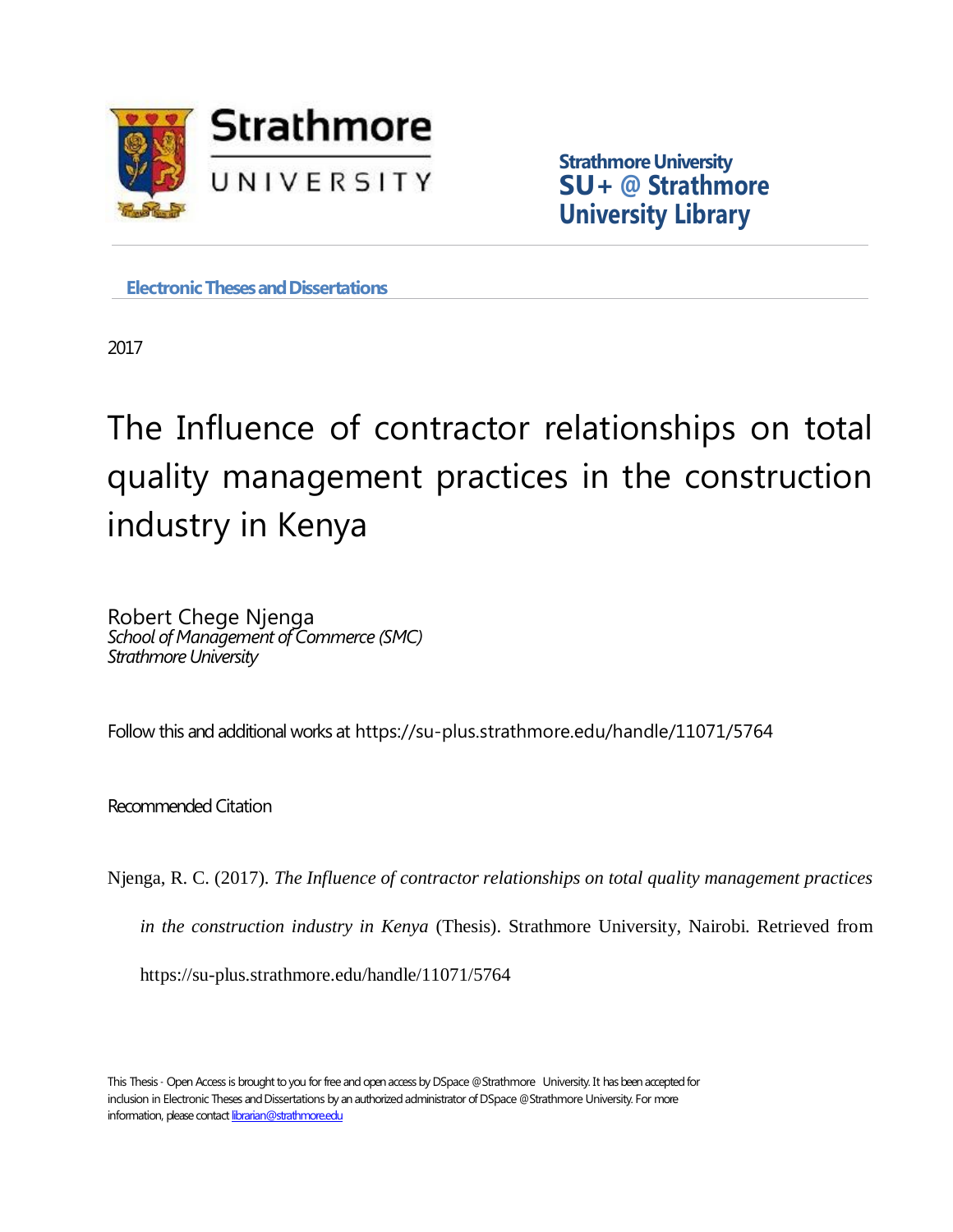## **The Influence Of Contractor Relationships On Total Quality Management Practices In The Construction Industry In Kenya**

**Njenga Robert Chege**

**079162**

**Thesis submitted in partial fulfillment of the requirements for the Degree of Master of Commerce at Strathmore University**

## **School of Management and Commerce Strathmore University Nairobi, Kenya**

## **May, 2017**

This thesis is available for Library use on the understanding that it is copyright material and that no quotation from the thesis may be published without proper acknowledgement.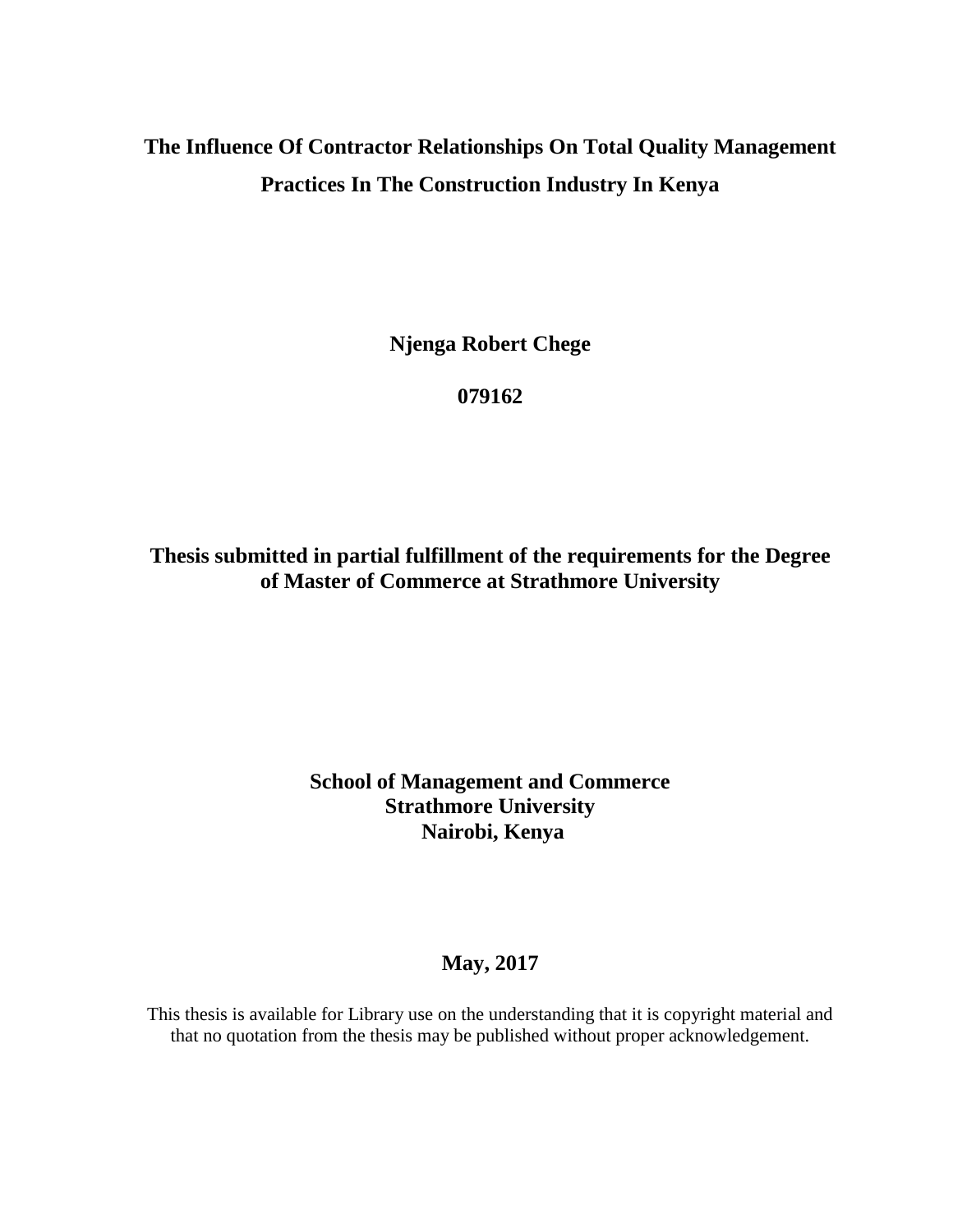#### **DECLARATION**

<span id="page-2-0"></span>I declare that this work has not been previously submitted and approved for the award of a degree by this or any other University. To the best of my knowledge and belief, the thesis contains no material previously published or written by another person except where due reference is made in the thesis itself.

© No part of this thesis may be reproduced without the permission of the author and Strathmore University

Njenga Robert Chege

………………………………

7 th June 2017

#### **Approval**

This thesis of Njenga Robert Chege was reviewed and approved by the following:

Dr. Hellen Nyolo Otieno Senior Lecturer, School of Management and Commerce Strathmore University

Dr. David Wang'ombe Dean, School of Management and Commerce Strathmore University

Prof. Ruth Kiraka Dean, School of Graduate Studies Strathmore University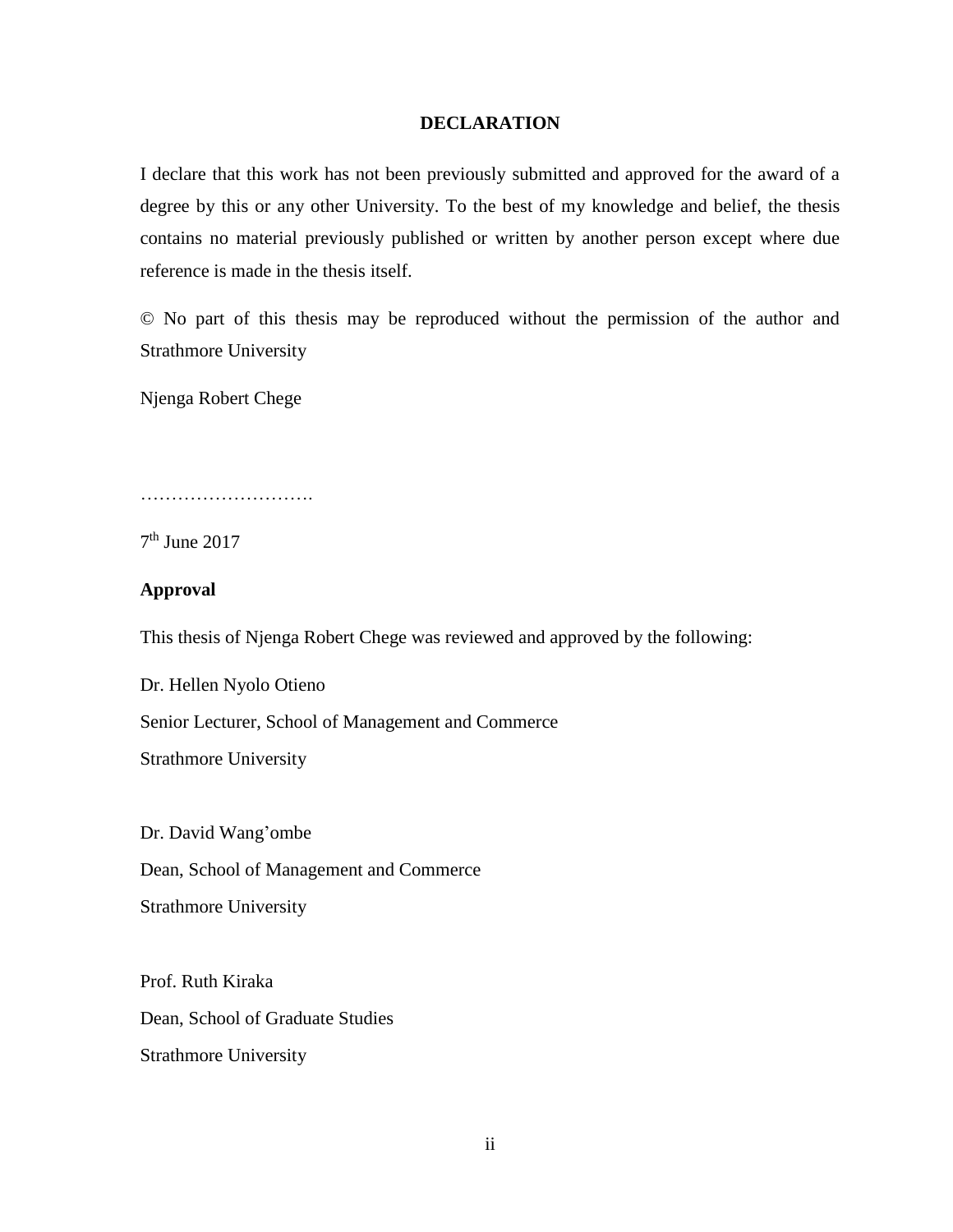#### **ABSTRACT**

This study investigated the influence of contractor relationships on total quality management practices in context of the Kenyan construction industry. The study was guided by five specific objectives: to establish total quality management practices among contractors in the Kenyan construction industry; to analyze influence of contractor-client relationship on total quality management practices among contractors in the Kenyan construction industry; to analyze influence of contractor-subcontractor relationship on total quality management practices among contractors in the Kenyan construction industry; to analyze influence of contractor-supplier relationship on total quality management practices among contractors in the Kenyan construction industry; to examine barriers to total quality management practices among contractors in the Kenyan construction industry. The study was premised on Juran's, Deming's and Six Sigma theories on total quality management. This study applied a crosssectional research design. The target population for the study is 5,777 contractors as registered by the National Construction Association (NCA) in Nairobi County. The sample size was established at 197 contractors. The study adopted stratified random sampling procedure. A structured questionnaire was used to collect data for the study. Data analysis techniques used were central tendency (mean, standard deviations, percentages), correlation and regression analysis using SPSS Version 22. The data was presented in tables and charts and researcher's interpretation. The findings showed that contractor-client relationships had the most significant effect on TQM practices, customer focus and management was the most practiced TQM principle and procedural barriers are a hindrance to TQM practices in the construction industry in Nairobi County. The study concludes that contractor relationships have a positive effect on TQM practices in the Kenyan construction industry. The study recommends that customer focus and management should be the focus of contractors in practicing total quality management in their work. Through collaborating and cooperating with the client during the construction process means that contractors can be able to meet the client quality requirements thus achieving total quality management.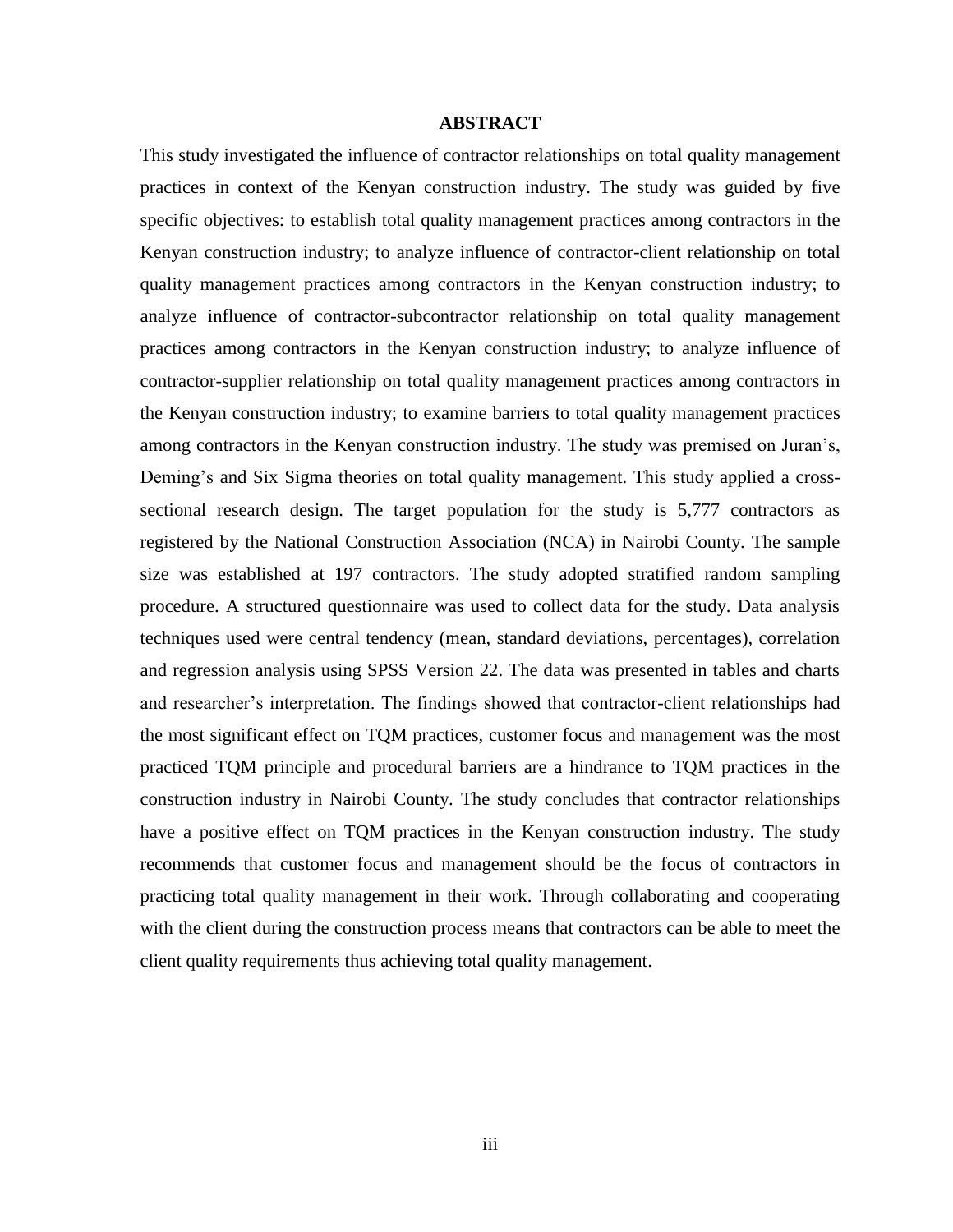| 1.1                                                                        |  |
|----------------------------------------------------------------------------|--|
| 1.1.1                                                                      |  |
| 1.1.2                                                                      |  |
| 1.1.3                                                                      |  |
| 1.1.4                                                                      |  |
| 1.2                                                                        |  |
| 1.3                                                                        |  |
| 1.4                                                                        |  |
| 1.4.1                                                                      |  |
| 1.4.2                                                                      |  |
| 1.5                                                                        |  |
| 1.6                                                                        |  |
|                                                                            |  |
|                                                                            |  |
|                                                                            |  |
|                                                                            |  |
|                                                                            |  |
|                                                                            |  |
|                                                                            |  |
|                                                                            |  |
| 2.3.2 The influence of contractor-client relationship on TQM practices  19 |  |

## **TABLE OF CONTENTS**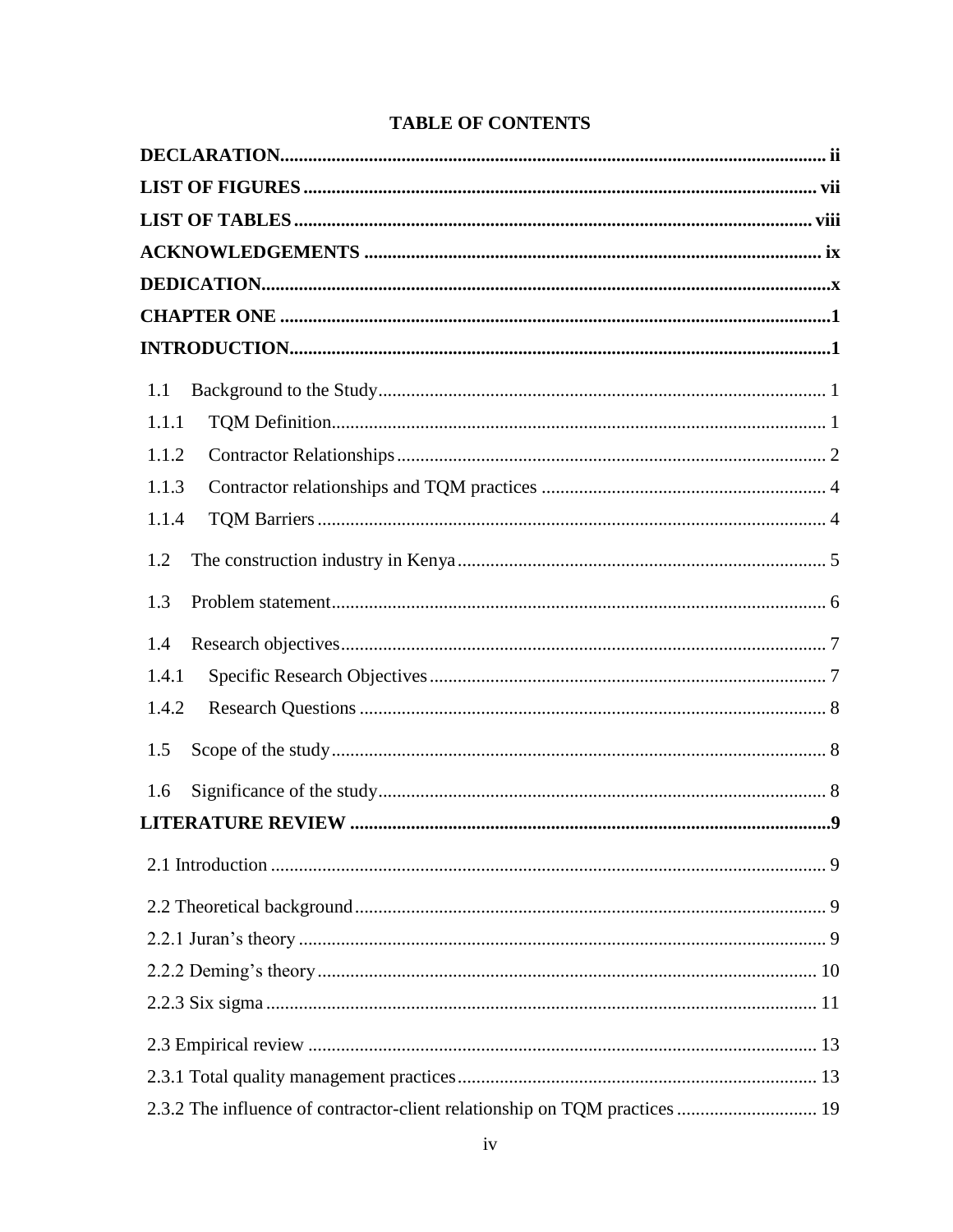| 2.3.3 The influence of contractor-subcontractor relationship on TQM practices  20     |  |
|---------------------------------------------------------------------------------------|--|
| 2.3.4 The influence of contractor-supplier relationship on TQM practices  21          |  |
| 2.3.5 Barriers to the implementation of TQM practices in the construction industry 23 |  |
|                                                                                       |  |
|                                                                                       |  |
|                                                                                       |  |
|                                                                                       |  |
|                                                                                       |  |
|                                                                                       |  |
|                                                                                       |  |
|                                                                                       |  |
|                                                                                       |  |
|                                                                                       |  |
|                                                                                       |  |
|                                                                                       |  |
|                                                                                       |  |
|                                                                                       |  |
|                                                                                       |  |
|                                                                                       |  |
|                                                                                       |  |
|                                                                                       |  |
|                                                                                       |  |
|                                                                                       |  |
|                                                                                       |  |
|                                                                                       |  |
|                                                                                       |  |
|                                                                                       |  |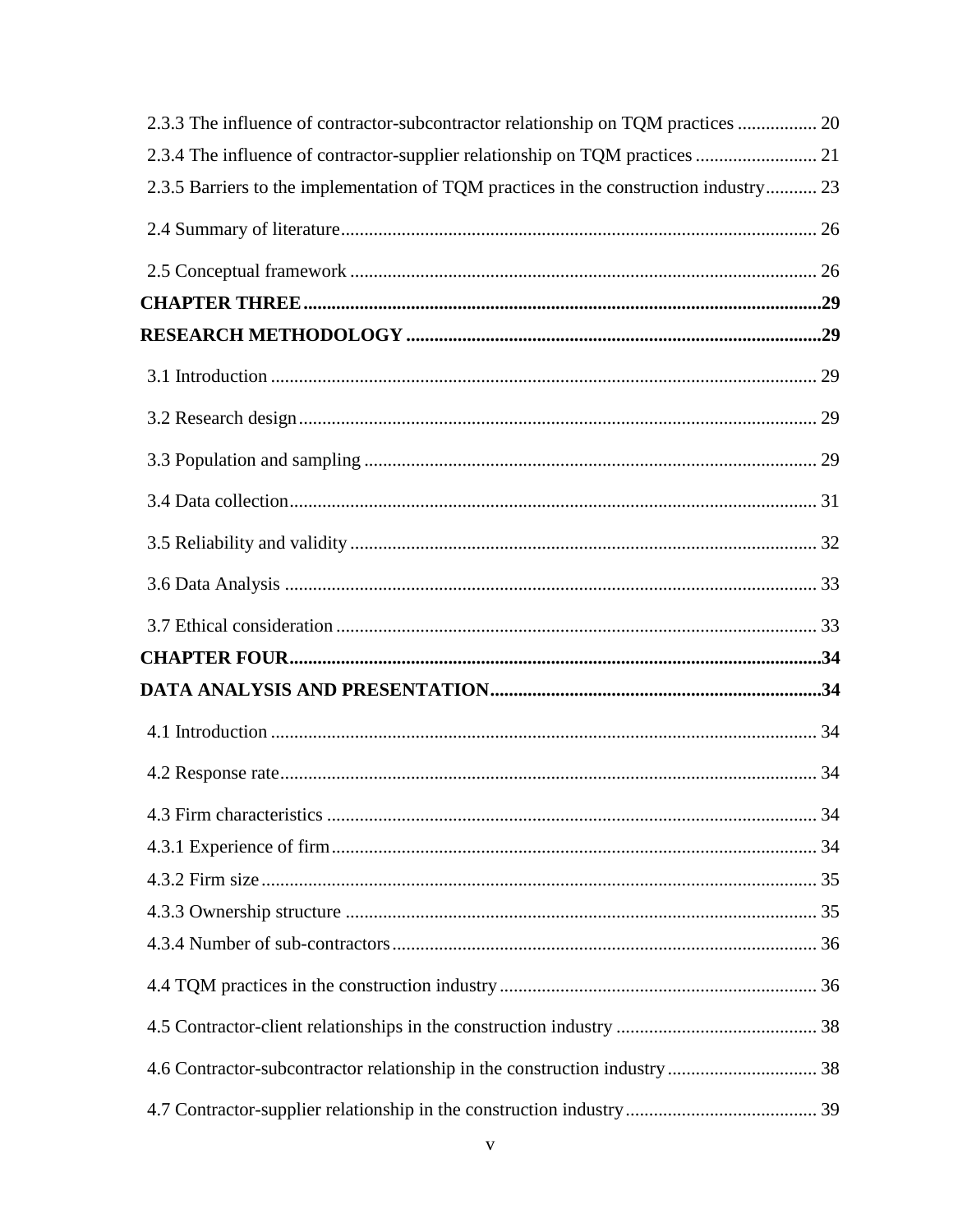| DISCUSSIONS, CONCLUSIONS AND RECOMMENDATIONS 46                                   |  |
|-----------------------------------------------------------------------------------|--|
|                                                                                   |  |
|                                                                                   |  |
|                                                                                   |  |
| 5.2.2 The influence of contractor-client relationship on TQM practices  47        |  |
| 5.2.3 The influence of contractor-subcontractor relationship on TQM practices  48 |  |
| 5.2.4 The influence of contractor-supplier relationship on TQM practices  49      |  |
|                                                                                   |  |
|                                                                                   |  |
|                                                                                   |  |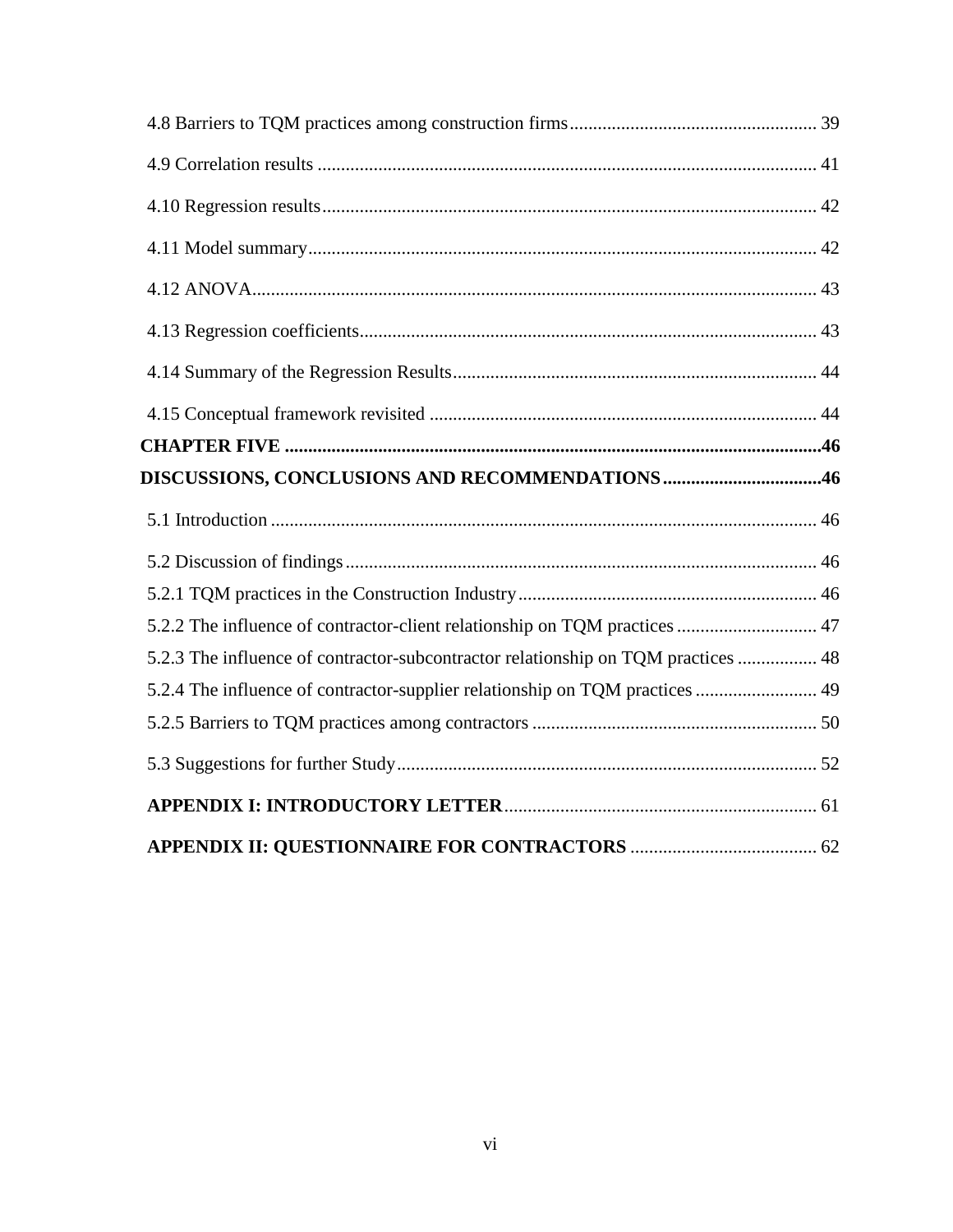## **LIST OF FIGURES**

<span id="page-7-0"></span>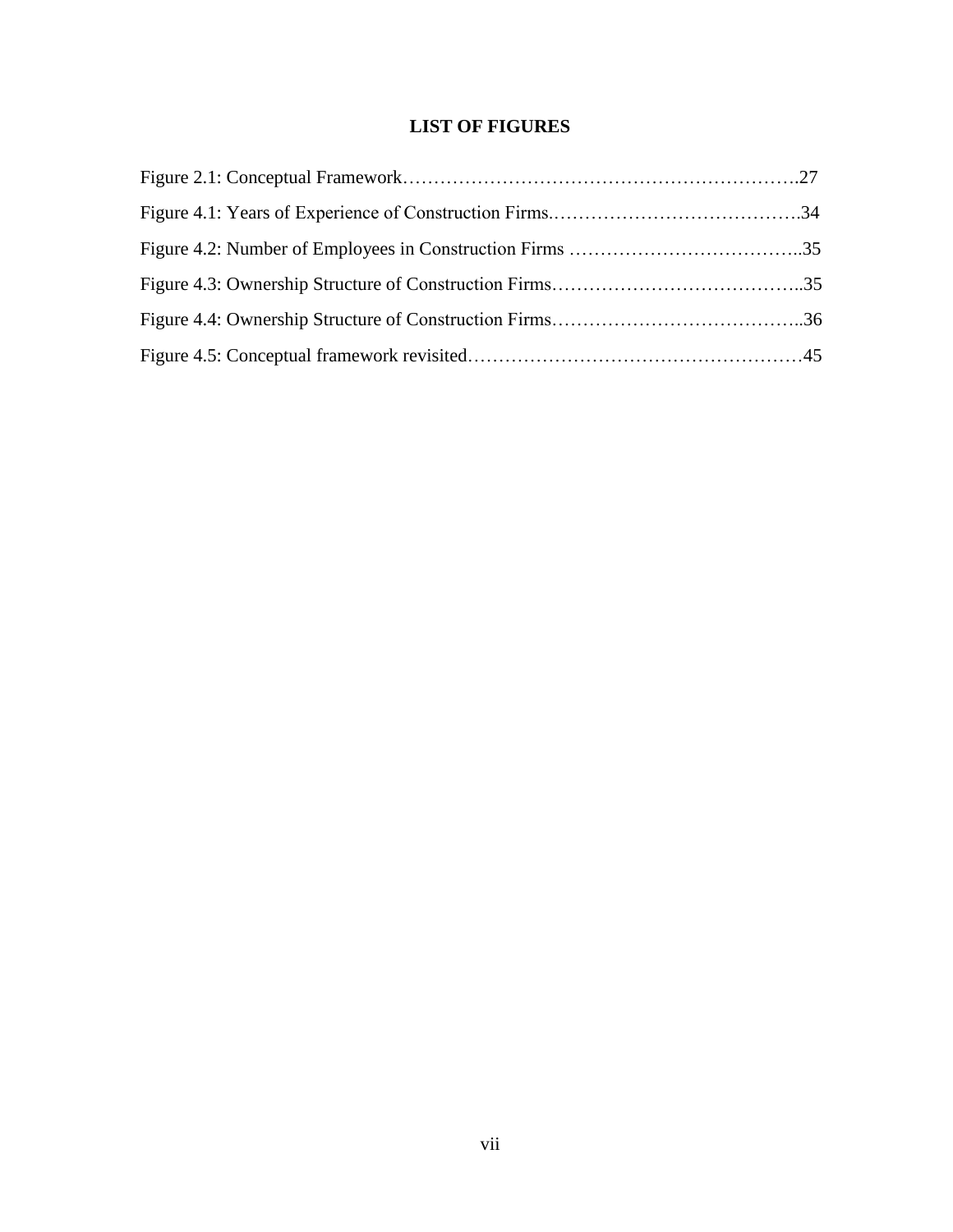## **LIST OF TABLES**

<span id="page-8-0"></span>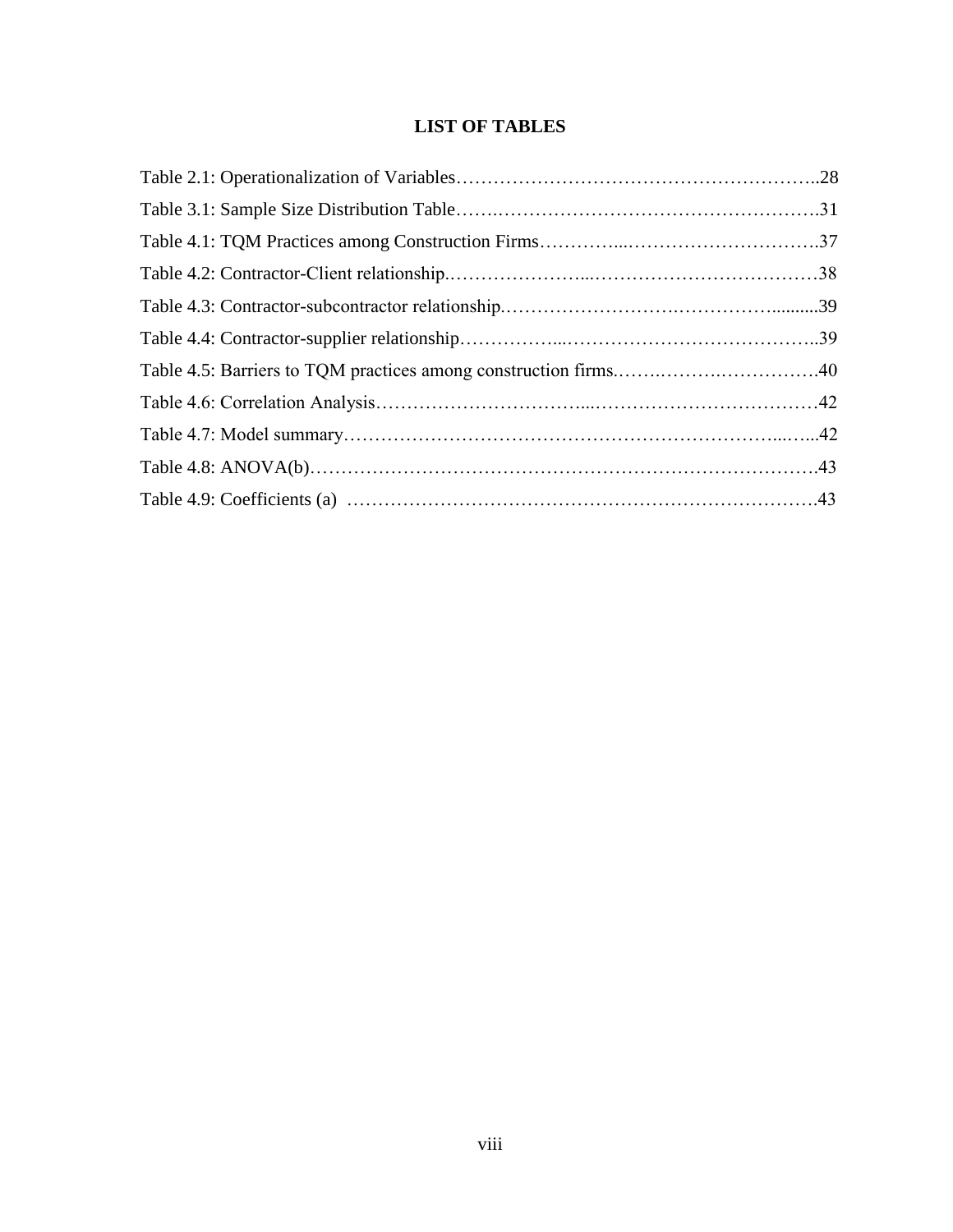#### **ACKNOWLEDGEMENTS**

<span id="page-9-0"></span>I wish to express special thanks to my research supervisor, Dr. Otieno, for her guidance and support throughout this research. Special thanks to Dr. Mboya for initiating the subject matter of this study and for his special pieces of advice towards completion of this research. I express my sincere gratitude to my MCom colleagues, for the time taken to listen and help on the way forward with regards to some issues that needed much attention in this study.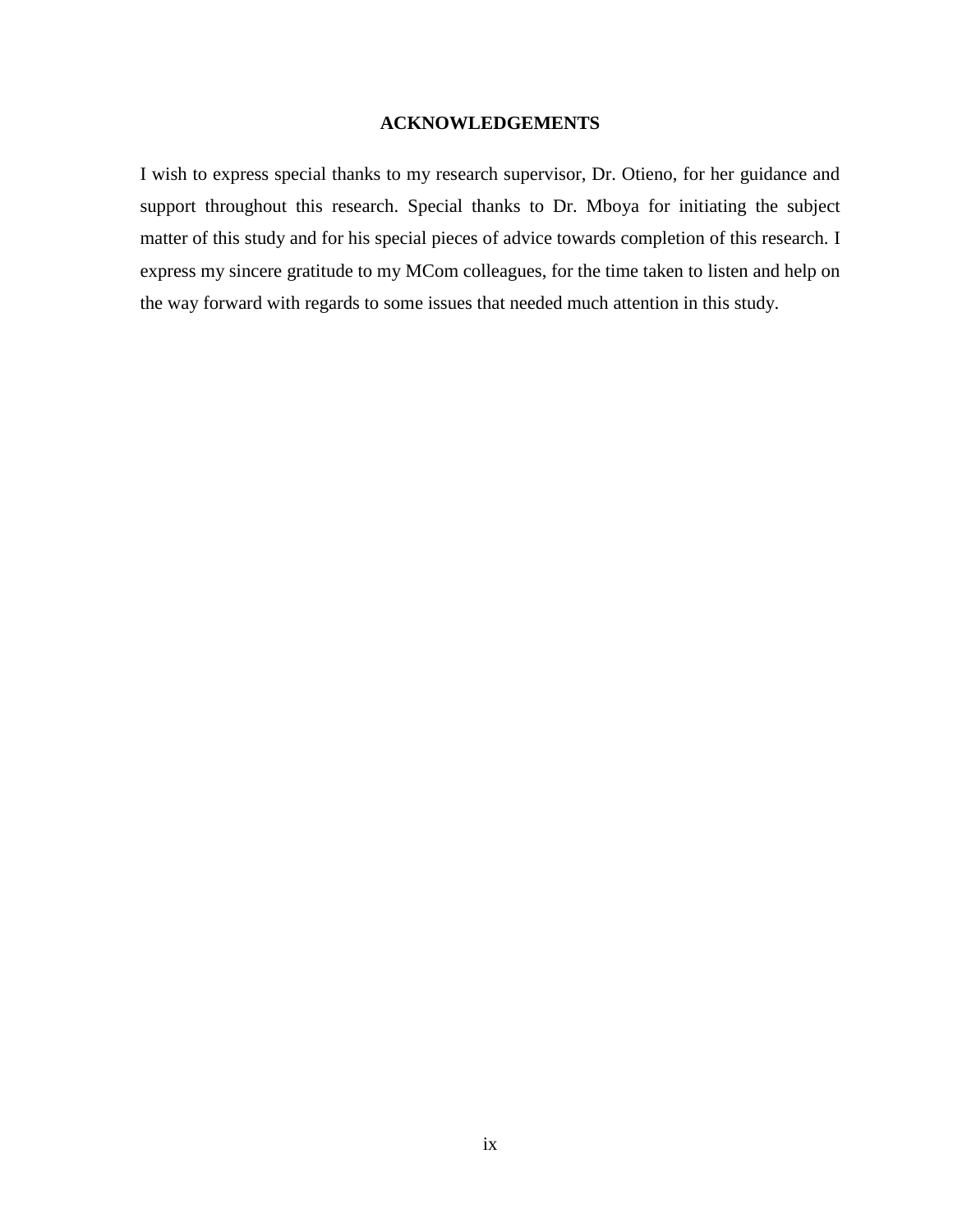## **DEDICATION**

<span id="page-10-0"></span>To my dear wife Nelly Ngina, my beloved mother Susan Wambui Njenga and siblings Wanjiku and Muthoni. Thank you for your prayers and continuous support during this journey.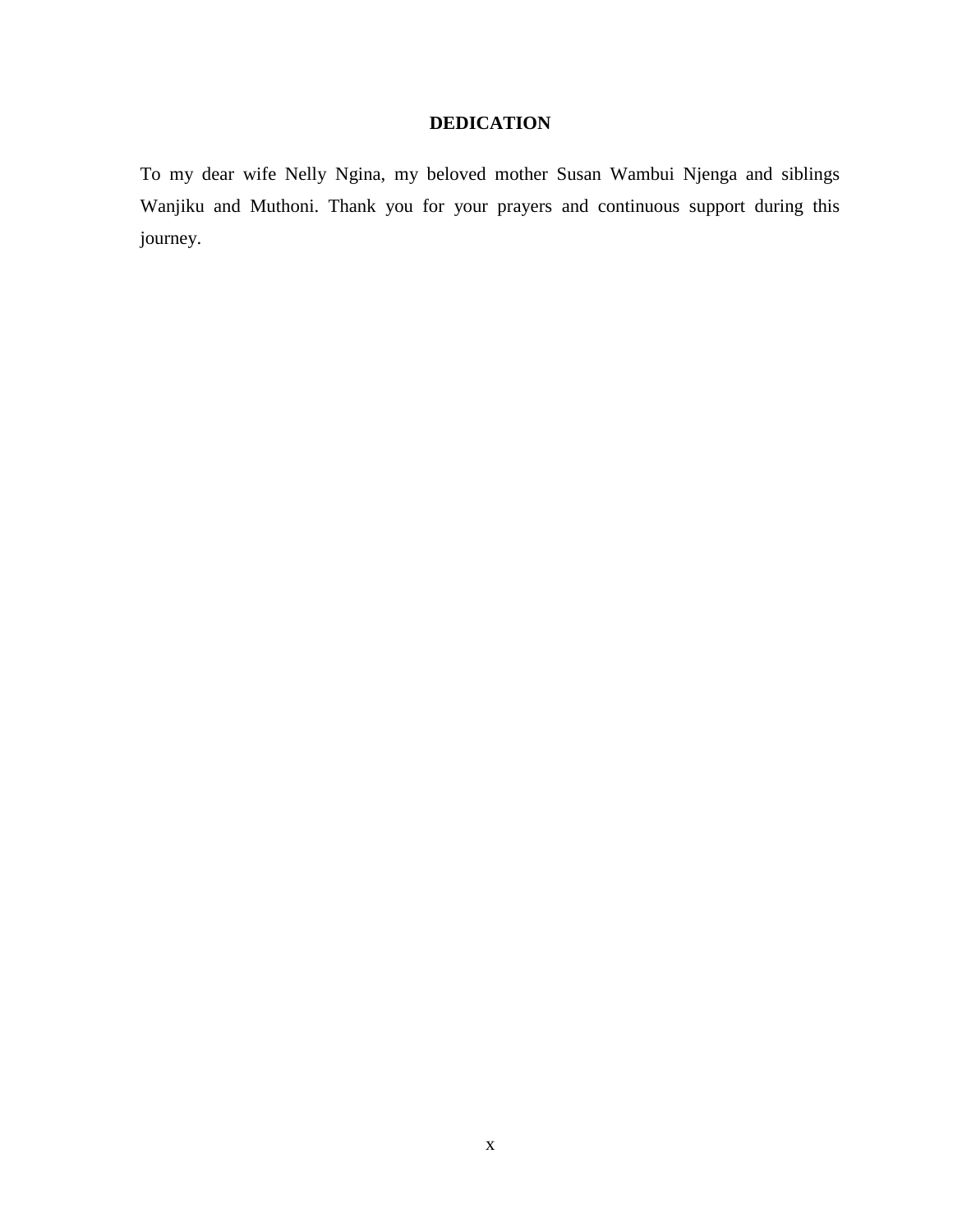## **CHAPTER ONE INTRODUCTION**

#### <span id="page-11-2"></span><span id="page-11-1"></span><span id="page-11-0"></span>**1.1 Background to the Study**

The business environment today has forced firms to provide goods and services that continue to meet and exceed customer expectations and needs to achieve a sustainable competitive advantage (Muma, Nyaoga, Matwere & Nyambega, 2014). According to Oruma, Mironga and Muma (2014), Total Quality Management (TQM) is one of the management approaches that organisations can adopt to be able to achieve continues quality improvement in the operations and meet customer needs and expectations. The history to TQM philosophy can be traced back to the 1970s when the focus of quality took a significant direction from quality control to a long term approach of quality to address the quality concerns in business. Quality management through the years has evolved to quality control from quality inspection to quality assurance and then finally to TQM (Kenya Institute of Management, 2009).

#### <span id="page-11-3"></span>**1.1.1 TQM Definition**

There is no consensus on the definition of quality with different definitions being given by quality management experts. According to Deming (1986), quality is a predictable degree of uniformity and dependability, at low cost and suited to the market. Juran (1992) defined quality as "fitness for use" and focused on a trilogy of quality planning, quality control, and quality improvement. Crosby (1989) defined quality as "conformance to requirements or specifications". According to Crosby, requirements are based on customer needs (Kruger, 2001). Garvin (1987) defined quality in terms of the transcendent, product based, user based, manufacturing based and value based approaches.

There has also been a difference in opinion on the principles of TQM over the years and what it comprises of among TQM experts. Kruger (2001) found that Crosby (1989), defined TQM as relying on a zero defect quality improvement plan that seeks to achieve performance improvement in the firm.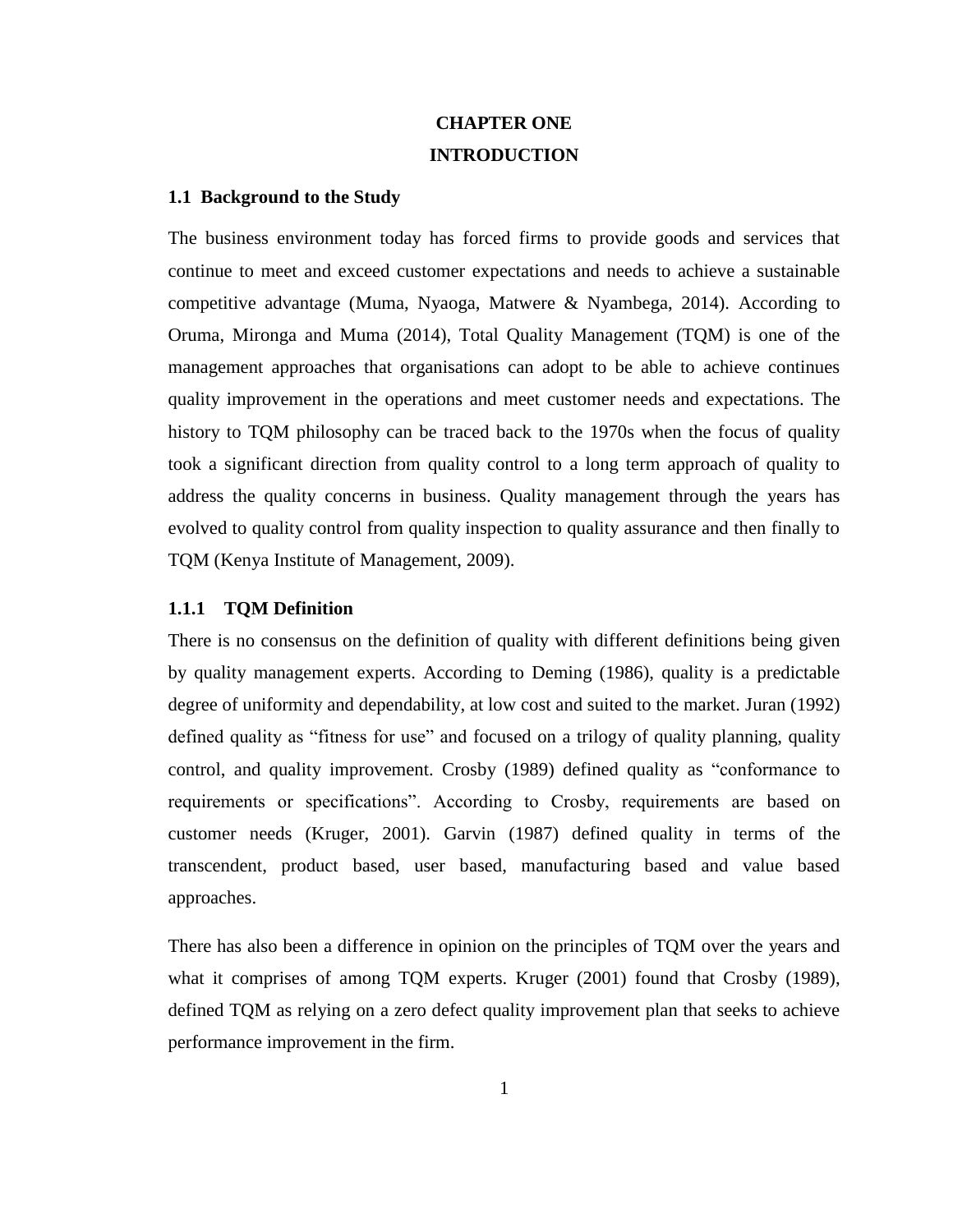Garvin (1987) identified and proposed eight principles that can be used to measure the quality of products. Deming (1986) defined TQM in terms of 14 principles of quality management to enhance performance and productivity of the firm. Saraph, Benson and Schroeder (1989) TQM study came up with 78 quality management items which were distinguished into 8 critical factors for measuring TQM performance in the firm. Flynn et al. (1994) study developed seven quality factors that determined the critical determinants of TQM. Black and Porter (1996) research found several critical factors of TQM which were categorized into ten critical factors. Ahire, Golhar and Waller (1996) identified and developed 12 integrated quality management items by conducting a detailed literature review to establish the critical quality management factors in organisations.

#### <span id="page-12-0"></span>**1.1.2 Contractor Relationships**

The contractor relationships are an important variable in the construction industry. The construction industry is unique due to the contractual relationships that exist in a construction project. Contractor relationships refer to the relationships and partnering that a contractor gets into with different stakeholders in the construction project. These stakeholders include the client/owner, suppliers and subcontractor (Harrington, Voehl  $\&$ Wiggin, 2012).

Studies have shown that contractor relationships have an effect on successful completion of projects. Enhassi, Mohamed and Abushaban (2009) confirmed that continuous coordination and relationships between project participants are required through the project life cycle in order to solve problems and improve project performance. Several researchers (Kazemi, 2016; Karaman & Kale, 2012; Mirawati, Othman & Risyawati, 2015), have supported the argument that construction projects and their success rely on contractor-client relationship, contractor-subcontractor and contractor-supplier relationships.

The relationship between client and contractor in construction constitutes a multilevel complex network in which parties operate simultaneously and collaborate.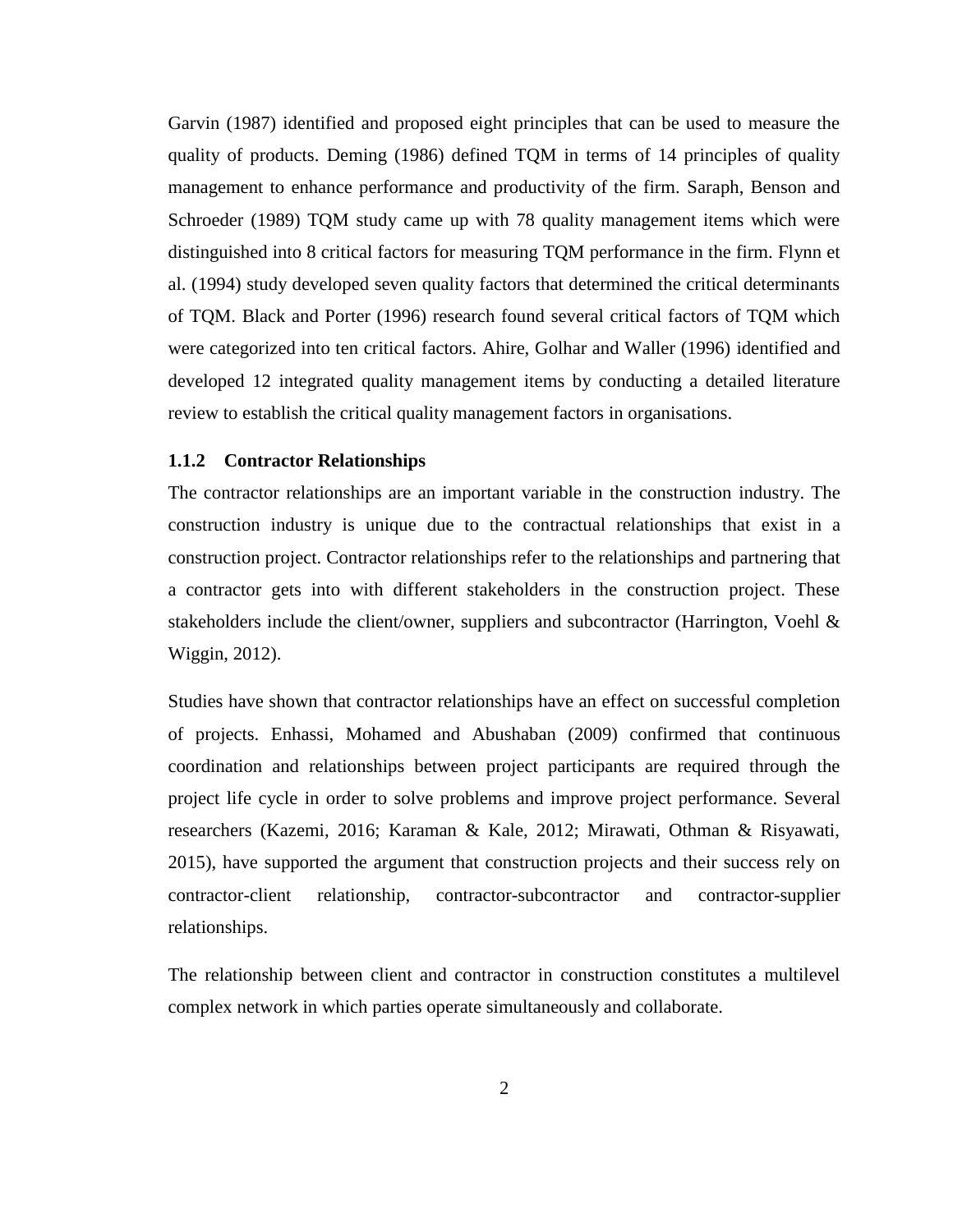Cooperation between client and contractor is strongly emphasized that the customer's input has considerable implications in the outcome of the construction project (Homburgh & Rudolph, 2001). Contractually, main contractors are responsible for the construction of projects, but they rely on subcontractors and/or specialist contractors and suppliers to execute the works as they may not have the required skills and expertise of the works involved (Clarke & Herrmann, 2007). Generally, 85% of construction projects are implemented by subcontractors (Mirawati, Othman & Risyawati, 2015). In a construction project, there are several services, goods and materials that required for successful completion of a project. This means that there are suppliers who provide these inputs in an ongoing construction projects. A contractor-supplier relationship is the cooperation and collaboration of the contractor with organizations and persons that provide required supplies in the project (Mirawati et al., 2015).

Total Quality Management is increasingly been adopted by construction companies as an initiative to solve quality problems and to meet the needs of the final customer (Kheni  $\&$ Ackon, 2015). According to Hoonakker et al. (2010) most of the research concludes that it is necessary to transpose and translate the principles, practices and techniques used for TQM in manufacturing to construction. However, studies show that the construction industry is being viewed as one with poor quality emphasis compared to other sectors like the manufacturing and service sectors (Alotaibi et al., 2013; Jung, Wang & Wu, 2009).

There are several benefits that TQM practices can bring to the construction industry, in their study, Polat, Damci and Tatar (2011) study indicated that some of the potential benefits of TQM practices in the construction industry includes: increased market share, a reduction in resources wastage, improved customer satisfaction, customer loyalty, better budget performance, a reduction in costs of poor quality, improved chances to win local and foreign contracts, better tendering prospects, realisation of organisation vision, mission and strategic objectives, increase in competitive advantage, better relationships with subcontractors, clients and suppliers, a reduction in nonconformities, improved schedule performance and reduced rework rates (Polat et al., 2011).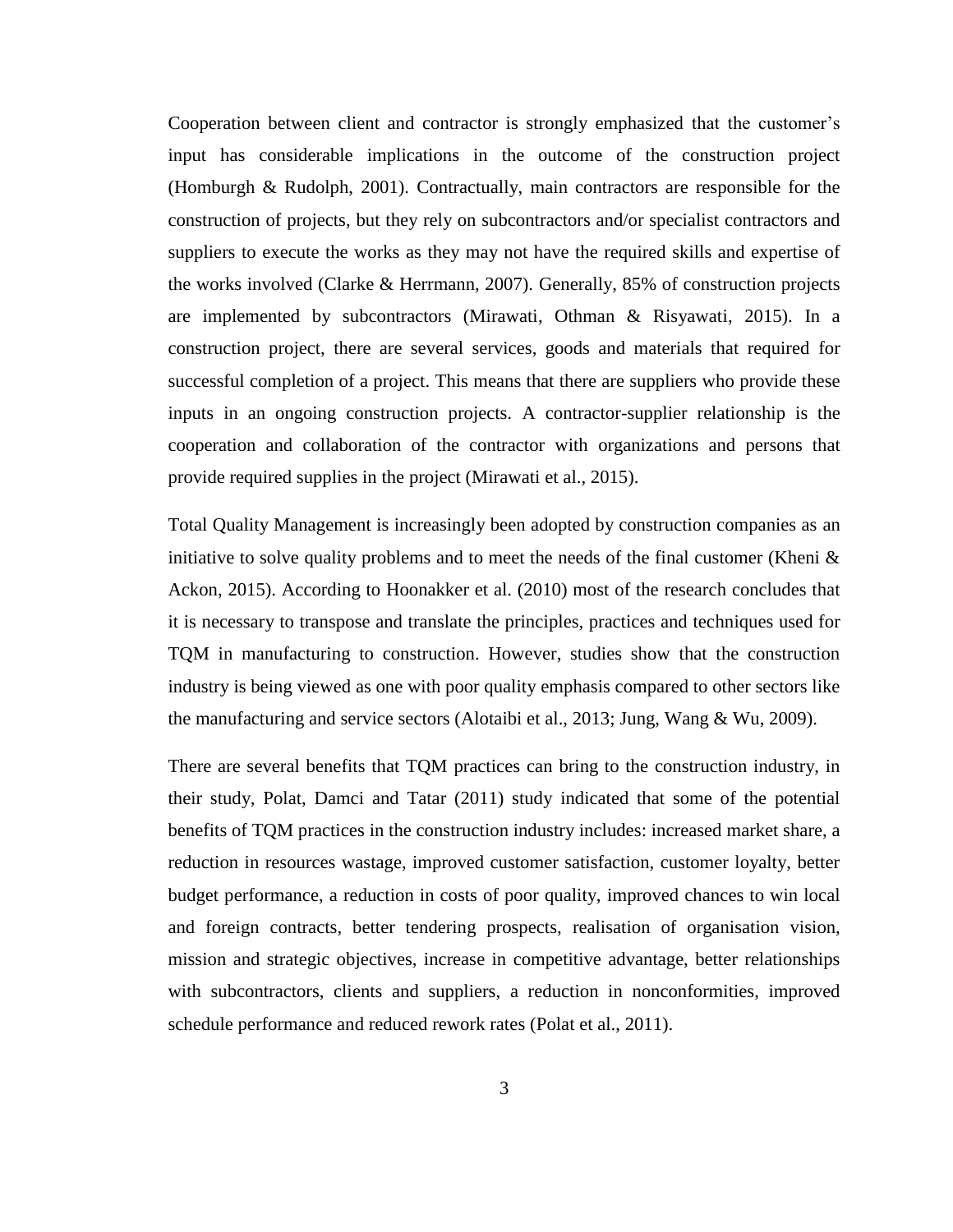#### <span id="page-14-0"></span>**1.1.3 Contractor relationships and TQM practices**

Polat et al. (2011) study affirmed that TQM practices in the construction industry lead to improved relationships with architects, engineers and subcontractors. Harrington, Voehl and Wiggin (2012) argued that failure to involve suppliers, subcontractors, and others in the process chain creates a major difficulty in implementing TQM. Suganthi et al. (2017) study also found that supplier related factors had an effect on TQM implementation in the construction industry. The contractor-client relationship has been shown to influence TQM practice to meeting and exceeding the demands of the clients as a measure of quality. Ke et al. (2013) found that higher quality of relationships during project implementation stage always leads to significantly good project quality and client satisfaction with the project.

Pheng and Ke-Wei (1996) explain that staff of subcontractors is at times critical of the contractors' quality initiatives and this is due to poor contractor-subcontractor relationships. The contractor through an effective relationship with subcontractors can introduce TQM practice to subcontractors' workers. In regard to the influence of contractor-supplier relationship on TQM practice, Harrington et al. (2012) opined that maintaining close and long-term relationships with suppliers' results in achieving the best economy and quality. Deming (1986) emphasized the importance for contractors to build and maintain special relations with suppliers by ending the practice of awarding business on the basis of price tag alone. Instead, contractors should seek to minimize total cost by working with a single supplier.

#### <span id="page-14-1"></span>**1.1.4 TQM Barriers**

Despite the recognition on the importance of TQM practices in the construction industry, there are barriers that are hinder successful TQM practices in construction industry. These barriers include: lack of continuous skills and proper training among construction staff, transient nature of workforce in construction companies, multiple stakeholders with conflicting interests, too much documentation, employee interest in TQM practices, lack of leadership in TQM practices, creating and maintaining team spirit for TQM practices,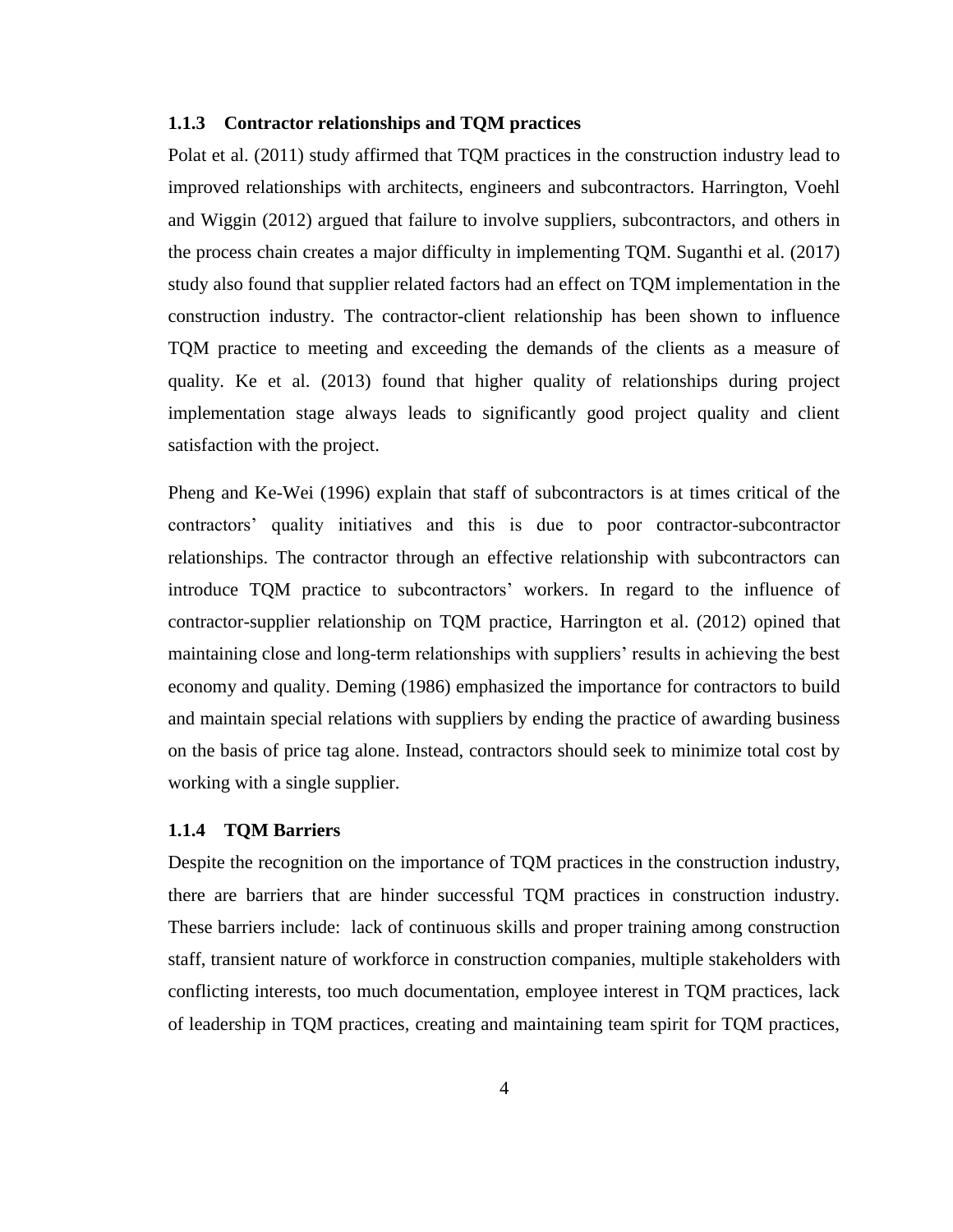low bid subcontracting and difficulty in measuring results (Haupt & Whiteman, 2003; Chin-Keng & Hamzah, 2011; Kazemi, 2016).

Arshida and Agil (2012) identified TQM practices barriers to include: government regulations, slow systems and bureaucracy, poor leadership which leads to poor staff motivation and empowerment, lack of favourable quality policies, lack of top management commitment to TQM, low government support for quality programs, weak organisational plan statement, vision towards quality improvement and lack of critical resources for quality management in the organisation (Arshida & Agil, 2012).

#### <span id="page-15-0"></span>**1.2 The construction industry in Kenya**

The Ministry of Public Works and the National Construction Authority (NCA) are the government agencies that are mandated to oversee the operations of the construction industry in Kenya. The national construction authority oversees the construction projects in infrastructure and buildings. The major constraints to the performance of construction companies in Kenya are quality standards, meeting customer demands and financing according to the Kenya Private Developers Association. All construction activities in Kenya are regulated by the National Construction Authority which was established by the National Authority Construction Act of December, 2011 (National Construction Authority, 2016). Through the act, the authority is charged among other things without prejudice with ensuring and promoting quality assurance in the construction industry and encouraging the standardization and improvement of construction technique and materials.

The construction industry is a strategic industry playing a significant role contributing to the most vibrant and fastest growing economy in the East African Community. The industry has maintained rapid growth in 2014 at 13.1 % growth as compared 5.8 % growth in 2013. The growth is driven by a vibrant real estate sector and on-going mega infrastructure, key among them the Standard Gauge Railway (SGR) between Mombasa and Nairobi, construction of roads and energy infrastructure, and expansions of airports.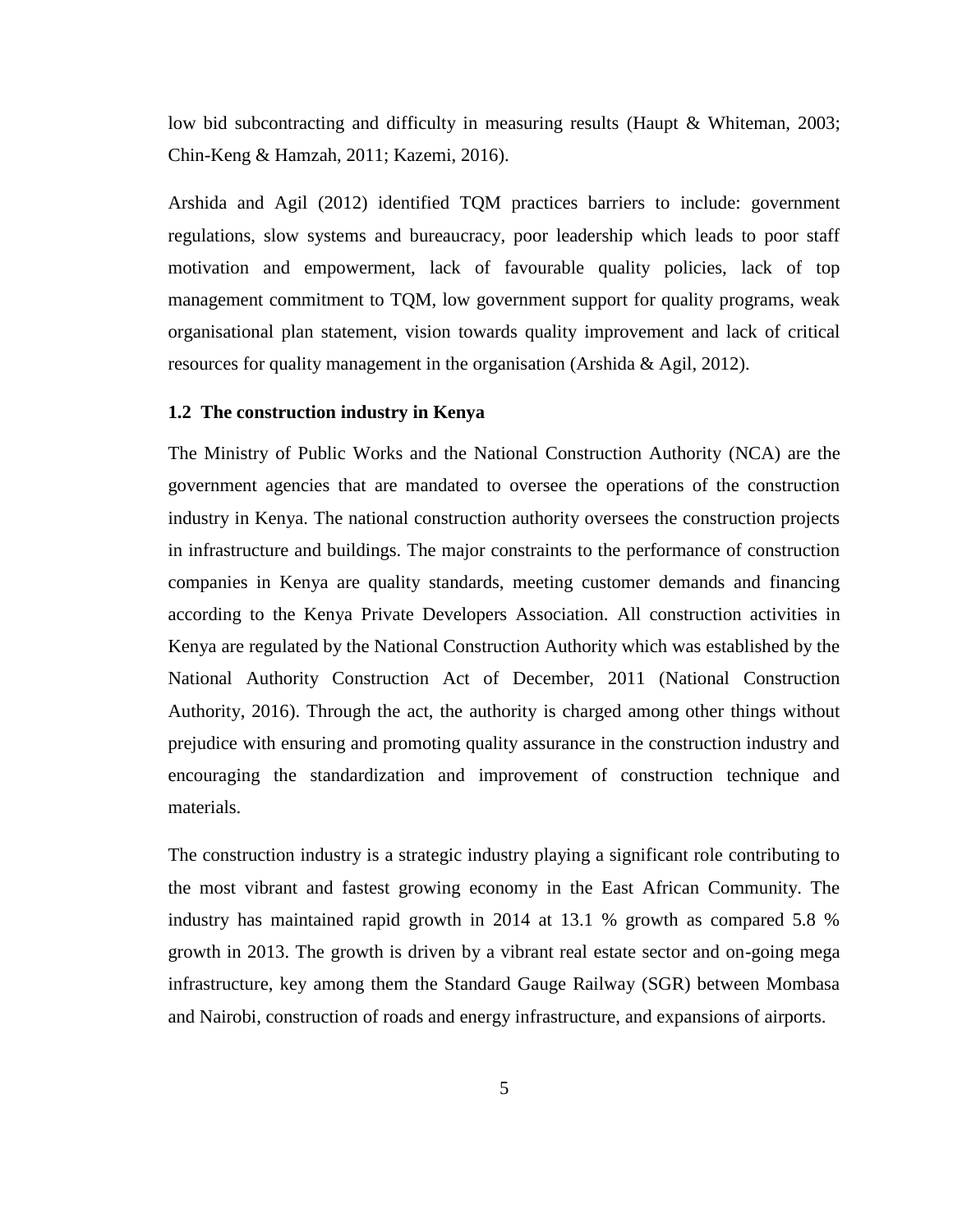The construction industry contributed 4.5 % and 4.8 % to GDP in 2013 and 2014 respectively, ranking third behind agriculture and government services in terms of economic importance (Kenya National Bureau of Statistics, 2015).

The construction industry in Kenya is suffering from poor quality results. The construction industry faces challenges such as the most critical of which are include gross safety violations evidenced by a number of cases of buildings collapsing around the country. Dindi (2004) investigated quality management as a challenge for the Kenyan construction industry and confirmed that majority of building contracts in Kenya suffer cost and time overruns.

The construction industry in Kenya is estimated to be responsible for 27 % of fatalities and injuries to staff which in turn affected the completion rates of construction projects. Kwasira, Wambugu and Wanyoike (2016) researched approximated the completion rate among government sponsored construction projects to be 35.6%. Muiruri and Were (2016) observed that Nairobi County has seen an increase in cases of collapse of buildings which has been linked to inadequate quality management. This reports indicate that there is lack of quality management practices in the Kenyan construction industry and this affects the performance of the construction sector according to global standards.

#### <span id="page-16-0"></span>**1.3 Problem statement**

Quality demand has become a significant demand from the ever growing number and knowledge of today's customers in the construction industry. The demands emanate from the increased structures that have collapsed in the country which had led to fatality and injuries. Several studies (Kibuchi & Muchungu, 2012; Githenya & Ngugi, 2014) have noted that the Kenya construction sector is facing a myriad of challenges in meeting quality standards and quality assurance due to substandard construction projects, unfinished projects and collapse of ongoing construction projects. There is need for quality management in the construction projects and this can be achieved by use of TQM practices by contractors in the construction sector.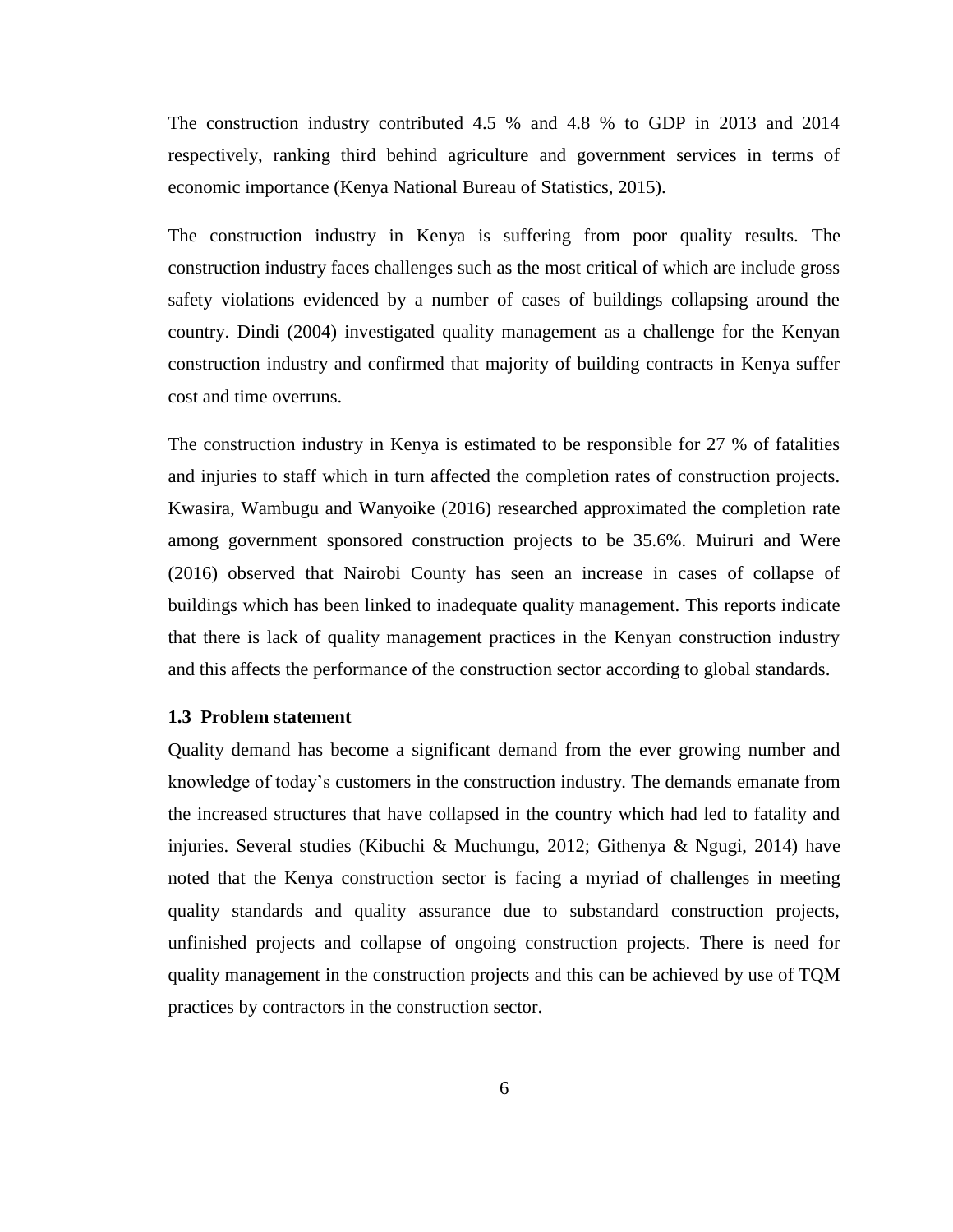There are several studies that have been conducted on the relationship between TQM and construction industry. Oruma et al. (2014) research focused on top leadership commitment on TQM practice among contractors in Nakuru County and confirmed that the commitment of top leadership has a significant influence on TQM practice in the construction industry.

The contractor relationships are an important component of the construction industry. The contractor is responsible to implement the work and enters into a relationships with the client, subcontractors for the different specialized works and suppliers for the construction project. These relationships also become important in achieving quality management in the construction process due to different parties and stakeholders. This research sought to investigate how the contractor relationships influence TQM practice in the construction industry in Nairobi County.

#### <span id="page-17-0"></span>**1.4 Research objectives**

The general objective of the study is to analyze the influence of contractor relationships on total quality management practices in the construction industry in Kenya.

#### <span id="page-17-1"></span>**1.4.1 Specific Research Objectives**

The specific objectives of the study were:

- i. To establish total quality management practices among contractors in the Kenyan construction industry.
- ii. To analyze influence of contractor-subcontractor relationship on total quality management practices among contractors in the Kenyan construction industry.
- iii. To analyze influence of contractor-supplier relationship on total quality management practices among contractors in the Kenyan construction industry.
- iv. To analyze influence of contractor-client relationship on total quality management practices among contractors in the Kenyan construction industry.
- v. To examine barriers to total quality management practices among contractors in the Kenyan construction industry.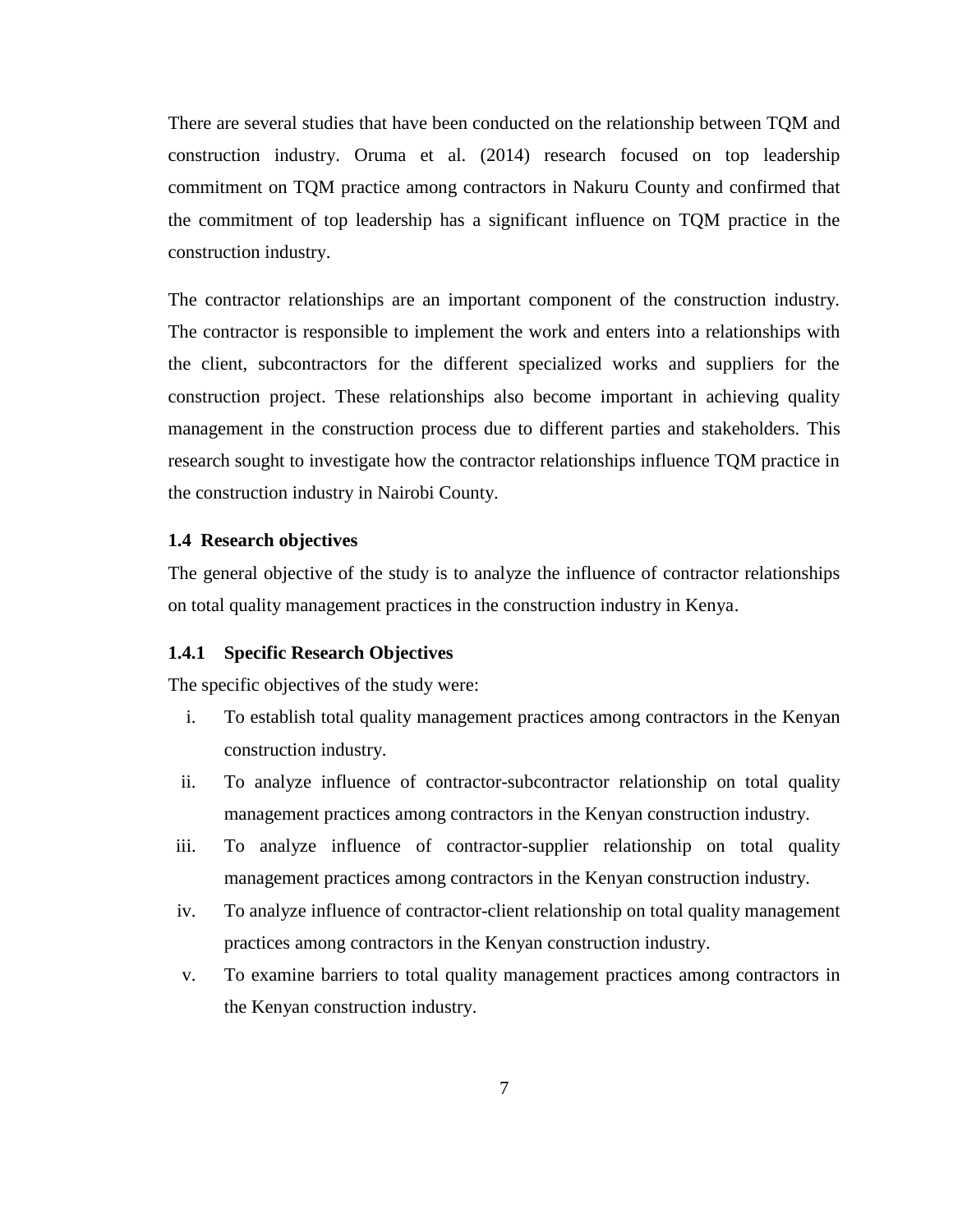#### <span id="page-18-0"></span>**1.4.2 Research Questions**

The study aimed at answering the following research questions;

- i. What are the total quality management practices among contractors in the Kenyan construction industry?
- ii. What is the influence of contractor-client relationship on total quality management practices among the Kenyan construction industry?
- iii. What is the influence of contractor-subcontractor relationship on total quality management practices among the Kenyan construction industry?
- iv. What is the influence of contractor-supplier relationship on total quality management practices among the Kenyan construction industry?
- v. What are the barriers to implementation total quality management practices in the construction industry in Kenya?

#### <span id="page-18-1"></span>**1.5 Scope of the study**

The study focused on the construction industry in Kenya from contractors' perspective. The study population encompassed all contractors registered with the National Construction Authority (NCA) in Nairobi region. The scope of the study to Nairobi County was influenced by the volume of construction projects that are being undertaken in the county.

#### <span id="page-18-2"></span>**1.6 Significance of the study**

The study is of importance as it will contribute to the body of knowledge on the theoretical framework on TQM practice in the construction industry. There is less evidence of theoretical foundations of TQM practice in the construction industry compared to manufacturing and service sectors a gap that this study intends to fill. Secondly, the study uses quantitative methodologies to collect and analyse the data and this is useful for making recommendations for policy and also for practice. Third, the study is of significance as it engages contractors in the industry on the influence of their relationships on TQM practice in construction projects. The study is useful as it gives practical implications for stakeholders in the construction industry in Nairobi County.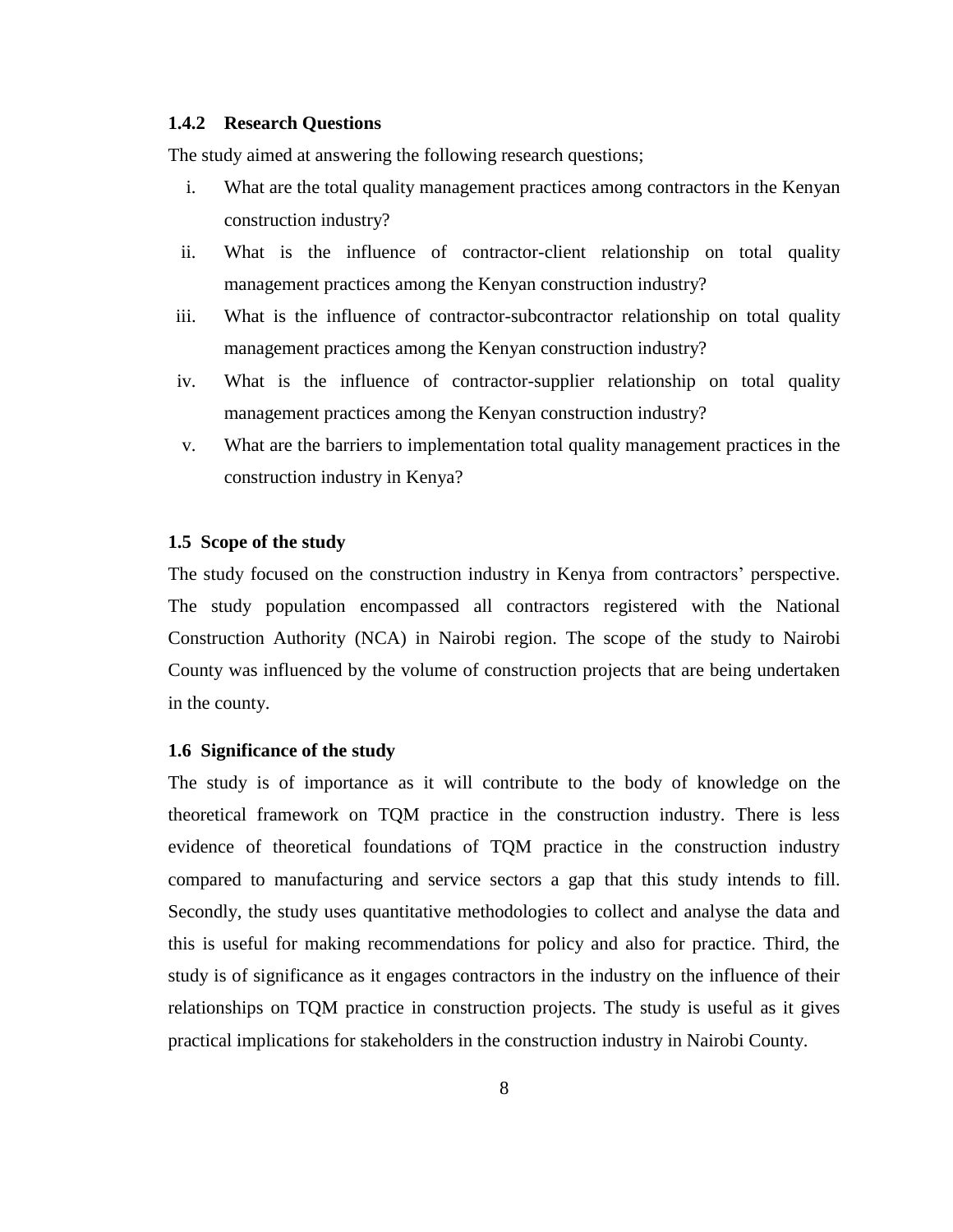## **CHAPTER TWO LITERATURE REVIEW**

#### <span id="page-19-1"></span><span id="page-19-0"></span>**2.1 Introduction**

This chapter presents the literature that was reviewed in relation to the extent of TQM implementation in the construction industry. The section first begins with the theoretical underpinning of the study with a view of TQM and the construction industry. Subsequent sections looked at the independent variables of the study which included: contractor relationships, TQM practices in the construction industry and finally barriers to TQM implementation in the construction industry. The conceptual framework was also drawn up.

#### <span id="page-19-2"></span>**2.2 Theoretical background**

This section highlights theoretical models that have been used to study the concept of TQM in the construction industry. Oswald (2009) notes that there is no consensus on one model or theory of TQM which explains how quality management principles interact. There are several theories of TQM. These include: Deming's Theory, Ishikawa's Theory, Crosby's Theory, Juran's Theory, Six Sigma and The EFQM Framework. The study adopted Juran's theory (1993), Deming's theory (1986) and Six Sigma models of TQM which have been used in the construction industry by past studies.

#### <span id="page-19-3"></span>**2.2.1 Juran's theory**

Juran (1992) argued that quality is about a product meeting a "purpose or fitness for use". Juran is associated with the quality trilogy which he proposed for organisation to achieve and maintaining quality management. This trilogy consists of quality improvement, quality planning and quality control. The trilogy stresses the developing and changing of quality management in a firm's top level management.

According to Juran (1992), quality planning comprises of designing a procedure that meets set goals. This process needs to determine goals, performing a resource plan, creating a quality plan and planning implementation. The quality control process involves amending and operating the process so as to attain highest effectiveness by monitoring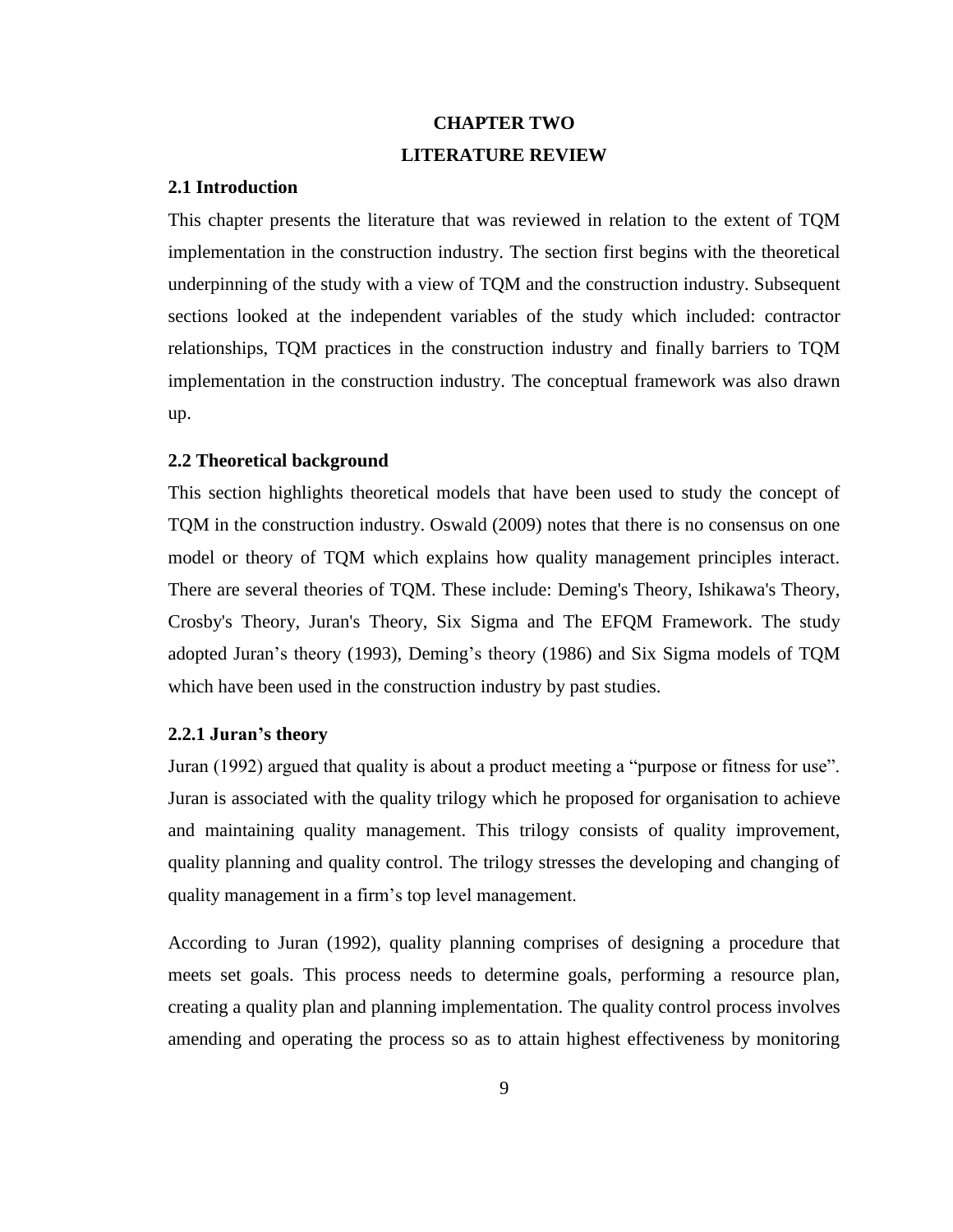performance contrasting achievements made with set objectives and action to close any deviations. This process entails comparing the actual performance with the intended goals and in case there is a major discrepancy there are changes and adjustments to the system are performed to make sure the achievement of set goals. Quality improvement seeks to take the organisation performing to superior and new levels of customer satisfaction, enhancing employee morale, improving logistics, reduce waste and improving profitability.

#### <span id="page-20-0"></span>**2.2.2 Deming's theory**

Deming's philosophy of TQM which was a basis for this study, combines a paradigm shift in management capability with statistical methods and thinking in the operations of an organization (Leonard, 2010). The 14 points of management, developed by Deming in 1950 is a set of management practices to help companies increase their productivity and quality. These 14 points are not static but keep on changing with the business environment.

These principles are: adopting and instituting leadership in the organisation, ending the culture of awarding jobs on the basis of pricing alone by minimizing total costs by working with a one supplier; creating a constancy of purpose to improve services and products; removing barriers to staff workmanship in the firm and also eradicating merit system or yearly ratings; adopting the TQM philosophy; driving out fear; constantly and continuously improve each process for production, service and planning; institutionalization of a vigorous training regime for self-improvement for all staff in the organisation; elimination of exhortations, targets and slogans for the staff; managing the process and not the outcome, breaking down barriers between departments and staff and eliminating numerical goals for management and numerical quotas for the workforce.

Deming's (1986) 14-point model has been practiced successfully in Japan and the United States (Walton, 1993) for the construction industry. According to Farooqui and Ahmed (2009), there are several principles which apply to the construction industry.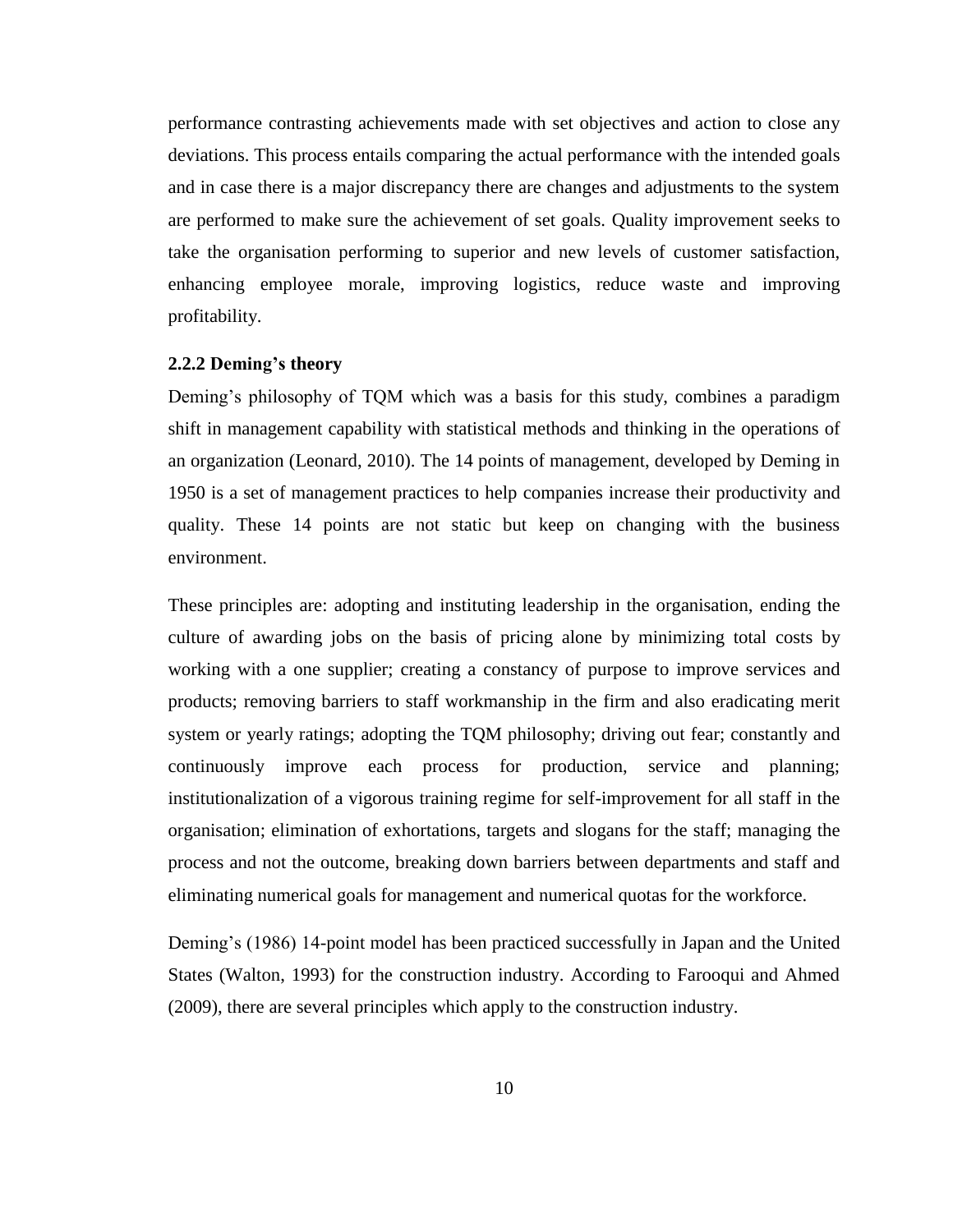In this section, the study linked some of these principles to the construction industry in Kenya. The third principle argues that firms should manage the process not the outcome. Farooqui and Ahmed (2009) note that most construction firms focus on inspection of tasks completed in the construction project. Deming (1986) argues that firms should focus on improving the process rather than the outcome of the process. Githenya and Ngugi (2014) found that supervision is often conducted after completion of stages in the construction process.

The fourth principle focuses on the choice of the supplier. In the construction industry in Kenya the "lowest bidder" is often assumed to be the best fit for the construction job at hand. Deming (1986) argued that the choice for lowest bidder may not be the best quality supplier. He suggested that contractors should focus on the long-term relationship with the supplier. The seventh principle is significant to this study as it revolves around the idea of providing training and empowerment of staff. Deming (1986) insists on training and retraining of each employee. He believes that training will reduce the variation in the process. In their study, Farooqui and Ahmed (2009) found that 65 % of the companies responded that they provide training or retraining to their employees. There is need for construction firms to provide on-job training for staff on quality management.

Several studies (Huda, 2008; Farooqui & Ahmed, 2009) have used this model to discuss TQM implementation in the construction industry. Deming's 14 principles provide a clear picture of how quality can be enhanced in organizations with the focus of this study being on the application of TQM in the construction industry.

#### <span id="page-21-0"></span>**2.2.3 Six sigma**

Six Sigma began with the Six Step process of Motorola back in 1998 and evolved to be an extension of quality management techniques, especially Total Quality Management (TQM). The term Six Sigma was introduced by Motorola. Six Sigma has been used as a business initiative to change the culture, produce high-level results, expand all employees' skills and improve work processes. Kwak and Anbari (2006) defined it as "a business strategy that aims to improve understanding of client requirements, financial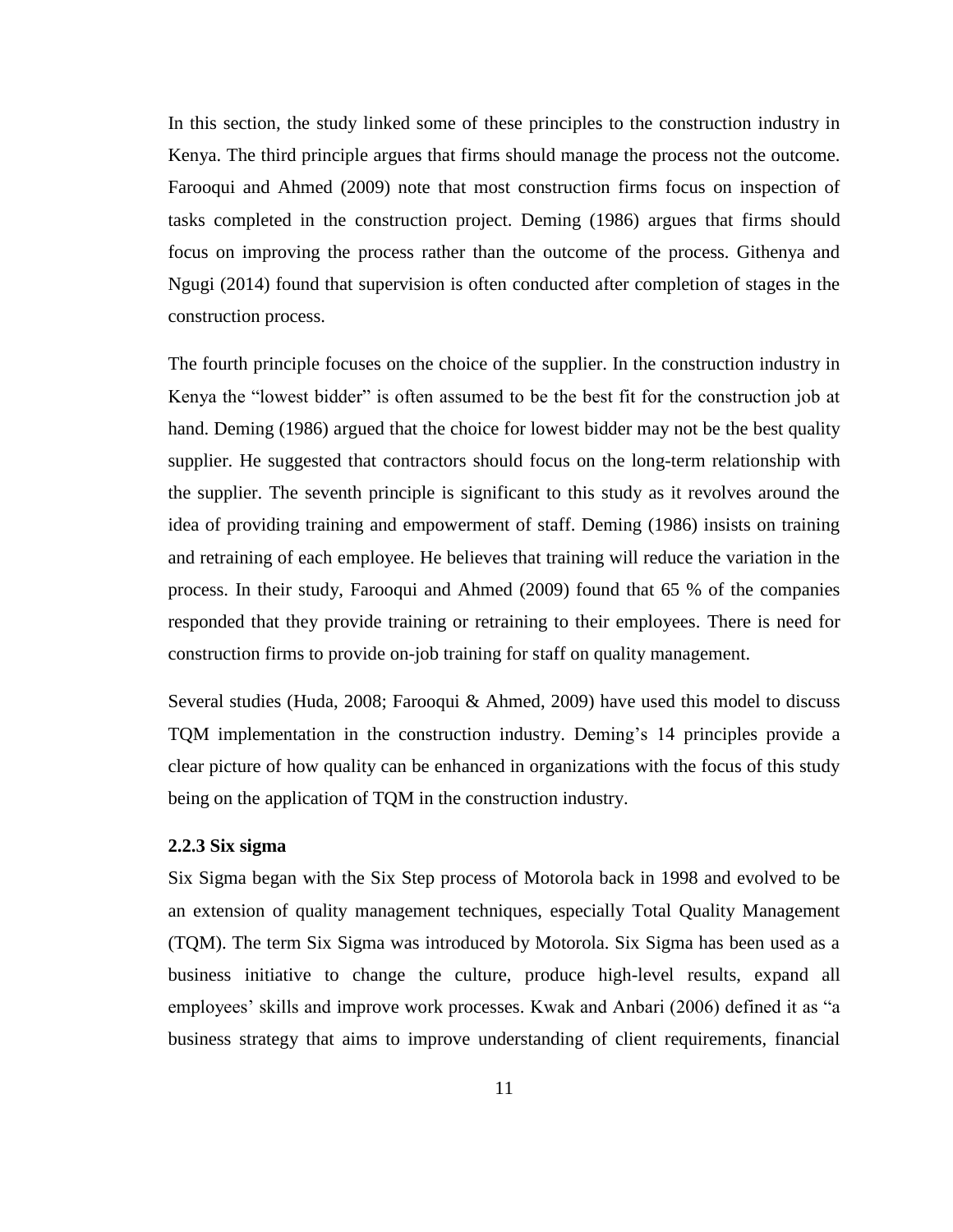performance, and productivity and business systems. It is a staff centered system of management that operates by encompassing all staff, top to bottom as one unit (Mehmet, 2016).

In the last 20 years, six sigma has transformed become a flexible and adaptive business strategy, applicable to many aspects of business and organizations. In the construction sector, Six Sigma techniques are not about being thorough or having all procedures and items at Six Sigma levels of execution (Linderman et al., 2003), but they aim at improving the processes resulting into cost reduction (Brue, 2002). Tchidi et al. (2012) showed that Six Sigma principles were feasible in construction quality management. Six Sigma has the potential to improve processes in the construction industry. Mehmet (2013) opines that adopting six sigma in the construction sector consists of breaking down large project tasks into smaller tasks that can be improved and reengineered. The systematic and structured framework of six sigma along with the use of statistical approaches can contribute to an effective tool for process monitoring which is a significant task of modern construction managers.

The classic six sigma problem solving process is the Define-Measure-Analyze-Improve-Control (DMAIC). The approach is applied to a problem with an existing product or process and/or service offering. The DMAIC model is founded on three fundamental principles: (1) inherent combination of tools-tasks-deliverables linkage that varies by step in the method (2) Work is project-based (short-term in nature, with length depending on scope and complexity) and project structured, versus an ongoing process and (3) Resultsfocused, driven by data, facts, and metrics (Sriram & Revathi, 2016).

This model is relevant to the construction process. First, the construction project is result focused on delivering a final product which could be a residential house, commercial building, road or bridge which are defined by their duration, complexity and scope of the construction project.

Second, a construction project can be defined by different small project activities to achieve the final outcome.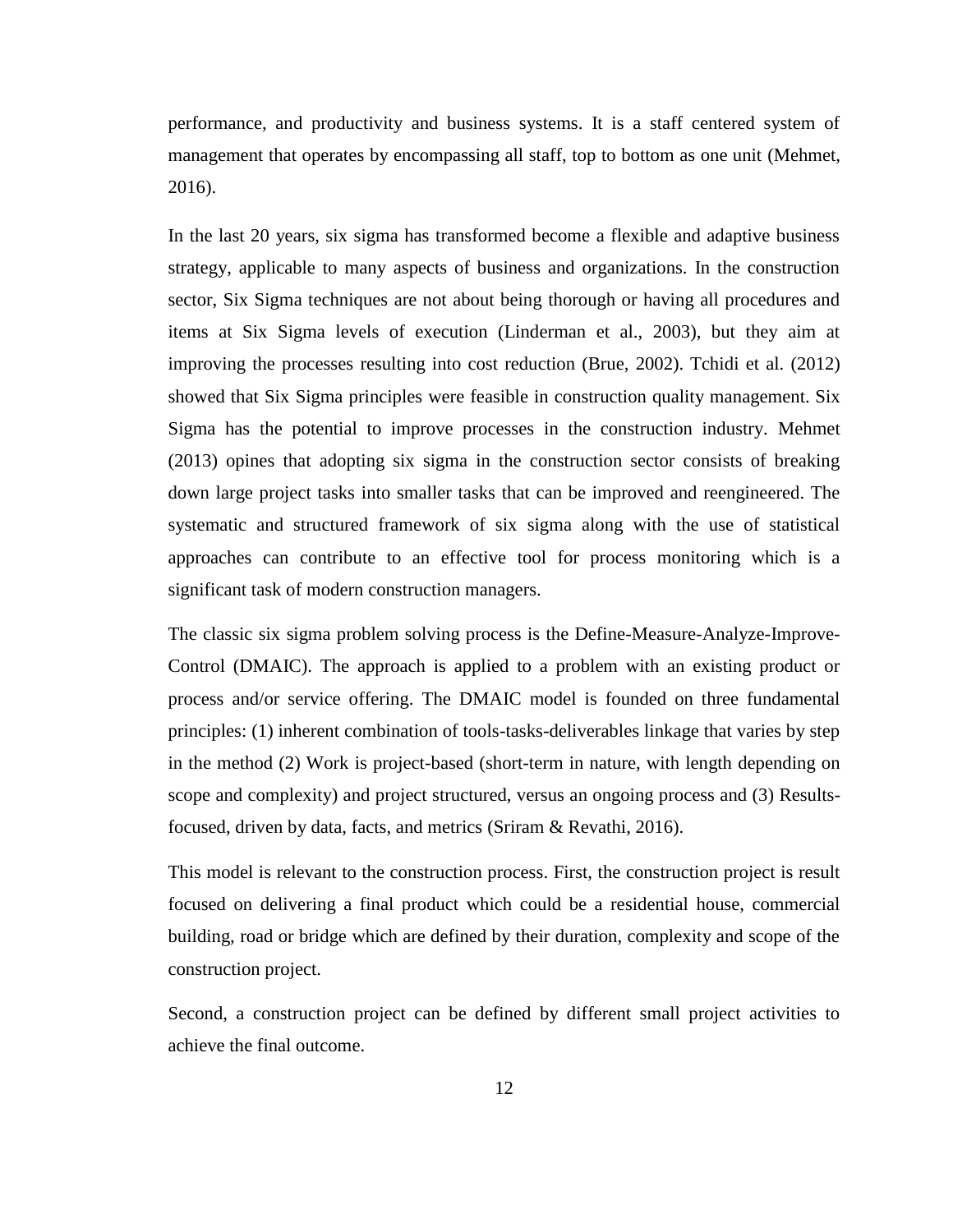Thirdly, the model is appropriate for ensuring quality in construction projects by combining tools-tasks-deliverables to achieve the final product. The six sigma model has been identified by several researchers (Tchidi et al., 2012; Taner, 2013; Sriram & Revathi, 2016) to have been used in construction projects to deliver projects in time and within the agreed cost.

The proceeding section is an empirical review of literature discussing the independent variables of the study which are contractor relationship, TQM practices in the construction industry and finally the barriers to the implementation of TQM in the construction industry.

#### <span id="page-23-0"></span>**2.3 Empirical review**

The study intends to look at the extent of TQM implementation in the Kenyan construction industry. TQM has been successful in its implementation in various service and manufacturing industries with little adoption in the construction industry with the exception of Japan who have shown the world that indeed TQM is feasible in the construction industry (Barret, 2000). The reviewed literature looked at contractor relationships from client relations, contractor subcontractor relations and supplier relations. The literature went on further to look at the common TQM practices in the construction industry with a focus on what has been implemented and work in Japan both locally and with their multinational construction companies working abroad. The literature went ahead to also look at the barriers of TQM practices implementation.

#### <span id="page-23-1"></span>**2.3.1 Total quality management practices**

Several studies have been conducted on TQM and there are several TQM practices that have emerged from these studies.

This section of the study presents the general TQM practices that are found in the literature. The study then goes ahead to present studies that highlight TQM practices that have been adopted in construction studies. Hassan, Mukhtar and Qureshi (2012) conducted a study on impact of TQM practices on Firm's performance of Pakistan's manufacturing organizations and presented a literature review of researchers'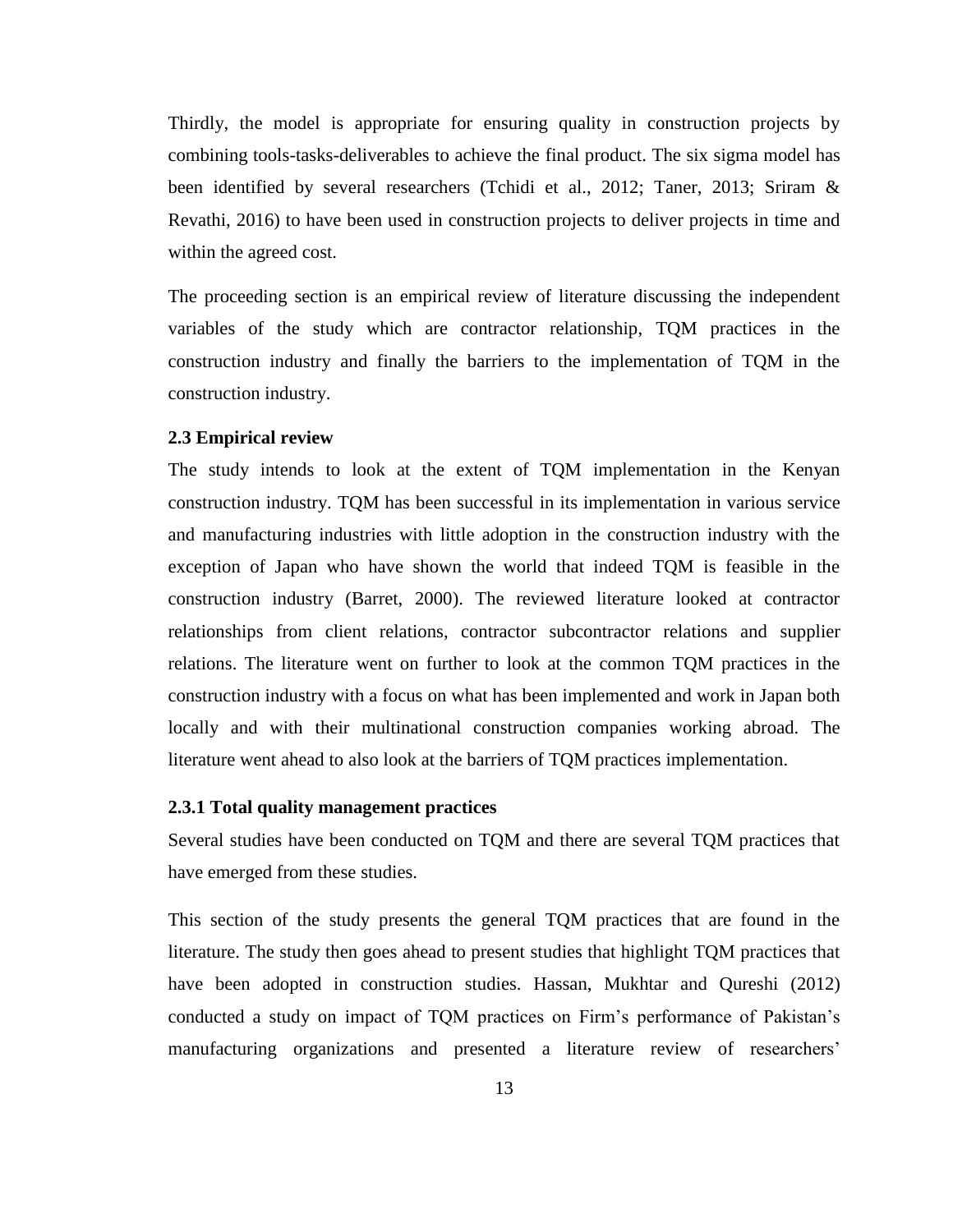classification of TQM practices adopted in organisations. Saraph et al. (1989) developed and proposed 8 critical TQM practices which include; role of the quality department and employee relations, service and product design, supplier quality management, process management, top management commitment, quality policy and role of divisional top management and quality policy.

Lu and Sohal (1993) study used 9 TQM practices which included benchmarking, statistical and resources control, strategic quality management, training and education, top management commitment, design quality management, information and analysis, process quality management. Flyyn et al. (1994) propose 7 quality practices of TQM as product design, customer involvement, workforce management, quality information, top management support, supplier involvement and process management.

Powell (1995) proposed 12 TQM practices and were; closer supplier relationships, zerodefects mentality, benchmarking, measurements and flexible manufacturing, process improvement, training, open organization, committed leadership or executive commitment, measurements and flexible manufacturing, adoption and communication of TQM or adopting the philosophy, employees empowerment, closer customer relationships and process improvement.

Sadikoglu and Olcay (2014) study in Turkey on TQM practices performance and barriers to TQM practice. The study revealed that previous research indicated that overall TQM practices have been positively related to manufacturing and productivity performance, competitive advantage, aggregate firm performance, market share, quality performance, customer satisfaction/results and financial performance.

Kheni and Ackon (2015) conducted a study on the effect of Total Quality Management Practices (TQMPs) on the performance of construction projects in developing countries and found that TQM practices (supplier management, process management, planning, top management leadership and commitment, human resource management, teamwork, information analysis and evaluation, quality culture and customer focus) had a positive impact on the quality performance of construction projects.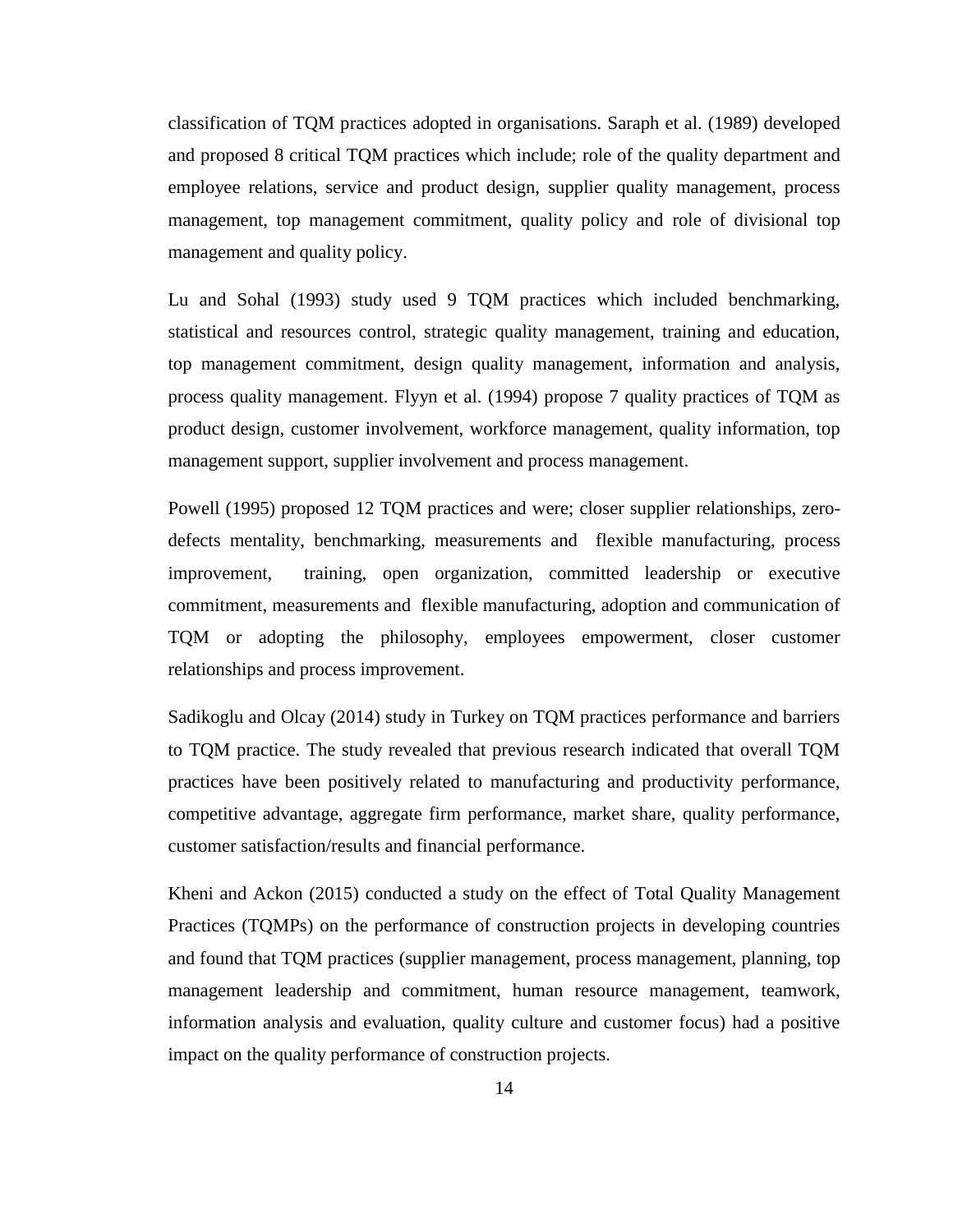The study concluded that TQM practices enhanced the performance of quality in construction projects by reducing rework, delivery time, costs of poor quality, nonconformities, rework, waste and increase the quality of project implementation. This section of the study discusses the TQM practices adopted in construction projects.

#### **2.3.1.1 Customer focus and management**

According to Sadikoglu and Olcay (2014), firms that have implemented TQM practices focus on serving their customers. The organisations should first get to know their customers' requirements and expectation and should strive to offer the services and products. In construction, customer focus/management principle consists of achieving the project requirements in regard to the client specification and technical specification. Moreover, it consists of maintaining a close relationship with the customer and to embrace the client focus in the quality management process (Ahire et al., 1996), and developing a strategic alliance with the client (Low & Tan, 2002). The principle of customer focus also consists of the feedback and communication processes on the customers' satisfaction and concerns (Low & Koh, 2010).

#### **2.3.1.2 Knowledge and process management**

According to Sadikoglu and Olcay (2014), the knowledge and process management factors ensures that staff have access to reliable, timely, accurate, consistent and necessary information and data needed to do their job efficiently and effectively in the organisation. Low and Koh (2010) agree that the element of information management comes from the principle of management. This is the systematic data collection in every part of the construction improvement, process and problem-solving activities. The information and data collected are adopted to provide a means of learning, guide decisions and keep processes in control. The quality information is provided to staff as feedback on their performance and facilitates learning while maintaining their quality oriented behaviour (Ashford & Cummings, 1983). In regard to the construction industry, the information gathered from each construction project is important for implementing quality management standards in future construction projects.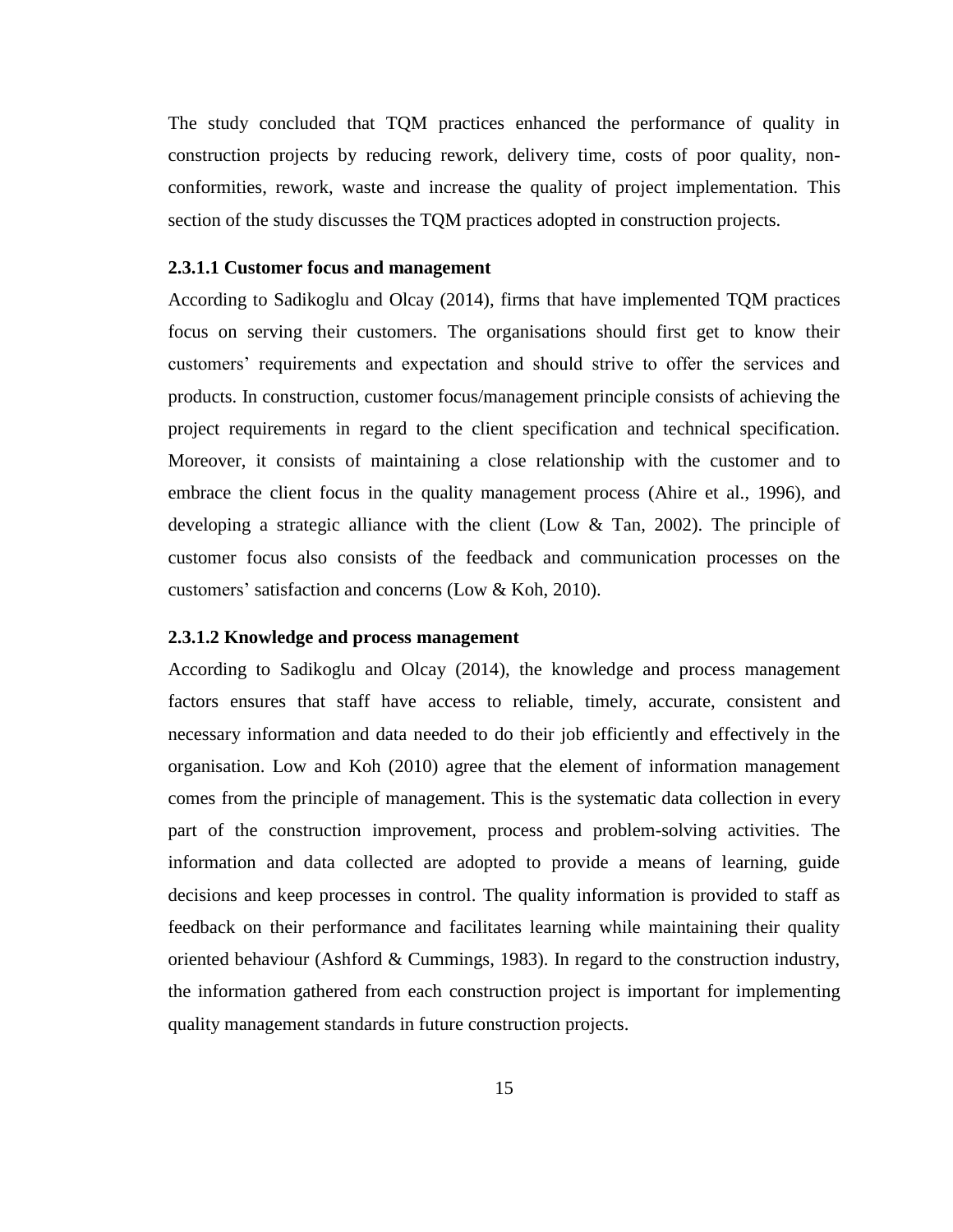#### **2.3.1.3 Strategic quality planning**

Strategic planning consists of the values, mission and vision of an organisation. These are formed on the basis of introducing a quality concept. An effective strategic quality plan, staff are regarded as an input in developing the mission, vision, objectives and strategies. This often facilitates support and acceptance of strategic quality plan by staff.

Successful strategic quality planning efforts also consider the possibility effects of the plan to the environment before the production and this manifest itself in the improved social responsibility of the organisation (Sadikoglu & Olcay, 2014). According to this principle, it is important for contractors to have a strategic plan for quality management in their organization. This quality strategic management plan can then be used to guide quality management practices in future projects in the firm.

#### **2.3.1.4 People management**

The concept of people management revolves around the collaboration between nonmanagers and managers, and suppliers and customers. This principle is associated with the systems view of firms and is based on advantages that can potentially be derived through partnerships among the parties (Dean & Bowen, 1994). Furthermore, empowerment of staff emphasized whereby staff are motivated to inspect their own work and fix quality problems with the provision of necessary resources and supporting framework. Moreover, effective training improves staff loyalty to the organisation, work performance and motivation (Low & Koh, 2010). Most of the staff in construction projects is often different to every project.

Thus, the challenge in the construction industry is to give TQM training to staff. However, there is need for contractors to train their staff on TQM practices in their duties.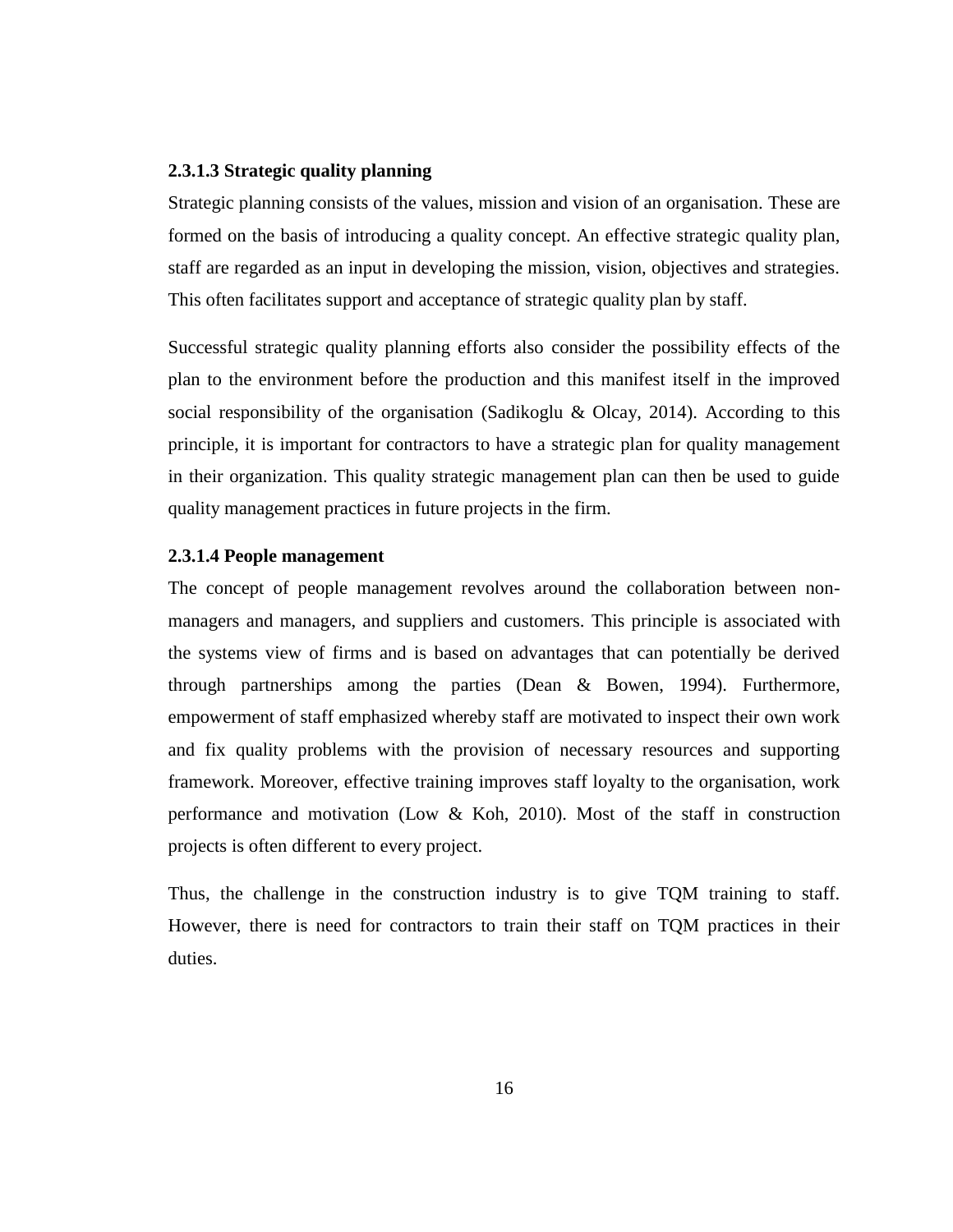#### **2.3.1.5 Leadership/top management**

According to Jaafreh (2013) top leadership commitment is an important aspect in management of quality which leads to increased performance in quality. The top management commitment is a key driver of TQM practice, systems and values and establishing goals to meet and exceed client expectation and needs and enhace performance of the organisation.

The top management role is manifested in the commitment, involvement and leadership in driving TQM implementation thus top management creates firm quality goals and values (Ahire et al., 1996). The contractor should be a champion of TQM practices in the firm so as to influence other employees. Top management support and leadership in TQM implementation in the construction sector identifies the role of the contractor as the leader in TQM implementation.

#### **2.3.1.6 Supplier management**

The concept of supplier management emanates from the realisation that organisations rely on each other for resource allocation. The collaboration between suppliers and an organisation thrive on the cooperative interdependence (Anderson et al., 1994). Supply Chain Management (SCM) in TQM imply that streamlining and reducing the supplier base to facilitate manager-supplier relationships (Krause, 1997), developing strategic partnerships with suppliers (Mason, 1996) collaborating with suppliers to ensure that customer expectations are met and involve suppliers early in the product development process to take advantage of their expertise and capabilities (Sadikoglu & Olcay, 2014).

The supplier management is often affected by the "low bidders" strategies which is common practice in construction projects in globally and in Kenya. Haupt and Whiteman (2003) opine that low bidding strategies are the basis for awarding most construction projects more so subcontracting jobs. Deming (1986) recommended that the practice of awarding business on price tag alone should be ended (Yong & Wilkinson, 2001).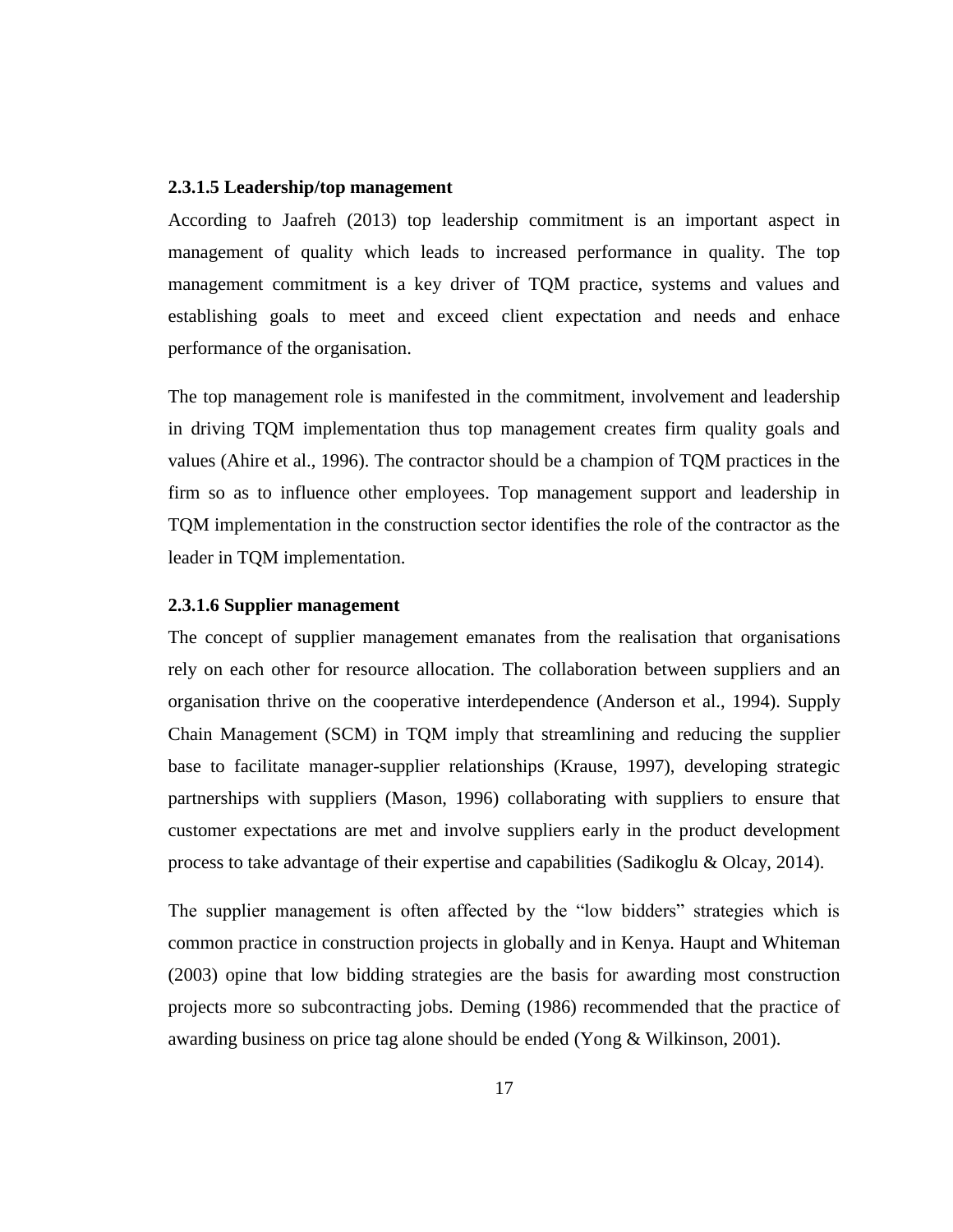A construction project often involves several suppliers and the culture of low bidders is often practiced but is looked down upon for a firm that is trying to achieve quality management.

#### **2.3.1.7 Continual improvement**

Continual improvement consists of a commitment to continuously examine the administrative and technical processes for better methods. In improving these processes, a firm can continue to satisfy the customers' expectations (Dean & Bowen, 1994). Continuous improvement involves focusing on processes that can be adjusted to become more efficient. The degree of success is often determined by contrasting the progress against a certain criterion known as "benchmarking". Benchmarking is a scientific and systematic search for best practices that lead to increased performance (Harrington, Voehl & Wiggin, 2012).

The TQM practices discussed in this section of the study are from both construction and non-construction-related studies and have yielded seven possible elements for TQM implementation. In construction industry, these elements were summarized to included customer focus/management, knowledge and process management, strategic quality planning, people management, leadership/top management, supplier management and continual improvement**.** These TQM practices have been found to contribute to quality management in the construction process which is unique given the different stakeholders in a construction project. These TQM practices are relevant to the client, subcontractors, employees and management of the main contractor.

This review shows that there are predominantly seven (7) of the eight TQM principles which are relevant to the construction industry. The literature reviewed also revealed that these TQM principles have been adopted at different levels in the construction industry. The study limited its investigation of TQM principles to the three which have been shown to be adopted at a higher level among construction companies (Haupt & Whiteman, 2003; Low & Koh, 2010). These three TQM principles are customer focus and management, process management and supplier management.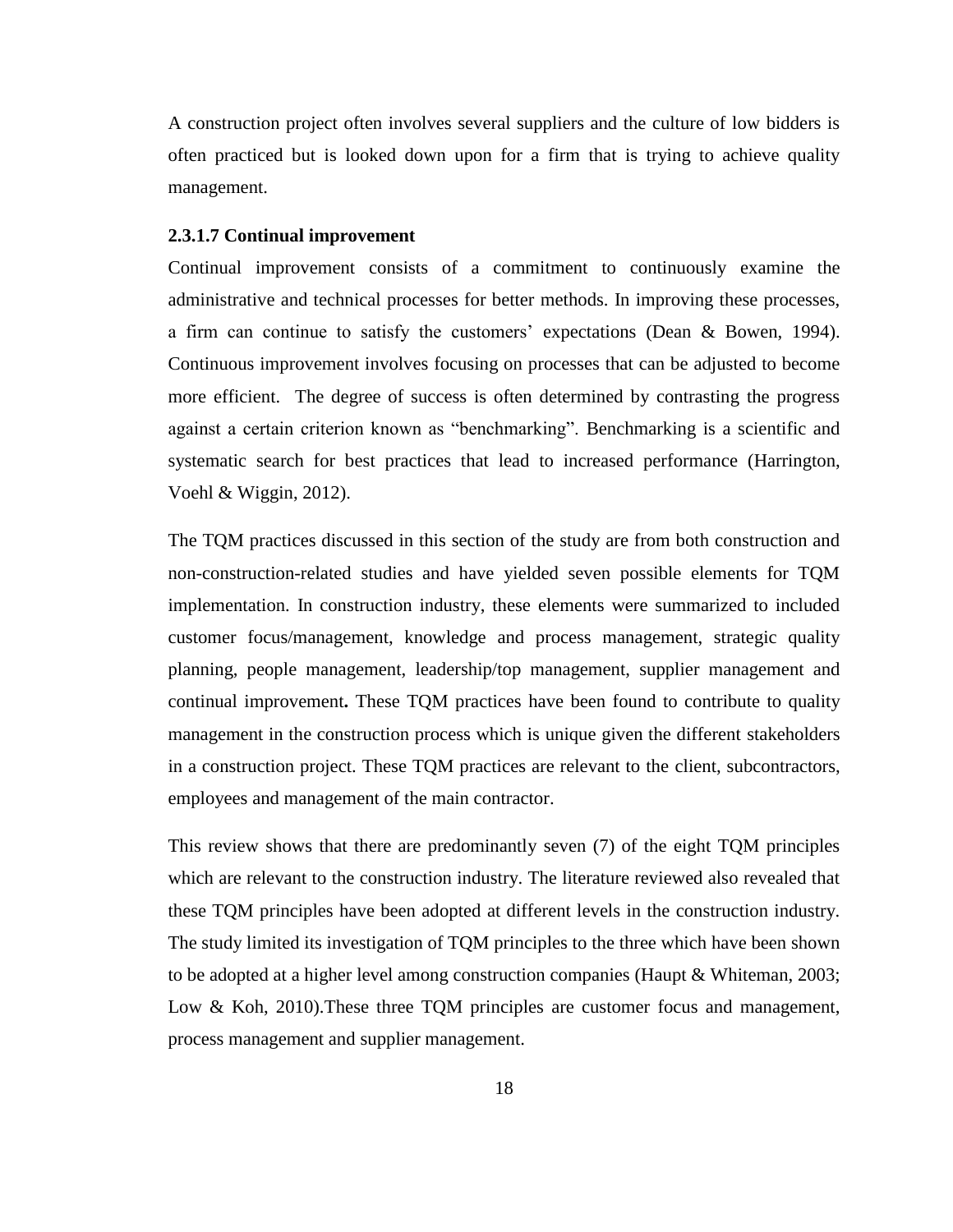#### <span id="page-29-0"></span>**2.3.2 The influence of contractor-client relationship on TQM practices**

The client is either an individual, institution or an organization that needs some work done related to any form of construction infrastructure and is in need of a contractor.

In a TQM setting, the contractor client relationship is encouraged to be long term (Sushil & Kumar, 2013). The contractors that are to be secured should be on a negotiation basis implying that maintaining of relations with established clients should be considered as important as securing new orders from new ones (Barrett, 2000). The relationship of a client and a contractor for the sake of quality should not be dictated by the contract but through social norms. The end product with all its form of quality should be guaranteed to a client. The corporate policies especially those that touch on quality should be adhered to even when it means that money will be lost.

Contraction administration is key in TQM practices in the construction industry. Trust through word of mouth should be followed by written down contracts with the fine print well elaborated so as to ensure interest of both parties are well taken care of. Quality workmanship if not part of the project costing should be agreed upon between the client and the contractor based on the willingness of the client to pay for it (Leonard, 2010). The client is the most important persons in the construction industry whether private and public. Contractors often develop relations with their customers through meeting their facilities and demands constructed (Alotaibi et al., 2013).

In the construction process, the relation between the contractors and customers involves a multilevel complex relationship in which the stakeholders collaborate and simultaneously with stakeholders' networks. Ke et al. (2013) research revealed that the higher quality of relationships at the project implementation process always leads to significantly client satisfaction and good project quality with the construction process. Ashokkumar (2014) affirmed that customers demand improve the quality service, innovations in technology and faster buildings.

The literature review of past studies shows that the contractor-client relationship can affect quality management in construction projects.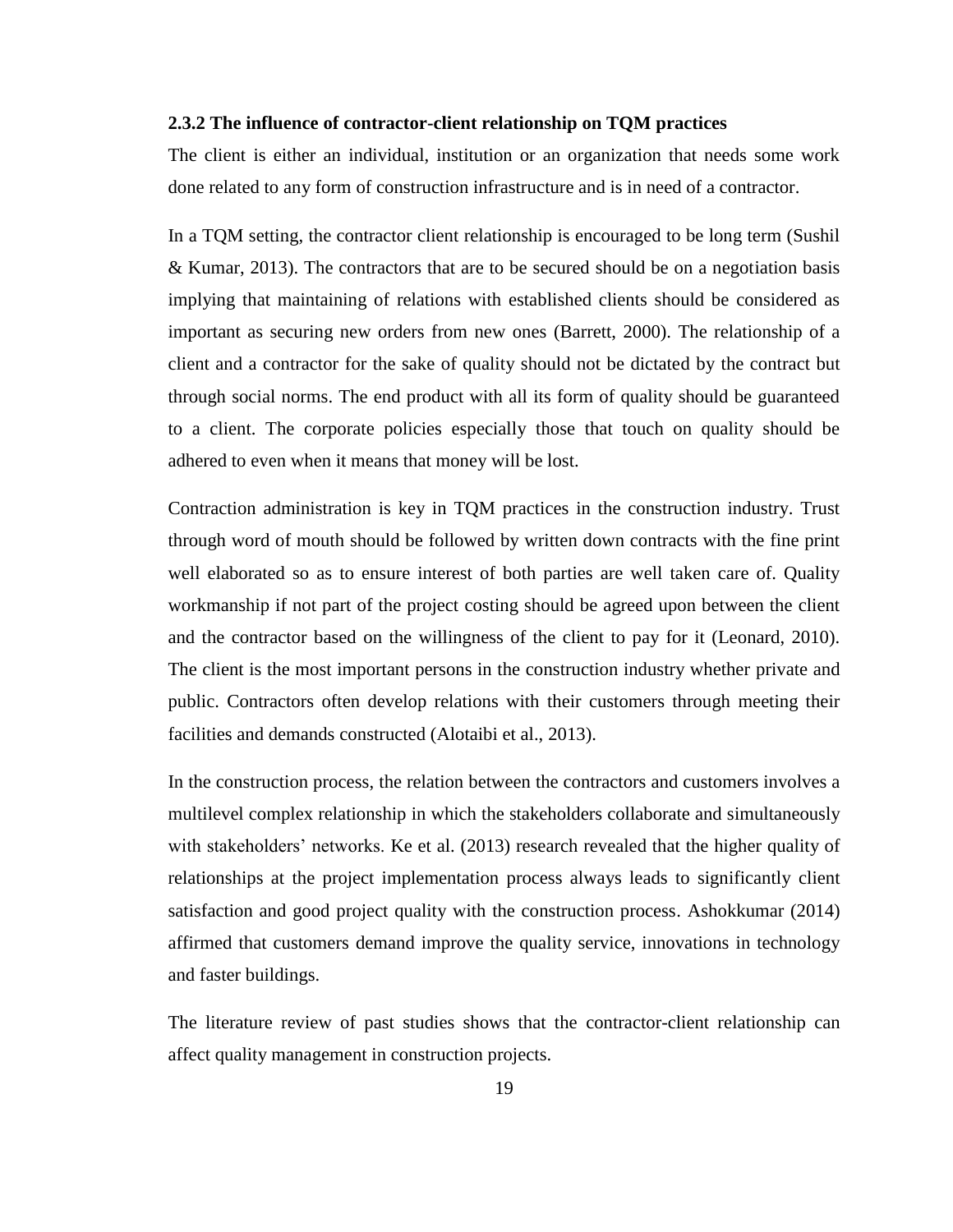The contractor-client relationship can affect the customer focus TQM practice in a construction project. A weak or poor relationship between contractor and client affects the customer focus TQM practice which affects the quality of the construction project due to lack of implementation of client quality concerns.

A strong relationship between the contractor and client has often resulted to improved quality standards in construction projects. The effect of contractor relationships on TQM practices in the construction industry has been conflicting. There are studies that have shown that contractor relationships have a significant influence on TQM practices in the construction industry while other have not found any significant influence of contractor relationships on TQM implementation in construction industry. The study therefore examines whether there is a positive and significant relationship between contractor relationships and TQM practices in the Kenyan construction industry.

#### <span id="page-30-0"></span>**2.3.3 The influence of contractor-subcontractor relationship on TQM practices**

Subcontractors are an important component of the construction process as they work on approximately 90 % of the total work (Nobbs, 1993). Most of the heavy lifting in the construction industry is done by a group of people with varied skills and infrastructure who are contracted by the main contractor of a project thus the name subcontractors.

It is argued that long term relationships should be formed with subcontractors who provide the main input into the production process (Kuo & Kuo, 2010). This is maintained by the contractor providing continuous work together with fair compensation. The deal striking should be done based on bargaining and not competition (Low & Koh, 2010).

Haupt and Whiteman (2003) study found that lack of interest in TQM among subcontractors was a major hindrance to TQM practice in the construction process. The construction quality process is a key significant to success is the continuous improvement. One of the most significant constraints is better penetration of the process of quality into the work of subcontractors.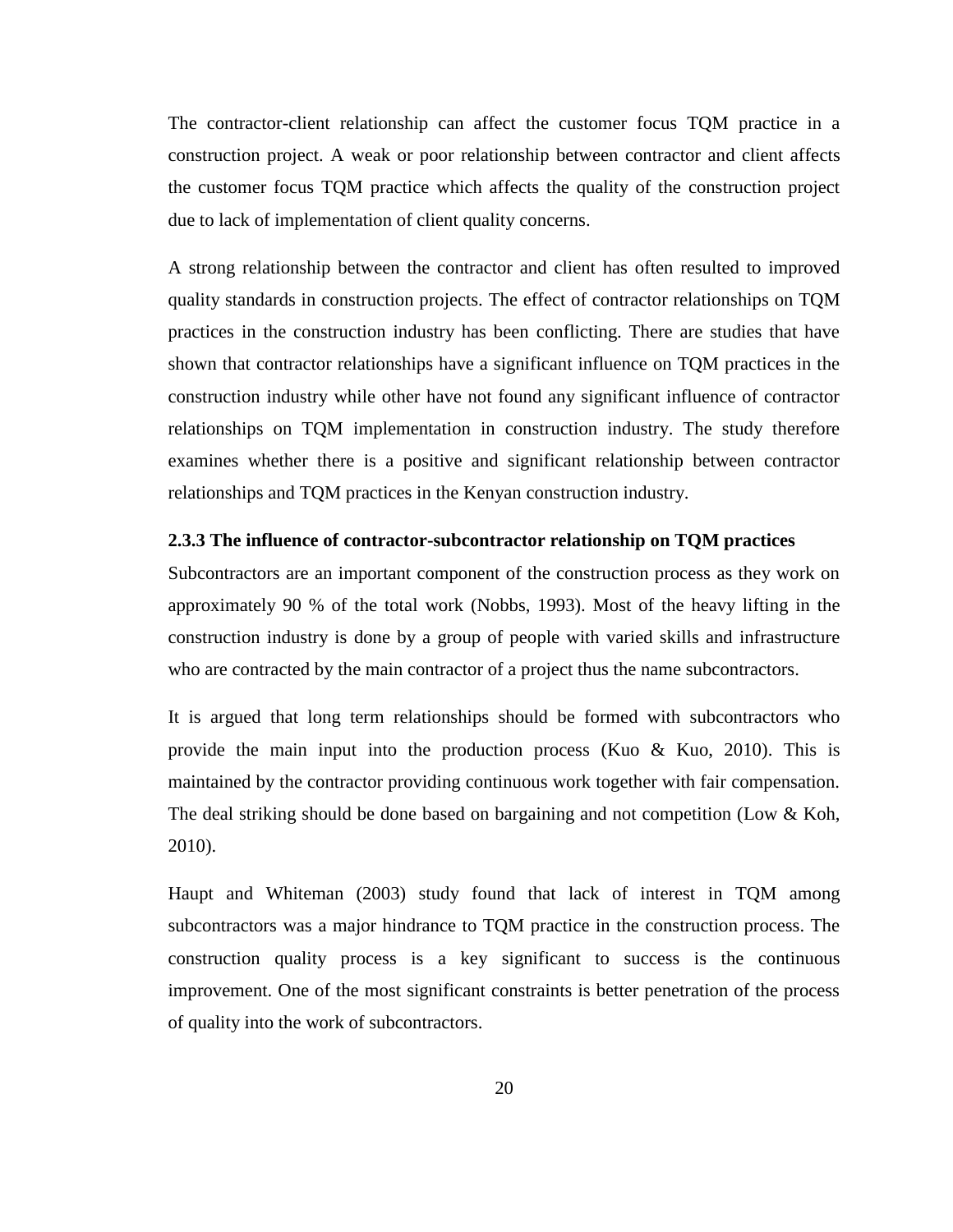The workers and subcontractors are significant to the main contractors' quality activities as they are persons who actually perform the work on-site (Pheng & Ke-Wei, 1996). Othman (2007) study on contractor-subcontractor relationship revealed that interface problems between main contractor and subcontractor may develop due to poorly communicated information which inevitably leads to poor quality product.

Pheng and Ke-Wei (1996) suggested that the role of the major contractor in the construction process is to assist subcontractors to introduce TQM to their staff and show them how to identify and solve problems they may encounter. McIntyre and Kirschenman (2000) study affirmed that contractors that use TQM often report higher client satisfaction, enhanced relationships and improved schedule performance with subcontractors and reduced rework. Hoonakker et al. (2010) findings indicated that contractors know the benefits of quality improvement. Ojo (2015) researched on the effect of contractor-subcontractors relations to the construction duration in Nigeria.

He concluded that strained relations between sub-contractors and contractors often lead to time overruns ad affect the performance of construction projects and quality and this can often be avoided by mutual understanding and trust between them.

#### <span id="page-31-0"></span>**2.3.4 The influence of contractor-supplier relationship on TQM practices**

The quality chain in any construction begins with the supply of products and services (Howarth & Watson, 2012). The supplier is a key determinant of many variables in the construction work such as determining time deliverables and also the quality of the infrastructure. Suppliers have a large and direct impact on the cost, quality, and time aspects of the project (Shinde & Pimplikar, 2015).

Quality management sees the need of quality at each stage in a process relies on the previous stage's quality. TQM lays emphasis on vendors and suppliers of both labor and materials. Deming (1986) emphasized the importance for contractors to build and maintain special collaborations with suppliers by adopting other criteria to award business to suppliers rather than based on price tag alone. Instead, contractors should seek to reduce total costs by operating with a single supplier.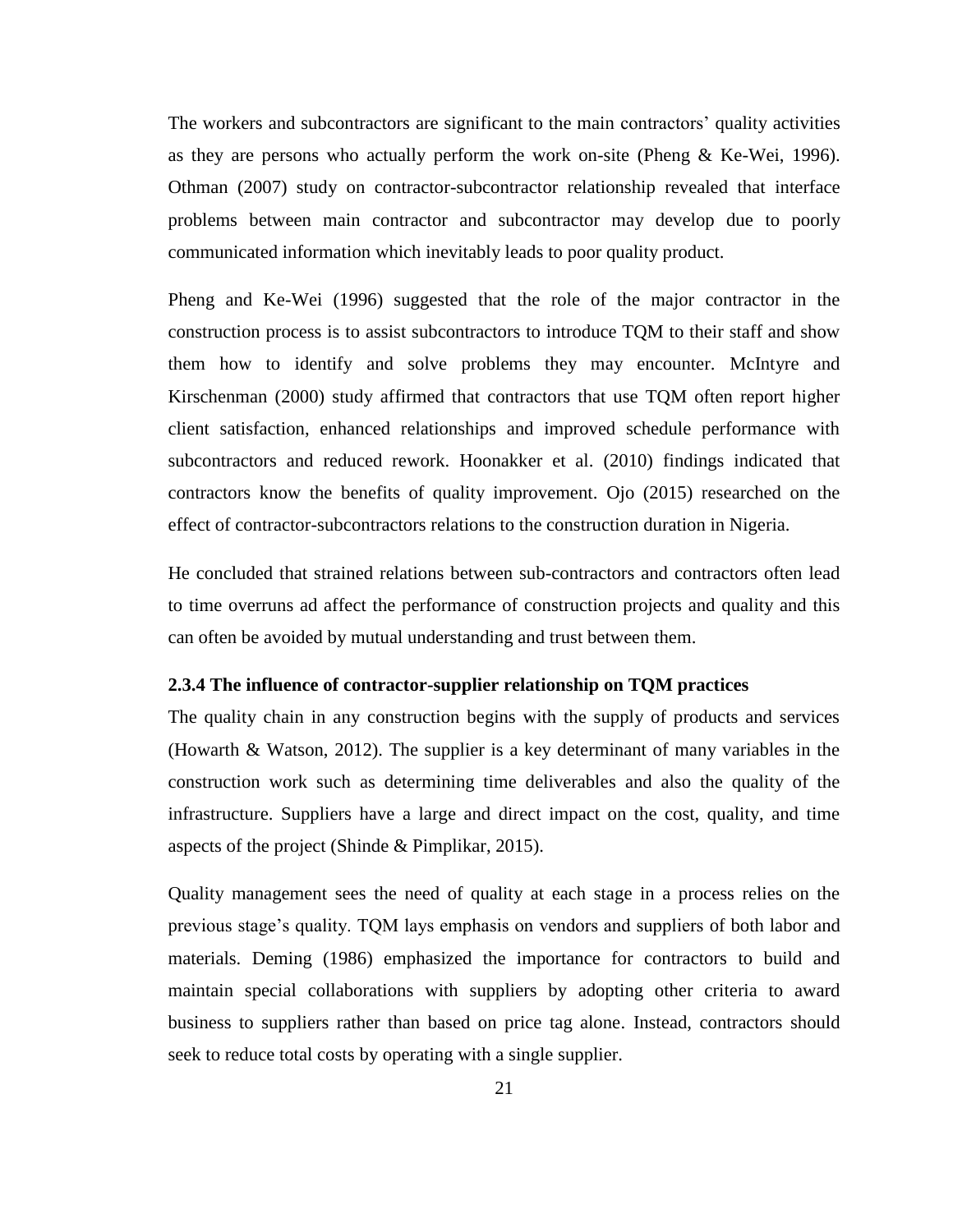Harrington et al. (2012) recommends that it is important for contractors to have long term relationships with suppliers as it contributes to realizing the best quality and economy.

The reason for supplier involvement in construction projects is for quality improvement and also has been proposed by a number of researchers (Joaquin & Aspinwall, 2010). Arditi and Gunaydin (1997) research confirmed that supplier involvement helps in reducing the divergence in a construction project. Crosby (1989) opined that one of the most significant processes of quality improvement is the relationship between the buyer and supplier.

Majumdar (2016) agrees that collaborative relation with the suppliers/contractors are required for quality management through TQM, which results in a good control over the qualities of the supplies as well as work. There is an agreement among scholars that contractor-supplier relationships can affect TQM implementation in construction projects (Mirawati et al., 2015). Lack of interest in TQM among suppliers has been found to have a significant effect on TQM practice among contractors in the construction process. This suggests that it is important for contractors to engage with suppliers to implement TQM practices.

An organisation that practices TQM focuses in the expectation and needs of the consumers both external and internal. The emphasis is usually on preventing the causes of defects rather than the process of correcting the defects. The TQM organisation fosters a long term association with suppliers which is based on mutual respect and trust (Subramaniam, 2014). Ojo (2015) found that suppliers providing low quality material lead to low quality workmanship in construction projects thus affecting quality management. The significant of supplier participation in construction projects for improvement of quality is evident in a several studies. Arditi and Gunaydin (1997) affirmed that involving the supplier in the quality management process increases alignment to the objectives of the construction projects.

In a construction project, there are several resources that are required and are acquired from a list of different suppliers.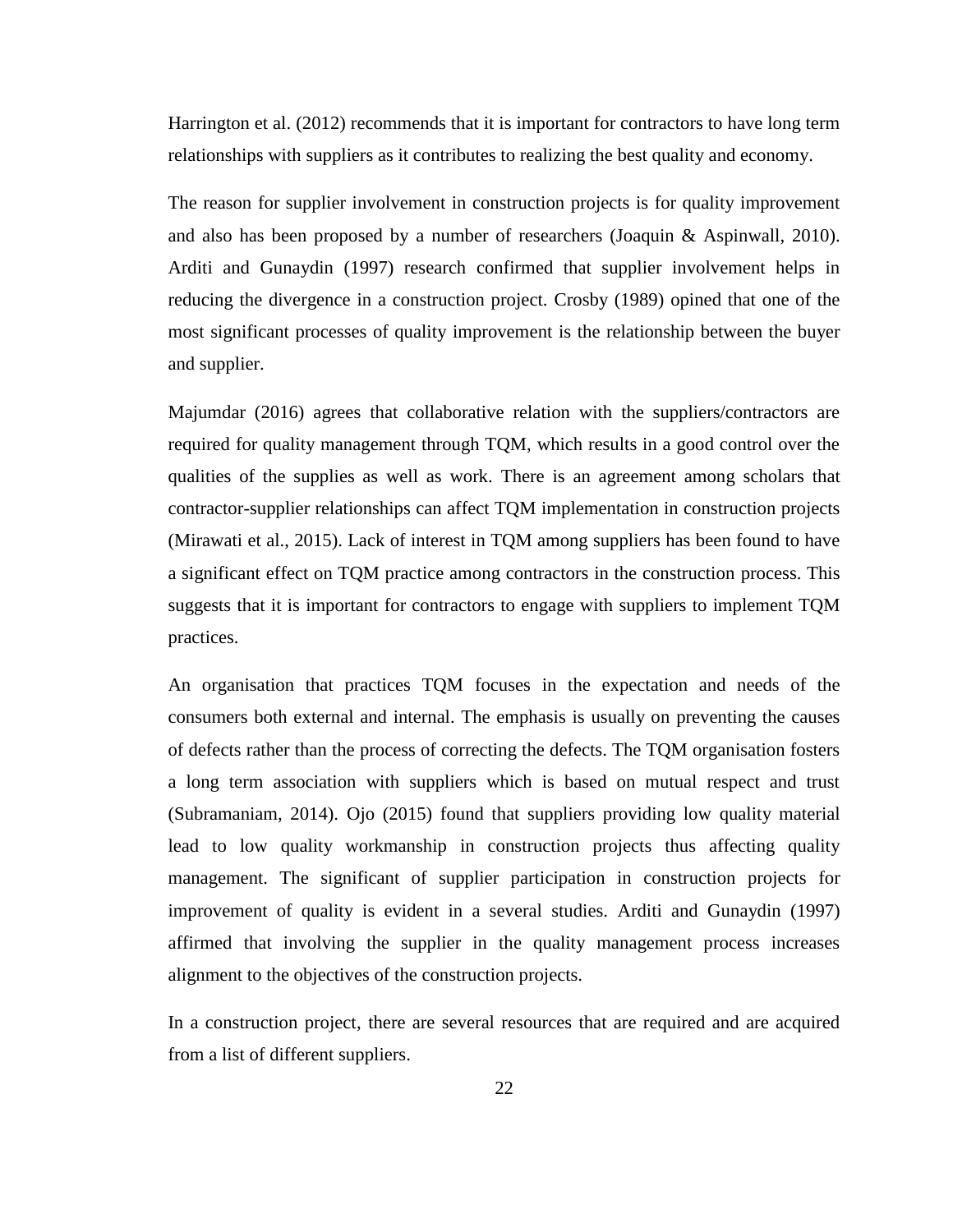According to TQM experts (Juran and Deming) it is advisable for the contractor to have a small list of suppliers than to have many. It is common practice in the construction industry to select suppliers based on price. However, TQM philosophies recommend that the quality of the supplier should be the criteria by which contractors can select their suppliers. The contractor-supplier relationship affects TQM practices of supplier management and the continual improvement processes.

#### <span id="page-33-0"></span>**2.3.5 Barriers to the implementation of TQM practices in the construction industry**

Several studies have highlighted the barriers to TQM implementation in organizations. Some of these studies are highlighted in this section. Seng and Ooi (2013) conducted a study on barriers to TQM implementation in Malaysia. The study found that most organisations are suffering from lack of skilled staff in the process of TQM implementation (Hoonakker et al., 2010). Unskilled staff is a significant barrier in the implementation process. In order for an organisation to produce high quality products, staff needs to know how to perform their work. Staff needs to have the requisite knowledge on how to perform their job efficiently and effectively (Seng & Ooi, 2013).

The low bid culture and mindset in traditional bidding process in the construction industry is a barrier to TQM practice in the sector (Harrington et al., 2012). Since construction organizations' projects are acquired based on competing bids, clients have always paid more attention to the price rather than the value. The clients are often looking for the contractors with the lowest or cheapest cost. This has resulted to preference for low pricing over other criteria which include experience and reputation in the construction industry. In order to gain the project, construction organisations have to reduce the cost to compete with rivals (Seng  $& Ooi, 2013$ ).

According to Harrington et al. (2012) communication plays a significant role in TQM implementation. Organisations rely on the internal knowledge and information which is not often sufficient to improve product quality which needs both external and internal communication.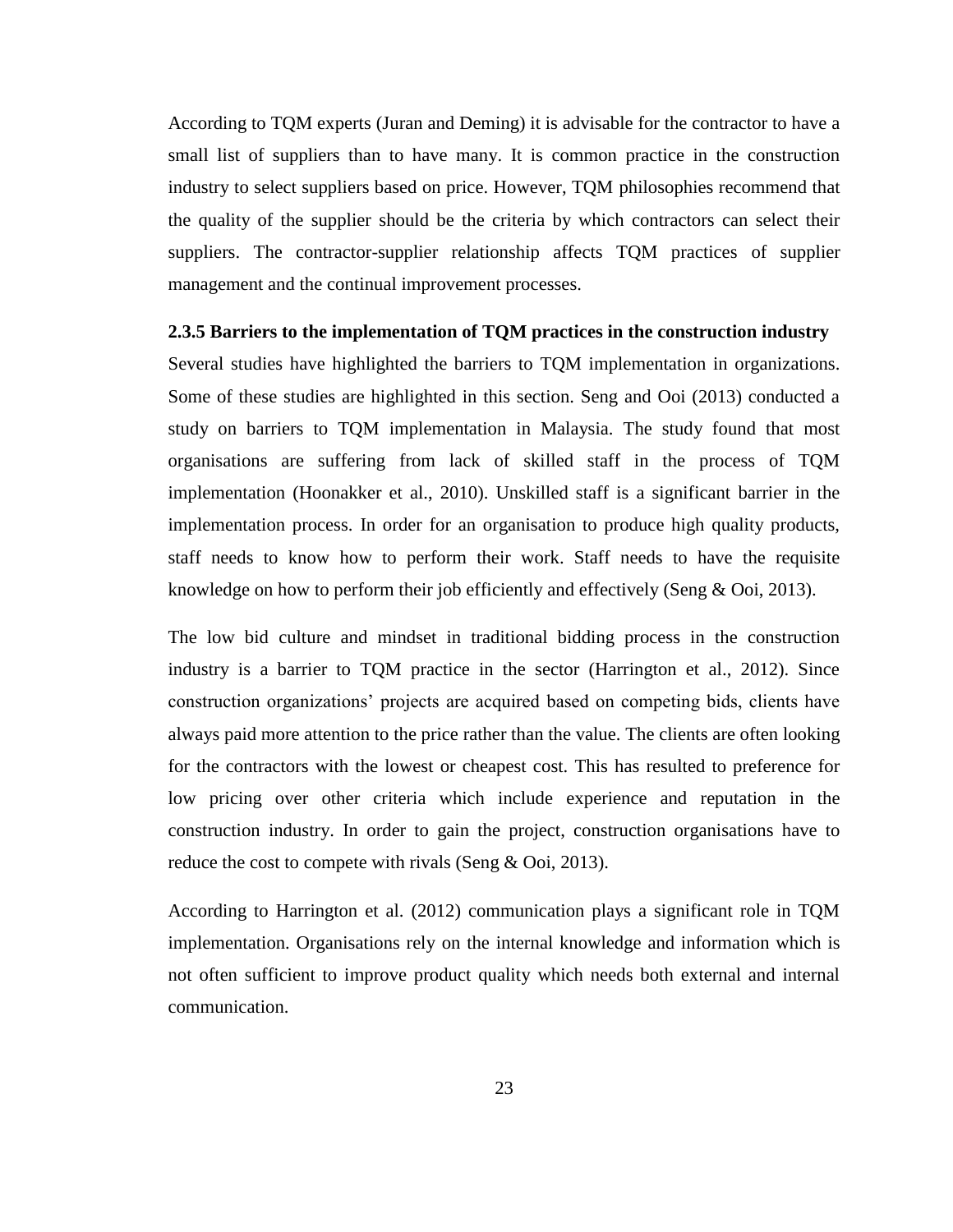Studies have however shown that organisation lack the effective communication among external and internal team players which in the end become a barrier to TQM implementation (Low & Teo, 2004; Shibani et al., 2012). Al-Sabek (2015) conducted a study on critical factors affecting the implementation of total quality management in the construction industry in United Arab Emirates. The research showed that some of the significant constraints in TQM implementation were observed and ranked in their order of significance; lack of education, nature of construction, too much paper work, lack of interest within suppliers and subcontractors and tight scheduling.

In their study on TQM implementation in Ghana's construction industry, Kheni and Ackon (2015), identified several TQM barriers which included; lack of expertise (skilled workers), lack of effective communication, lack of top management understanding and commitment, resistance to change by project stakeholders, organization's emphasis on short term objectives, low bid mindset, too much documentation requirement and lack of training and education to drive the improvement process. Hoonakker et al. (2010) study on TQM barriers and benefits in the construction industry found that lack of supervision, unrealistic deadlines, lack of skilled workers, lack of proper equipment, product problems, working with new people, turnover in company and staff attitude or 'bad seed' effect.

In Iraq, Hadi and Adavi (2016) conducted a study on the barriers in implementing TQM on construction projects. The research revealed that most organisations experiencing a lack of skillful workers in the process of TQM implementation. A critical barrier to TQM practice was found to be unskillful workers and organisations to be able to produce higher quality services and products need employees whom possess requisite knowledge to perform their jobs efficiently and effectively.

Ahmed (2010) found that the barriers to TQM implementation were lack of employee understanding/understanding, emphasis on short-term objectives, lack of resources/expertise in TQM, lack of training and education to drive the improvement process, changing attitude and behaviour, cost and schedule taken as major priorities and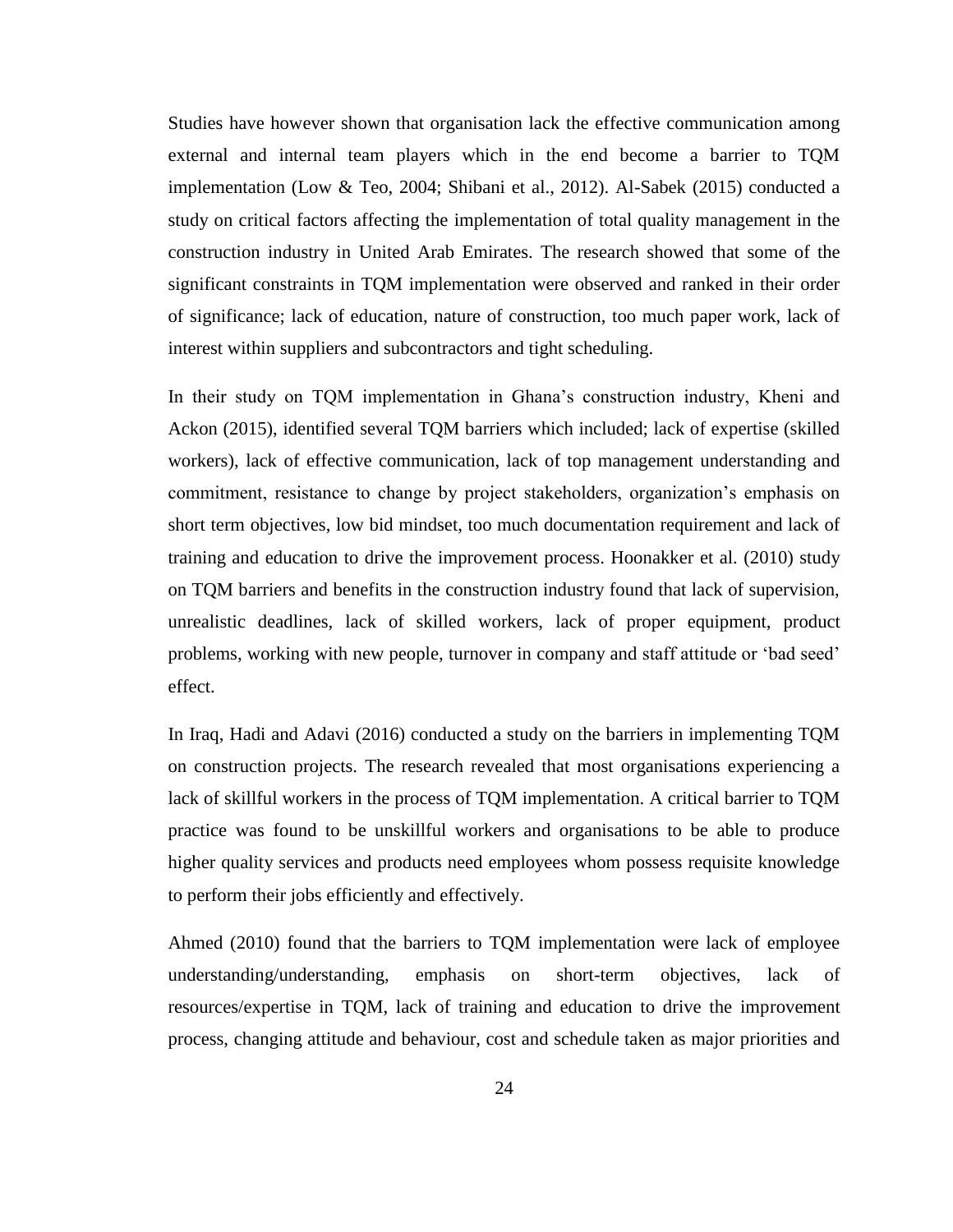too many documents are required (lack of documentation ability). In a research on QM of large-scale projects in Hong Kong, Au and Yu (1999) established that TQM practices barriers in process procedures, documentation and control of quality inspection.

Lai, Weerakoon and Cheng (2002) study found that there are challenges in implementing quality management in Hong Kong's construction sector in terms of the communication of teamwork structures for quality improvement and improvement information. In his study, Kubal (1996) confirmed that the construction sector lacks in mutual support and open communications that derive from trust-based relations among project stakeholders to make changes to quality improvement (Chin-Keng & Hamzah, 2011).

Arditi and Gunaydin (1997) argued the transient nature of staff in the construction projects make it hard for crafting labour, training workers for TQM in the construction industry. Hoonakker et al. (2010) stated that one of the reasons is the transient nature of construction and building, many stakeholders and lack of standardization (organisations, professions and occupations). Kazemi (2016) affirmed that the most significant militating factors in TQM implementation in construction firms are seen as lack of client focus, lack of proper training for workers at all levels, insufficient commitment by top leadership, lack of well-developed strategy/plan, transient nature of staff, project staff regard TQM as irrelevant, low bid subcontracting culture and lack of efficient operational approach.

The barriers facing TQM implementation in the construction industry have been distinguished into three categories. Serpell (1999) observed employee, cultural, procedural barriers in quality system implementation. Employee barriers have to do with the challenges of TQM implementation due to employee factors. The cultural barriers are those that are pertinent in an industry while procedural barriers to quality management are those that are occur within the processes and procedures of an industry. In this case a construction project. The study adopted this categorization for the various barriers identified from the literature review.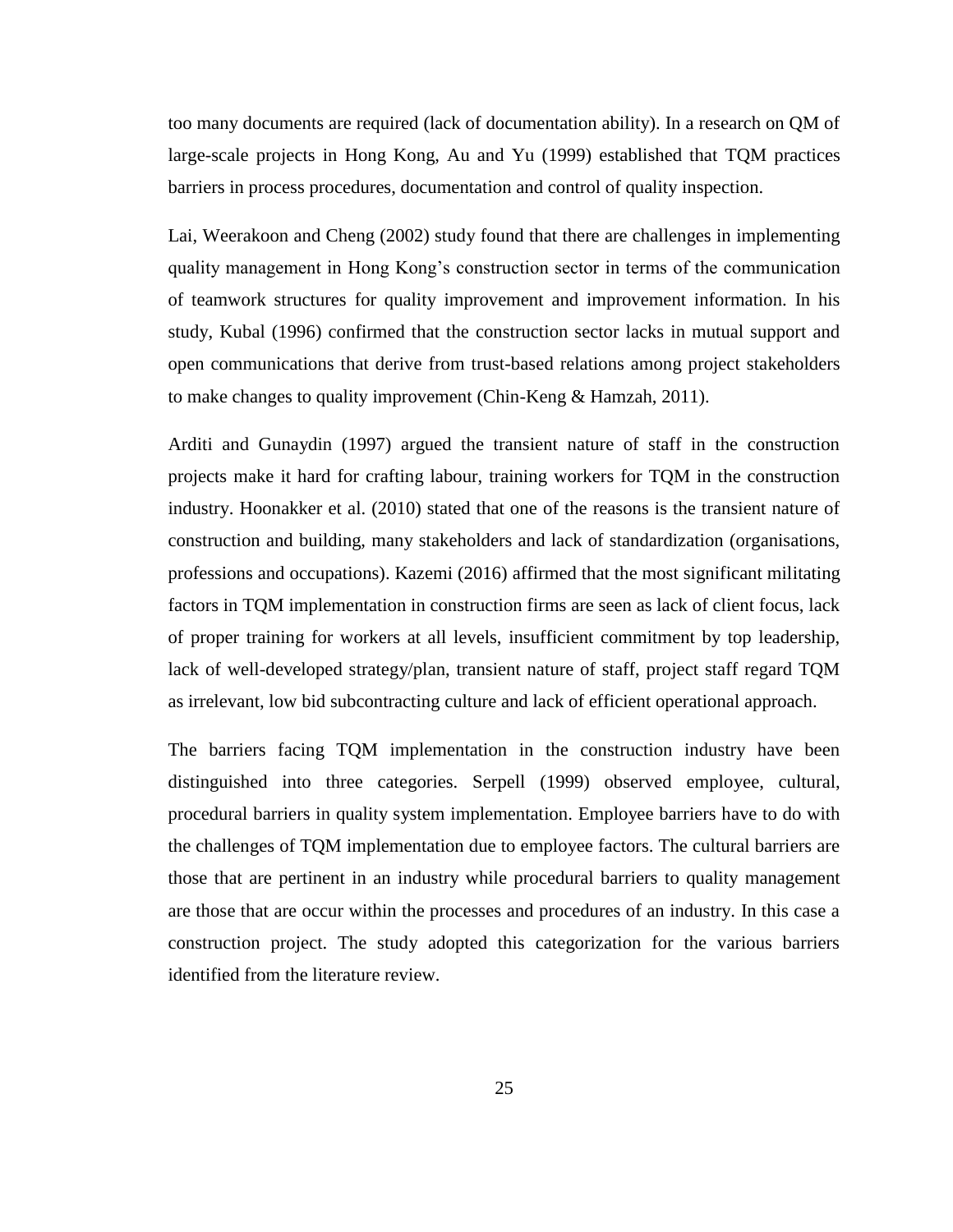## **2.4 Summary of literature**

The review revealed that TQM was highly practiced at three levels, these are: customer focus and management, process management and supplier management. The clientcontractor relationship was shown an important component of a construction project. This means that the customer expectation of a project should is a critical success factor for a contractor to deliver a construction project. The review further revealed that contractors often use subcontractors to perform work on construction projects and quality management practices are transferred to subcontractors.

This review revealed that construction projects require several materials and this involves several suppliers and the contractor is required to manage these relationships to ensure quality and cost-friendly materials for a construction project. However, the studies reviewed did not show the relevance of these relationships with regard to TQM practice. Moreover, there is less evidence in the literature review on the influence of the contractor relationships on TQM practices in the Kenyan context a research gap that this study intends to fill.

## **2.5 Conceptual framework**

The conceptual framework (Figure 2.1) shows the relationship between contractor relationships and TQM practices. The independent variable is contractor relationships and is indicated by contractor-client relationship, contractor-subcontractor relationship and contractor-supplier relationship. The dependent variable for the study is TQM practices in the construction industry. The literature reviews revealed that customer focus and Management, Process Management and Supplier Management are the TQM practices that are adopted in the global construction industry and were used to measure TQM practices among contractors in the construction industry in Nairobi County.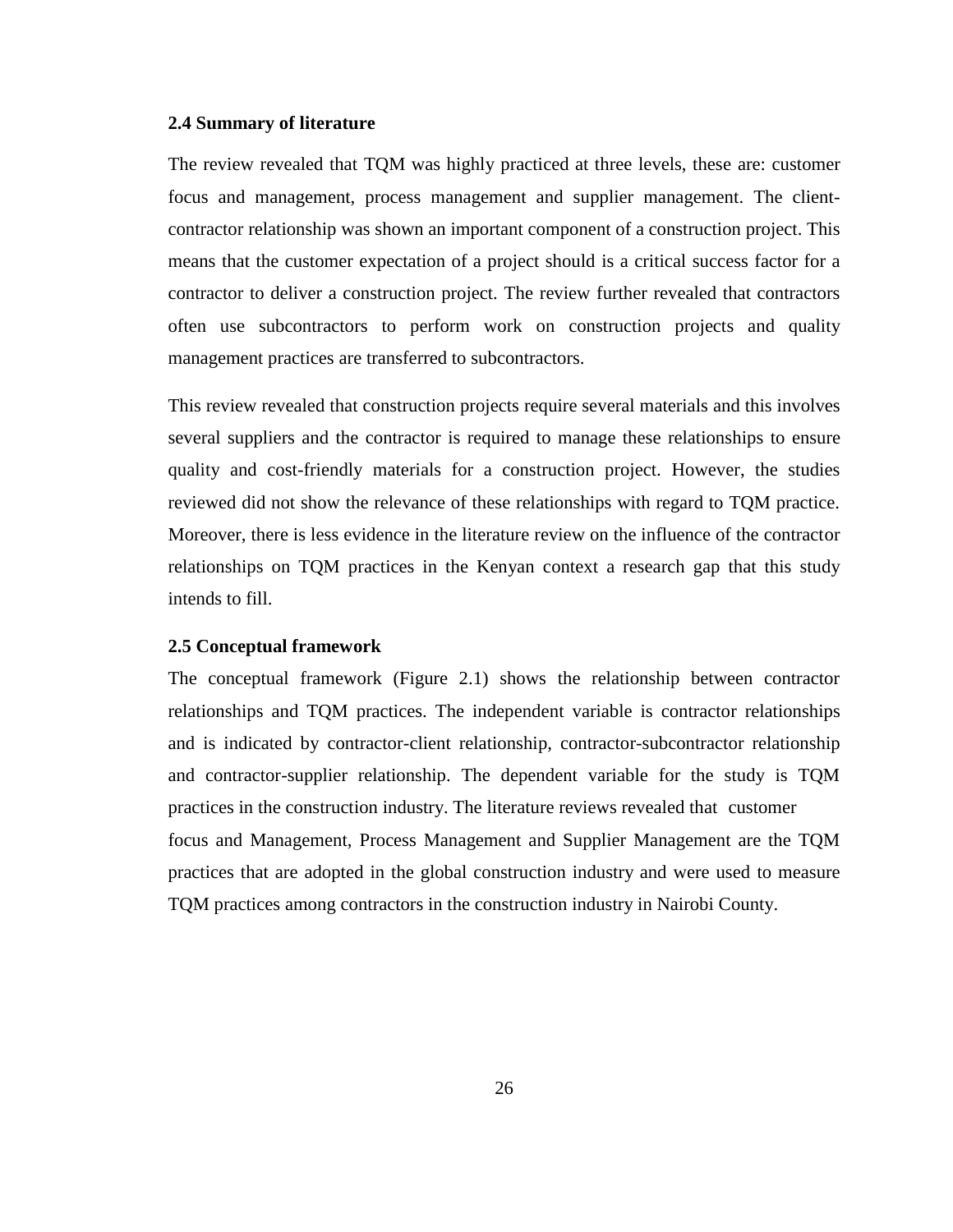



Source: Author (2017)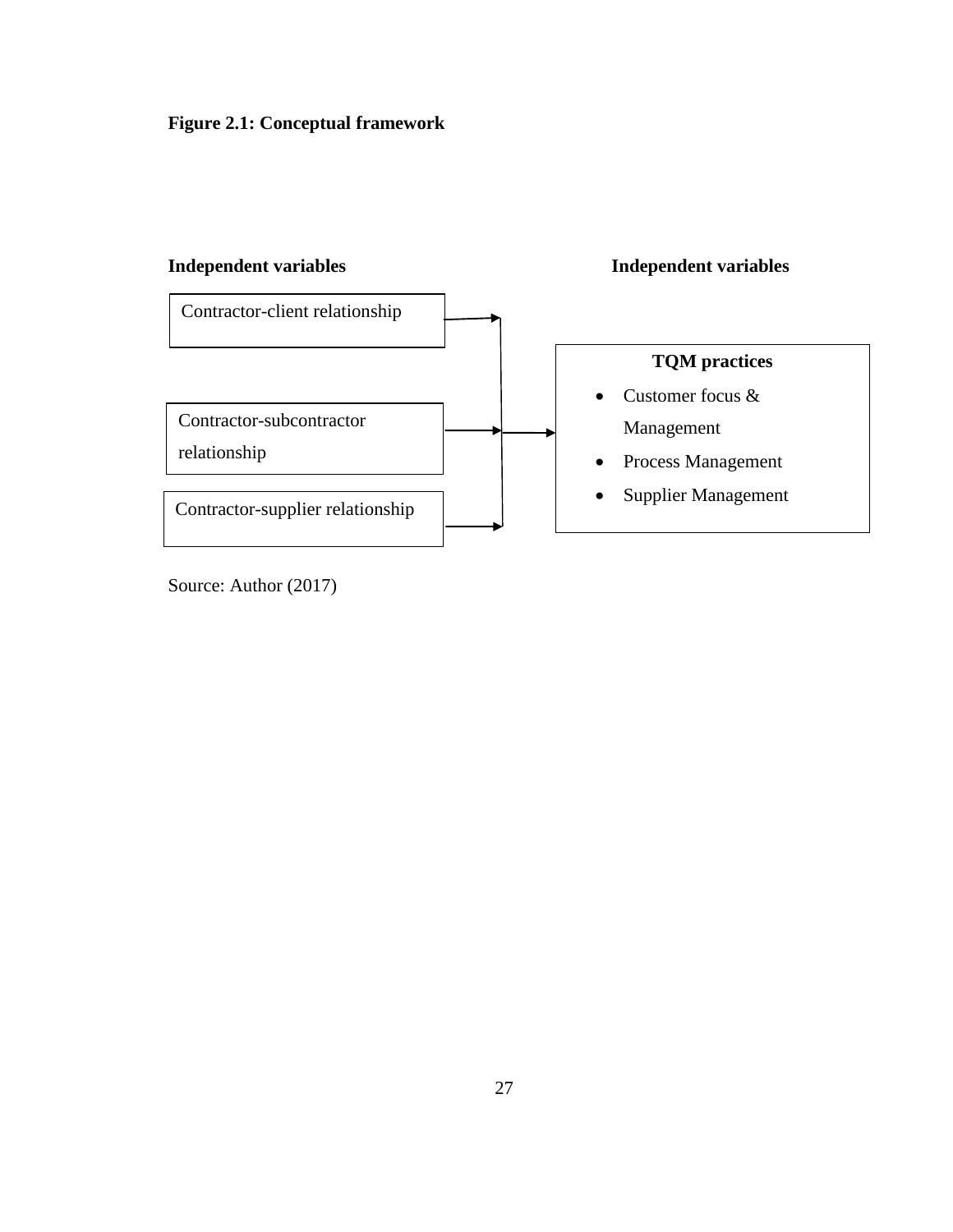# **Table 2.2: Operationalization of variables**

|                                      | <b>Variables</b>                             | <b>Indicators</b>                                                                                                                                   | <b>Rating measurement</b>                                                                    | <b>Tools</b><br>of<br><b>Analysis</b>            | <b>Sources</b>                                                    |
|--------------------------------------|----------------------------------------------|-----------------------------------------------------------------------------------------------------------------------------------------------------|----------------------------------------------------------------------------------------------|--------------------------------------------------|-------------------------------------------------------------------|
|                                      | Customer<br>Focus<br>and<br>Management       | Offering differentiated service; maintaining close contact with<br>clients; provision of indirect services                                          | Five point scale<br>1. Very lowly practiced<br>2. Lowly practiced<br>3. Moderately practiced | Mean and<br>standard<br>deviation<br>Correlation | Low and Koh<br>$(2010)$ ; Haupt and<br>Whiteman (2003)            |
| TQM practices                        | Process<br>Management                        | Practicing continuous quality control; providing clear process<br>instructions; conducting final inspection                                         | 4. Highly practiced<br>5. Very highly practiced                                              | and<br>regression                                |                                                                   |
|                                      | Supplier<br>Management                       | Fostering close and long-term relationship; reliance on few<br>suppliers; fostering long-term relationship with suppliers                           |                                                                                              |                                                  |                                                                   |
|                                      | Contractor-<br>client<br>relationship        | Organization focuses on customer requirements; effective<br>communication between clients and contractor; there is team<br>work philosophy          | Five point scale<br>1. To a very small extent<br>2. To a small extent                        | Mean and<br>standard<br>deviation                | Kuo and Kuo,<br>$(2010)$ ; Alhasanat<br>and Altayeb (2014);       |
| relationships<br>Contractor          | Contractor-<br>subcontractor<br>relationship | follow contractor<br>guide;<br>subcontractor<br>Subcontractors<br>interested in implementing TQM; subcontractors are selected<br>on quality of work | 3. To a moderate extent<br>4. To a large extent<br>5. To a very large extent                 | Correlation<br>and<br>regression                 | Harrington, Voehl<br>and Wiggin $(2012)$ ;<br>Howarth<br>and      |
|                                      | Contractor-<br>supplier<br>relationship      | Collaborative relationship with suppliers/contractor; less<br>reliance on competitive tendering; organization focuses on<br>supply chain system     |                                                                                              |                                                  | Watson $(2012)$                                                   |
|                                      | Employee<br>barriers                         | Lack of proper training; transient nature of workforce;<br>employee interest in implementation of TQM                                               | Five point scale<br>1. To a very small extent                                                | Mean and<br>standard                             | Kheni<br>and<br>Ackon<br>(2015);<br>Chin-Keng                     |
| <b>Barriers to</b><br>implementation | Cultural<br>barriers                         | Multiple stakeholders with conflicting interest; subcontractor<br>and supplier interest; creating and maintaining team spirit                       | 2. To a small extent<br>3. To a moderate extent<br>4. To a large extent                      | deviation<br>Correlation<br>and                  | and Hamzah $(2011)$ ;<br>Arditi and Gunaydin<br>(1997);<br>Kazemi |
| TQM                                  | Procedural<br>barriers                       | Too much documentation; difficulty in measuring results; low<br>bid subcontracting                                                                  | 5. To a very large extent                                                                    | regression                                       | (2016)                                                            |

Source: Author (2017)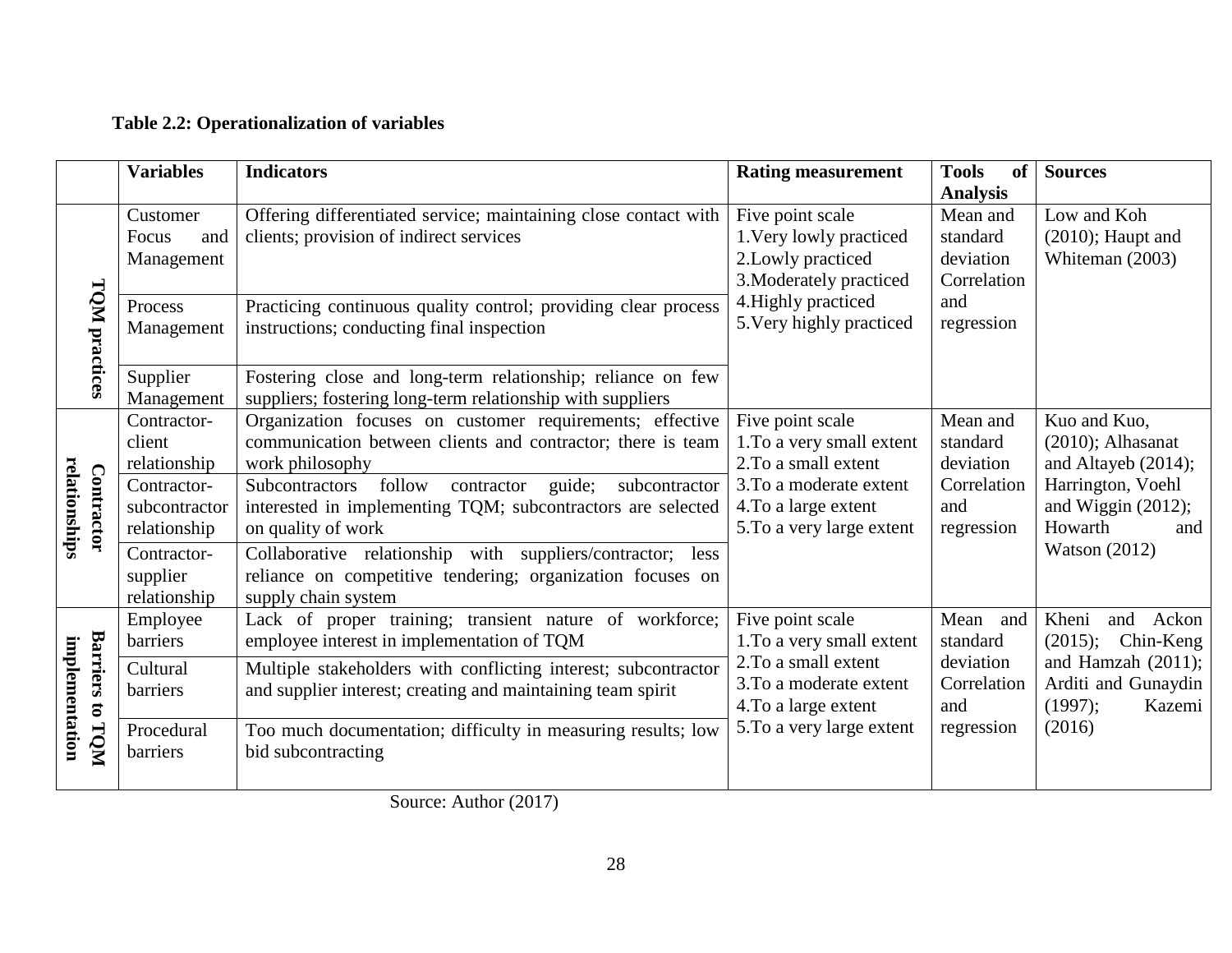# **CHAPTER THREE RESEARCH METHODOLOGY**

## **3.1 Introduction**

This chapter presents the research methodology that was used in the study. These are the tools and techniques that make research work possible. This section encompassed the research design, sampling and population, data collection procedures, reliability and validity, data analysis and finally ethical consideration.

#### **3.2 Research design**

The choice of a research design has been noted by Kumar (2010) to be dependent upon the nature of the problem that is posed by the research aim. The research design has been argued to be essential since it facilitates the smooth sailing of the various research operations thus yielding maximum information (Gupta, 2002). The reliability of the research findings is also pegged on the appropriateness of the method that is used. This study applied the use of cross-sectional research design since the study was aimed at an investigation of the extent of TQM implementation in the Kenyan construction industry.

# **3.3 Population and sampling**

A population consists of all the items in a field of enquiry (Kazdin, 2003). The target population for the study was 5,777 contractors as registered by the National Construction Association (NCA) in Nairobi County (NCA, 2016). The key drivers for the selection of a sample was mostly time and the costs involved in carrying out a research (Kothari, 2004). Additionally, the sample should be a representative view of the whole population as close as possible so that to produce a miniature cross-section. To identify the sample size for the study, the study adopted the Yamane (1967) sampling formula, Where;  $N =$ study population,  $e =$  tolerance at the preferred level of confidence,  $n =$  sample size, take  $\alpha$  = 0.05 at 95 % confidence level. According to Yamane (1976) the formula can determine the sample size:

$$
n = \boxed{N}
$$

 $1+N(e^2)$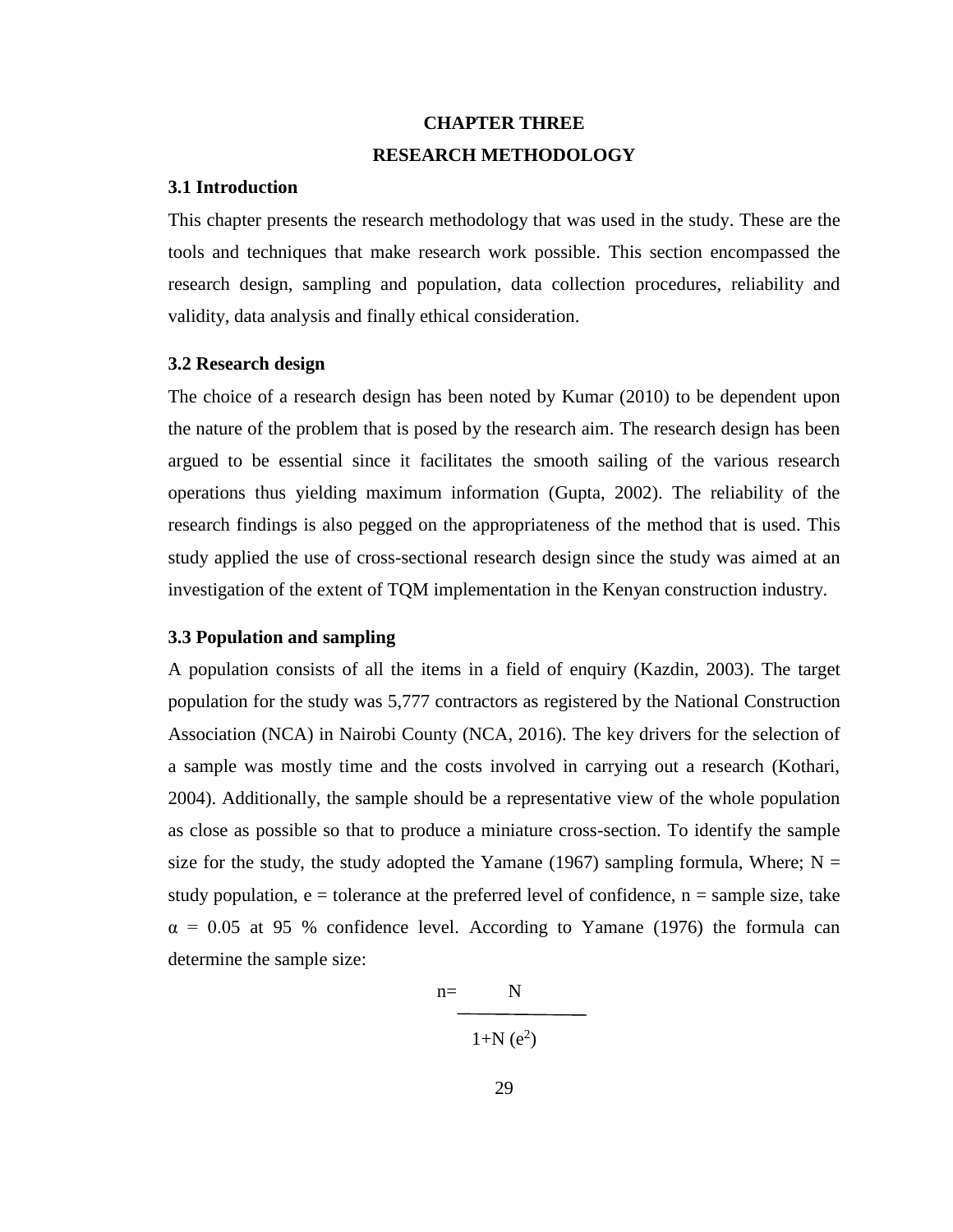Thus, the sample of contractors in Nairobi County was;

$$
n = 5,777 / 1 + 5,777 (0.07)^{2}
$$

$$
= 5,777 / 29.3073
$$

$$
= 197
$$

The Probability Proportion Sampling (PPS) procedure was used to be able to select a proportionate sample size for each of the categories of the population identified in the strata sampling procedure. This sampling formula was adopted in order to give larger strata a chance to have a larger probability of selection as compared to smaller strata. The sample size for each category is calculated as the population of individual category of staff divided by the total population of all categories (target population) multiplied by the sample size of 197 thus;

Population of the Independent NCA Level 
$$
\times
$$
 197

\nTotal Target Population

The study adopted stratified random sampling procedure. The stratified sampling procedure allows the study to divide the population into mutually exclusive categories. These categories are based on class of construction works to be undertaken which is determined by the value of the contract. In this study, the population was stratified according to the categorization of contractors by the NCA from level one to eight (Appendix 3).

Simple random sampling was used to select construction companies in each of the eight NCA levels. Simple random sampling technique allows for all the members of the sample an equal chance of selection in the final sample size (Frerichs, 2008). Using a list of all the contractors in an NCA level, the study randomly selected the required number of respondents in each level.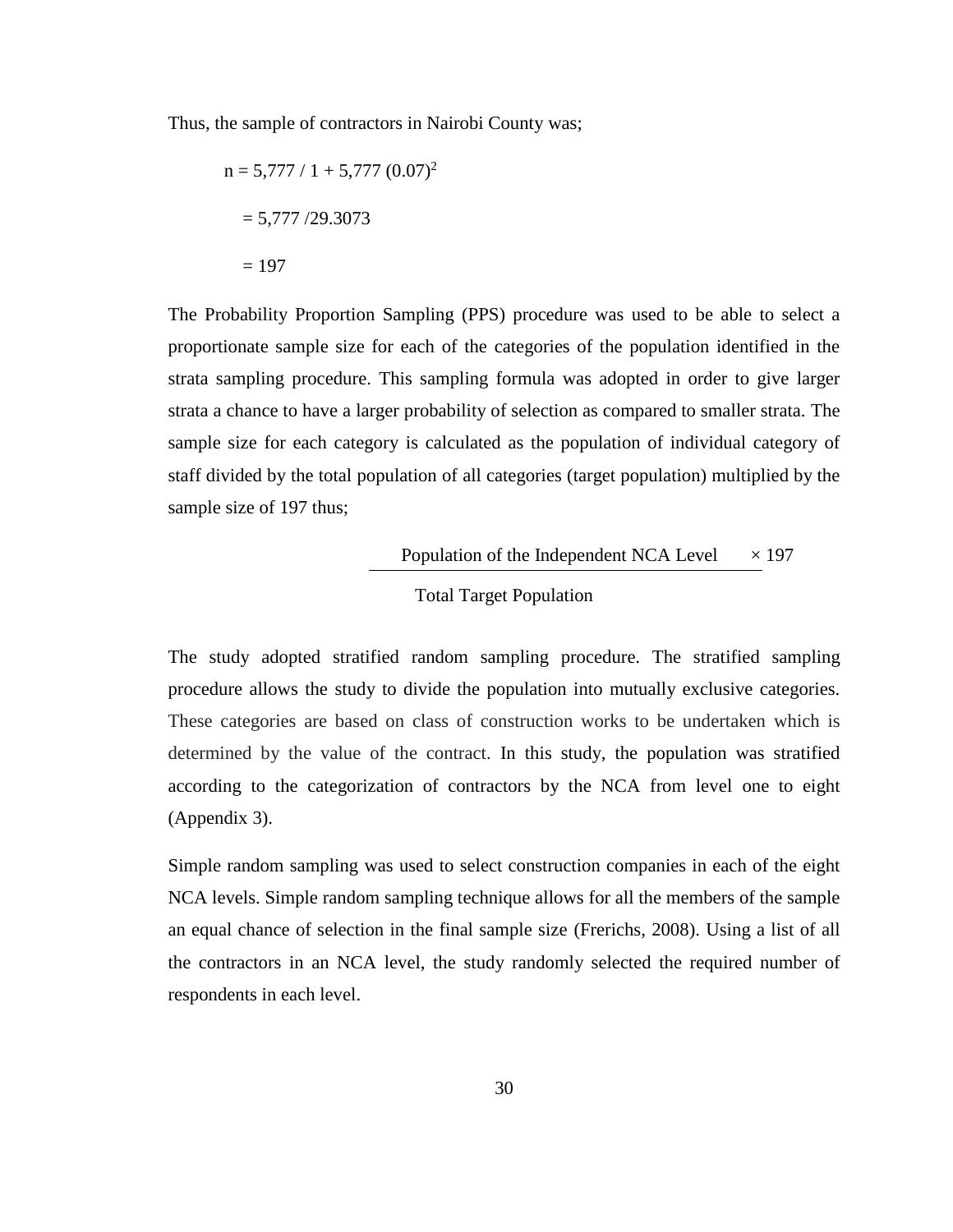Table 3.1 shows the sample size distribution in categories based on the capacity of different contractors to handle infrastructural development projects.

| <b>Contractor categories</b> | Population | <b>Sample</b> |
|------------------------------|------------|---------------|
| NCA <sub>1</sub>             | 213        |               |
| NCA <sub>2</sub>             | 166        | 6             |
| NCA <sub>3</sub>             | 266        | 9             |
| NCA <sub>4</sub>             | 443        | 15            |
| NCA <sub>5</sub>             | 732        | 25            |
| NCA <sub>6</sub>             | 1370       | 47            |
| NCA <sub>7</sub>             | 1714       | 58            |
| NCA <sub>8</sub>             | 873        | 30            |
| <b>Total</b>                 | 5,777      | 197           |

**Table 3.1: Sample size distribution table** 

Source: Author (2017)

#### **3.4 Data collection**

As a method of collecting data for this enquiry, the study applied the use of a structured questionnaire. The structured questionnaire techniques is deemed appropriate for this study because the study objectives are definite and concrete while at the same time, the technique allowed for the predetermination of questions (Sekaran, 2005). All the questions have the same wording and were presented to the respondents in the same manner using a 5 point Likert scale. The questionnaire comprised of 5 sections, these included the firm profile, level of TQM implementation among contractors, influence of contractor relationships on TQM implementation, barriers to TQM implementation and TQM adoption factors.

There are two studies (Alotaibi et al., 2013; Low & Koh, 2010) that have measured the extent to which TQM implementation have been implemented in construction companies and these were used to measure TQM implementation in this study. The TQM practice section in the questionnaire asked respondents to indicate the extent to which TQM principles were practiced (Claver et al., 2002; Kululanga et al., 2002).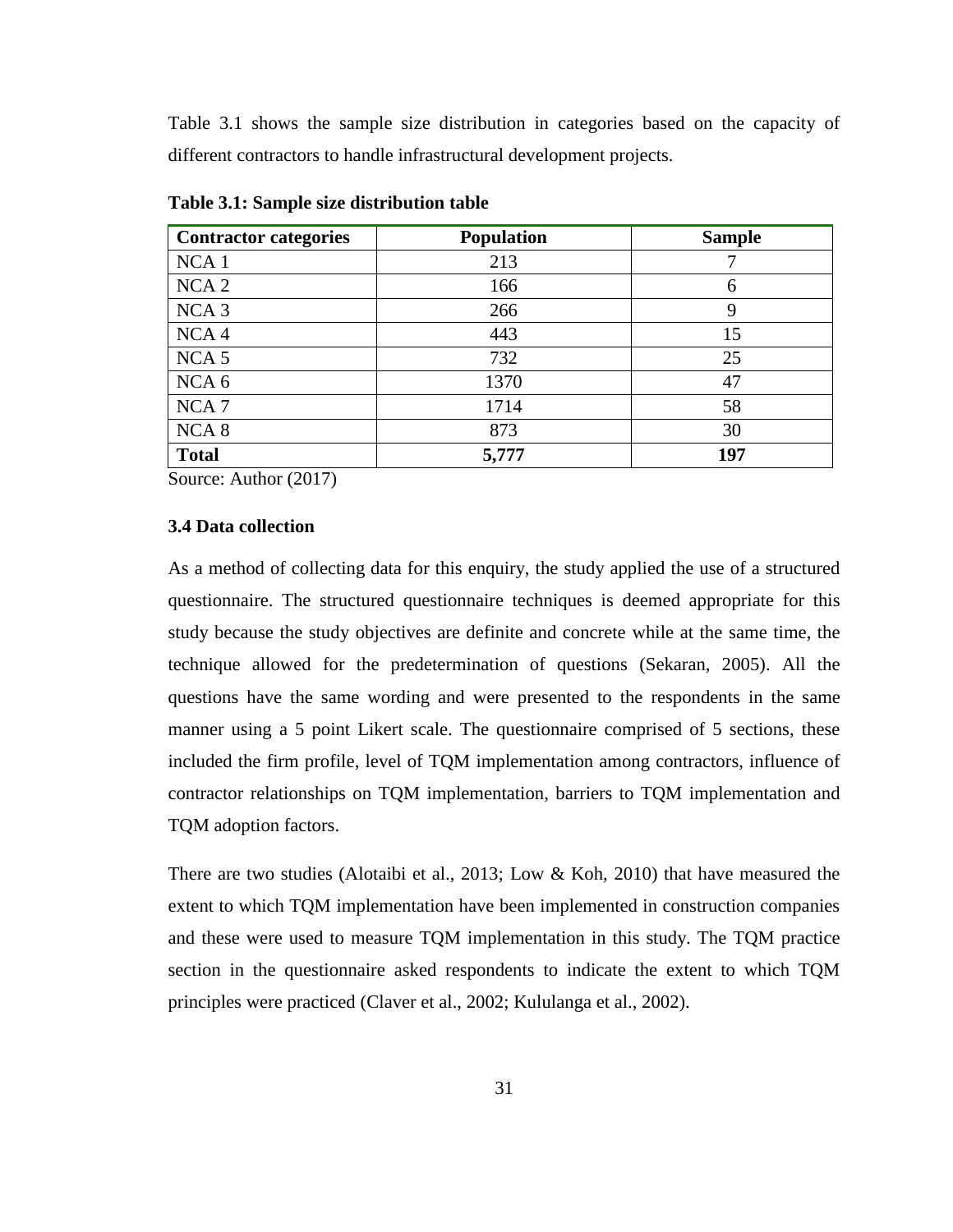The researcher extracted 3 TQM principles that were extracted from the literature review to indicate those TQM principles that are more practiced among construction sector. In each of the items, there were three statements that the researcher asked the repsondents to indicate the ranking of TQM implementation in the sector by what extent it was practiced from a 1 to 5 Likert-like scale; "1" being "very lowly practiced" to "5" being "very highly practiced". Standard deviation and mean were used to measure the level of TQM implementation. In general, the higher the mean value, the higher level of agreement with the statements and the smaller the standard deviation the more concentrated the data around the mean (Jennings & Loan, 2001).

The structured questionnaires are simple to administer to a large population and also allow for easy quantitative and relationship analysis. The questionnaires were dropped at construction firm offices premises and later picked from them. The respondents constituted those in the management of the organizations, more specifically the project managers. The study obtained the list of registered contractors in Nairobi County and visited their offices to drop the questionnaire. The study made phone calls and send emails to firms to confirm their participation before administering questionnaires.

#### **3.5 Reliability and validity**

Reliability refers to the degree of consistency and stability in an instrument (Kumar, 2010). To establish the reliability of the instrument, the study used Cronbach Alpha where a pilot test of 5 questionnaires was randomly administered to 5 contractors and the Cronbach Alpha was calculated. This method has been widely used to assess internal consistency reliability five point likert scale (Cohen, & Morrison, 2008). The instrument reliability was established at 0.72 which is accepted as a good measure of reliability (Tavakol & Dennick, 2011). Vaildity is the extent to which a survey instrument actually measures what it expects to measure (Kimberlin & Winterstein, 2008). To establish the validity of the instrument, the study used constructs that have been used by past studies and from the literature review. The study guaranteed confidentiality and anonymity of the information given by respondents further ensured the validity of the instrument.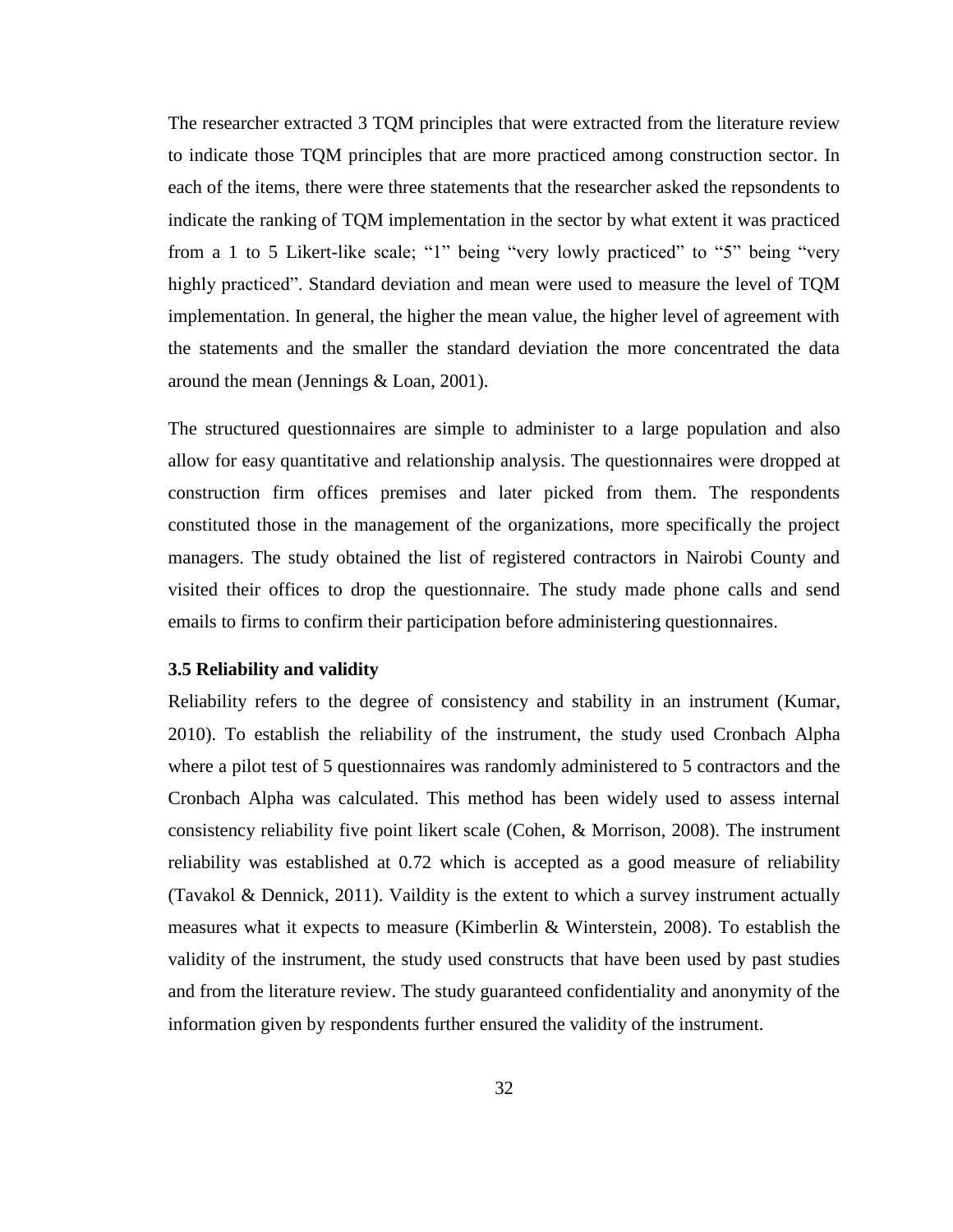#### **3.6 Data Analysis**

The data analysis for this study was analysed through quantitative approaches. The questionnaire used for the study comprised of nominal, ordinal and interval scales which could be analysed quantitatively. There are two forms of statistical analysis, there are descriptive and inferential statistics. The study used the mean, standard deviation, frequencies and percentages were the descriptive analysis used. Correlation and regression analysis was used to measure the strength of relationship and direction of the relationship between the independent and dependent variables. The Statistical Package for Social Sciences (SPSS) Version 22 to analyse the data. The study adopted a regression model so as to test the relationship between the dependent and independent variables as depicted below. The study used the following regression model;

 $Y_1 = \alpha + \beta_1 X_1 + \beta_2 X_2 + \beta_3 X_3 + \epsilon$ 

Where:

- $Y = TQM$  practices
- $B_0 =$ Constant term;

 $β<sub>1</sub>, β<sub>2</sub>$  and  $β<sub>3</sub> = Beta coefficients$ 

- $X_1$ = Contractor-client relationship
- $X_2$ = Contractor-subcontractor relationship
- $X_3$ = Contractor-supplier relationship

## **3.7 Ethical consideration**

Ethical issues in research most of the time arise from the manner in which the respondents are treated. The study ensured that the respondents were treated with utmost respect before, after and during the research. All the ethical guidelines if any, among the respondents were strictly adhered to at all times. Informed consent was gotten from all the respondents who agreed to be part of the study with an adherence of high levels of confidentiality, anonymity and courtesy.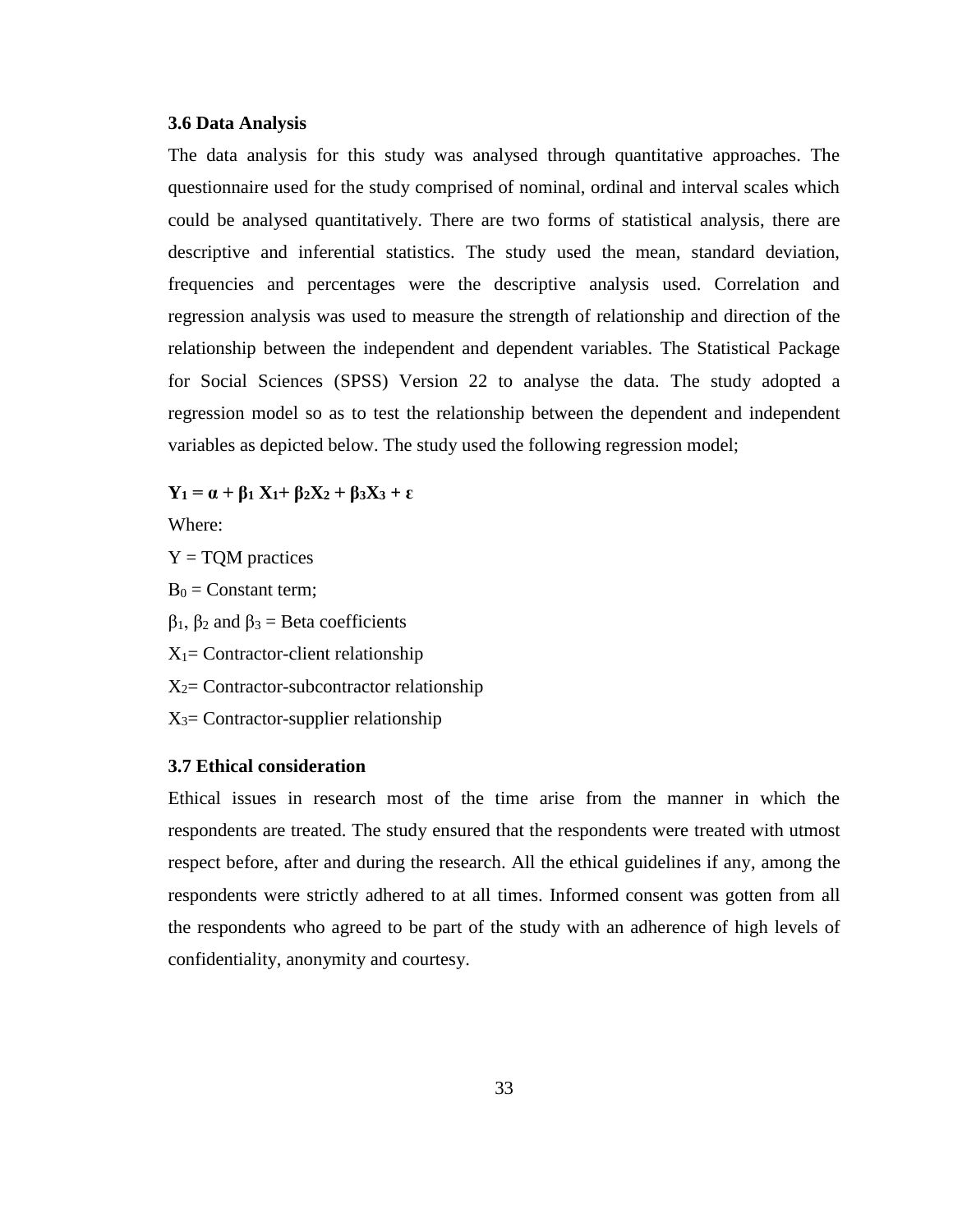## **CHAPTER FOUR**

# **DATA ANALYSIS AND PRESENTATION**

# **4.1 Introduction**

This chapter presents the research findings on the influence of contractor relationships on TQM implementation in the Kenyan construction industry presented in charts and tables and the researchers' interpretation.

# **4.2 Response rate**

The response rate is defined as the ratio of surveys returned from those administered in the field. The study was able to get 143 filled questionnaires from the 197 administered questionnaires which present a response rate of 72.6 %. Mugenda and Mugenda (2008) opine that a response rate of 70 % and above is very good.

#### **4.3 Firm characteristics**

The study was interested in experience of firm, firm size, and ownership structure and number of sub-contractors.

## **4.3.1 Experience of firm**

The findings show that 41.3 % of firms had 10-15 years' experience in the construction industry, 32.9 % had 5-10 years' experience, 15.4 % had less than 5 years' experience and 10.4 % had more than 15 years' experience as depicted in Figure 4.1



**Figure 4.1: Years of experience of construction firms** 

Source: Author (2017)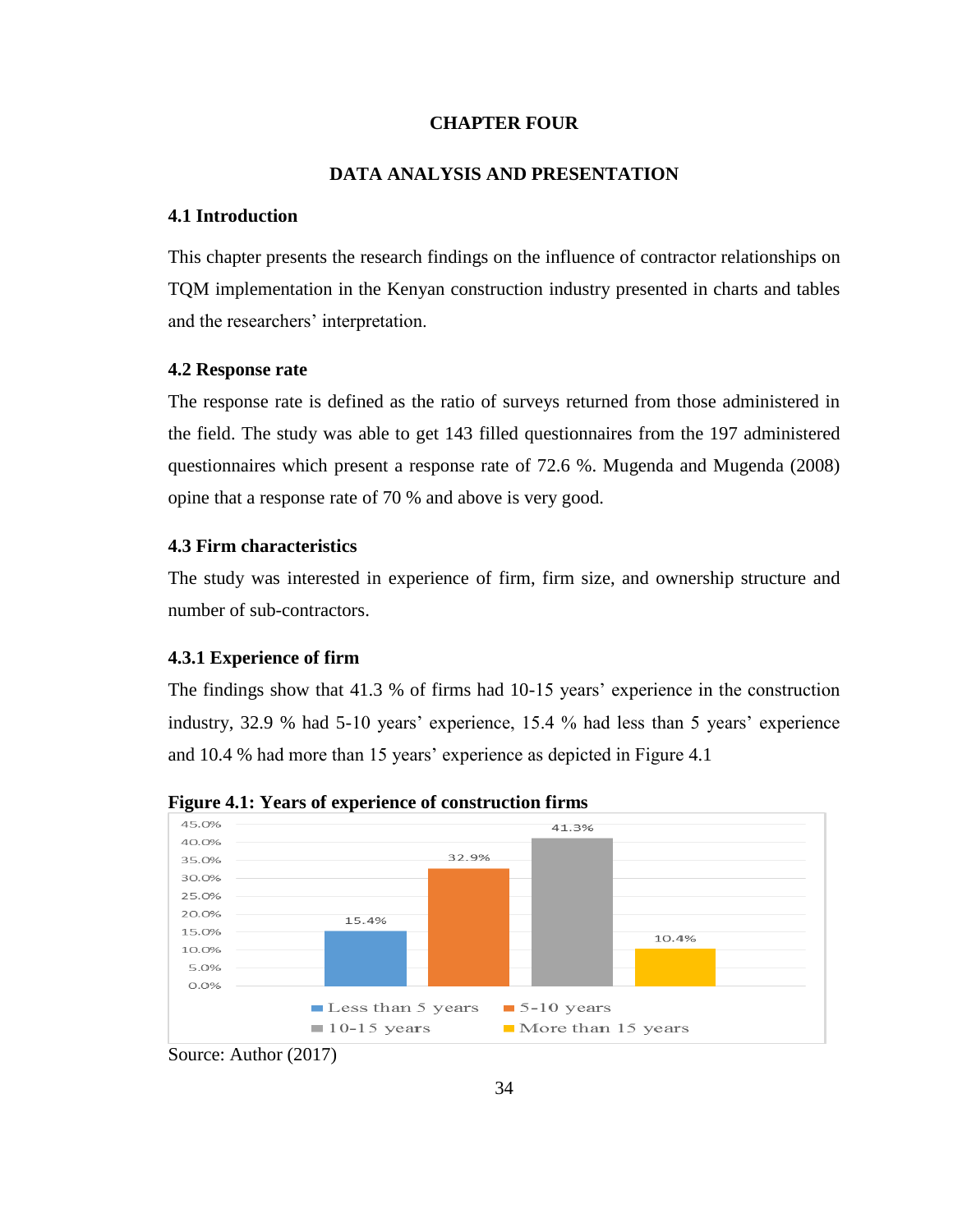# **4.3.2 Firm size**

Figure 4.2 shows that majority of the construction firms sampled in the study had 21-50 employees, 18.9 % had more than 51 employees and 16.1 % had less than 20 employees. This finding indicates that majority of constructions firms were Small and Medium Enterprises (SMEs) which are defined as companies that had up to 50 members of staff.



**Figure 4.2: Number of employees in construction firms** 

# **4.3.3 Ownership structure**

In terms of their ownership structure, the study results in Figure 4.3 show that 43.3 % were local and foreign owned construction firms, 42.0% were locally owned construction firms and 14.7 % were foreign owned construction firms.



**Figure 4.3: Ownership structure of construction firms** 

Source: Author (2017)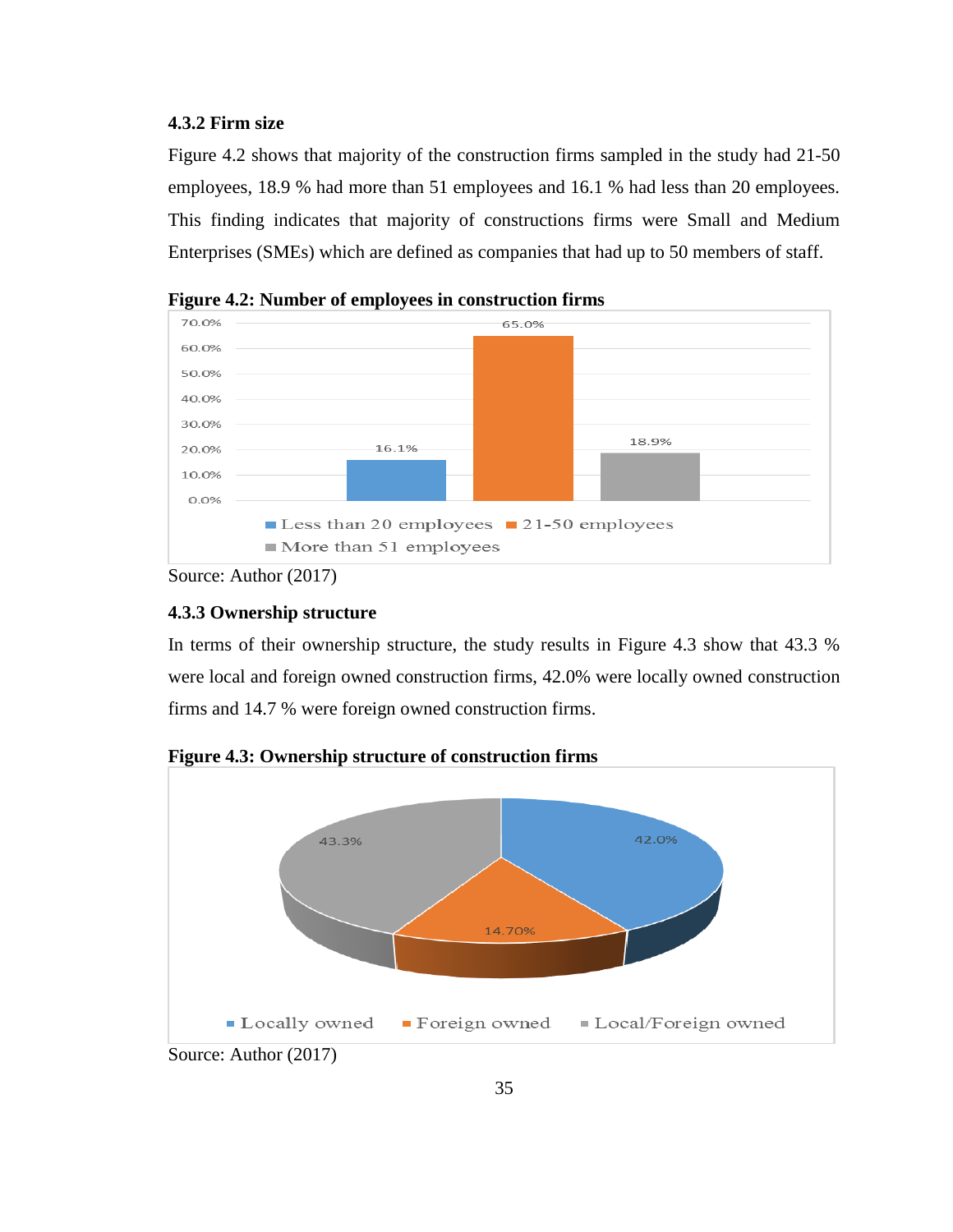# **4.3.4 Number of sub-contractors**

The study found that 56.0 % of construction firms had less than 5 subcontractors, 25.9 % had 5-10 subcontractors and 18.1 % had more than 10 subcontractors as indicated in Figure 4.4.



**Figure 4.4: Ownership structure of construction firms**

## **4.4 TQM practices in the construction industry**

The study sought to identify the TQM principles implemented by contractors. The literature review indicated that there were three TQM practices that were implemented at a higher level in the construction sector. These are customer focus and management, process management and supplier management.

Source: Author (2017)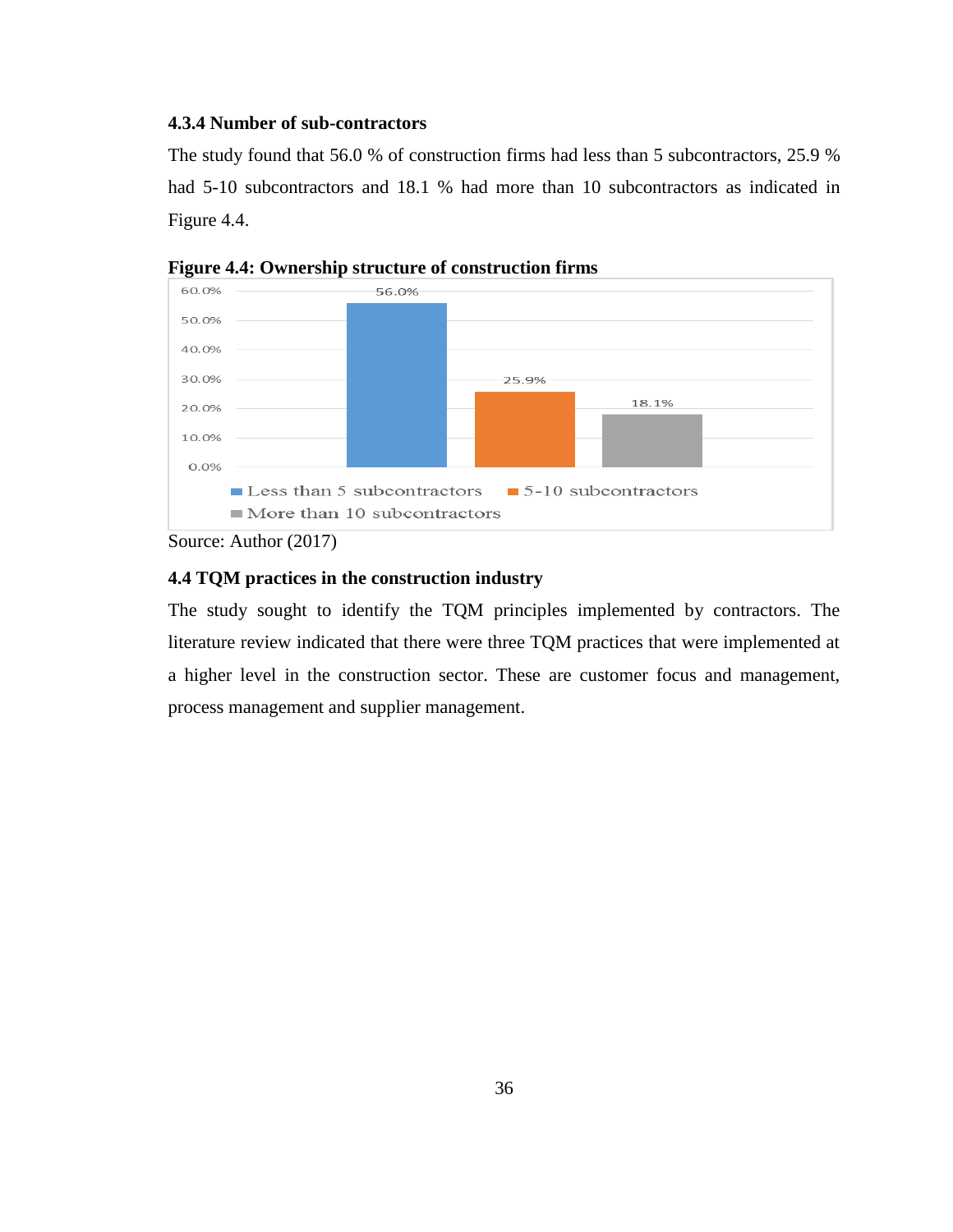|                   | <b>TQM</b> practices  |                                                             |      | <b>Standard</b>  |
|-------------------|-----------------------|-------------------------------------------------------------|------|------------------|
|                   |                       |                                                             |      | <b>Deviation</b> |
|                   |                       | The organization provides indirect services to customers    | 4.21 | 1.11             |
|                   |                       | construction projects                                       |      |                  |
|                   |                       | The organization provides differentiated services to        | 4.20 | 1.13             |
|                   |                       | clients in their construction projects                      |      |                  |
|                   |                       | The organization maintains close contact with client        | 3.80 | 1.40             |
| and Management    | <b>Customer Focus</b> | during delivery of construction projects.                   |      |                  |
|                   |                       | <b>Overall mean score</b>                                   | 4.07 | 1.21             |
|                   |                       | The organization provides clear process instructions in     | 4.08 | 1.20             |
|                   | Process               | ongoing construction projects                               |      |                  |
| <b>Management</b> |                       | The organization practices continuous quality control on    | 3.70 | 1.25             |
|                   |                       | construction processes                                      |      |                  |
|                   |                       | The organization conducts final inspection, review, and     | 3.13 | 1.23             |
|                   |                       | checking in construction projects.                          |      |                  |
|                   |                       | <b>Overall mean score</b>                                   | 3.64 | 1.22             |
|                   |                       | The organization offers long term relationship with         | 3.53 | 1.14             |
|                   | Supplier              | suppliers/subcontractors in construction projects           |      |                  |
|                   |                       | organization<br>relies<br>relatively<br>The<br>few<br>on    | 3.52 | 1.19             |
| management        |                       | suppliers/subcontractors in a construction project          |      |                  |
|                   |                       | organization<br>The<br>fosters<br>close<br>and<br>long-term | 3.28 | 1.15             |
|                   |                       | suppliers/subcontractors relationship.                      |      |                  |
|                   |                       | <b>Overall mean score</b>                                   | 3.44 | 1.16             |

#### **Table 4.1: TQM practices among construction Firms**

Source: Author (2017)

In regard to the TQM principle of customer focus management, the findings show that a contractor providing indirect services to customers' construction projects was very highly practiced with a mean of 4.21 and a standard deviation of 1.11 as shown in Table 4.1. Moreover, the results show that contractors practiced providing clear process instructions in ongoing construction projects with a mean score of 4.08 and a standard deviation of 1.20.

In terms of the supplier management implementation among contractors, the results revealed that offering long term relationship with suppliers/subcontractors in construction projects was moderately practiced with a mean of 3.53 and standard deviation of 1.14.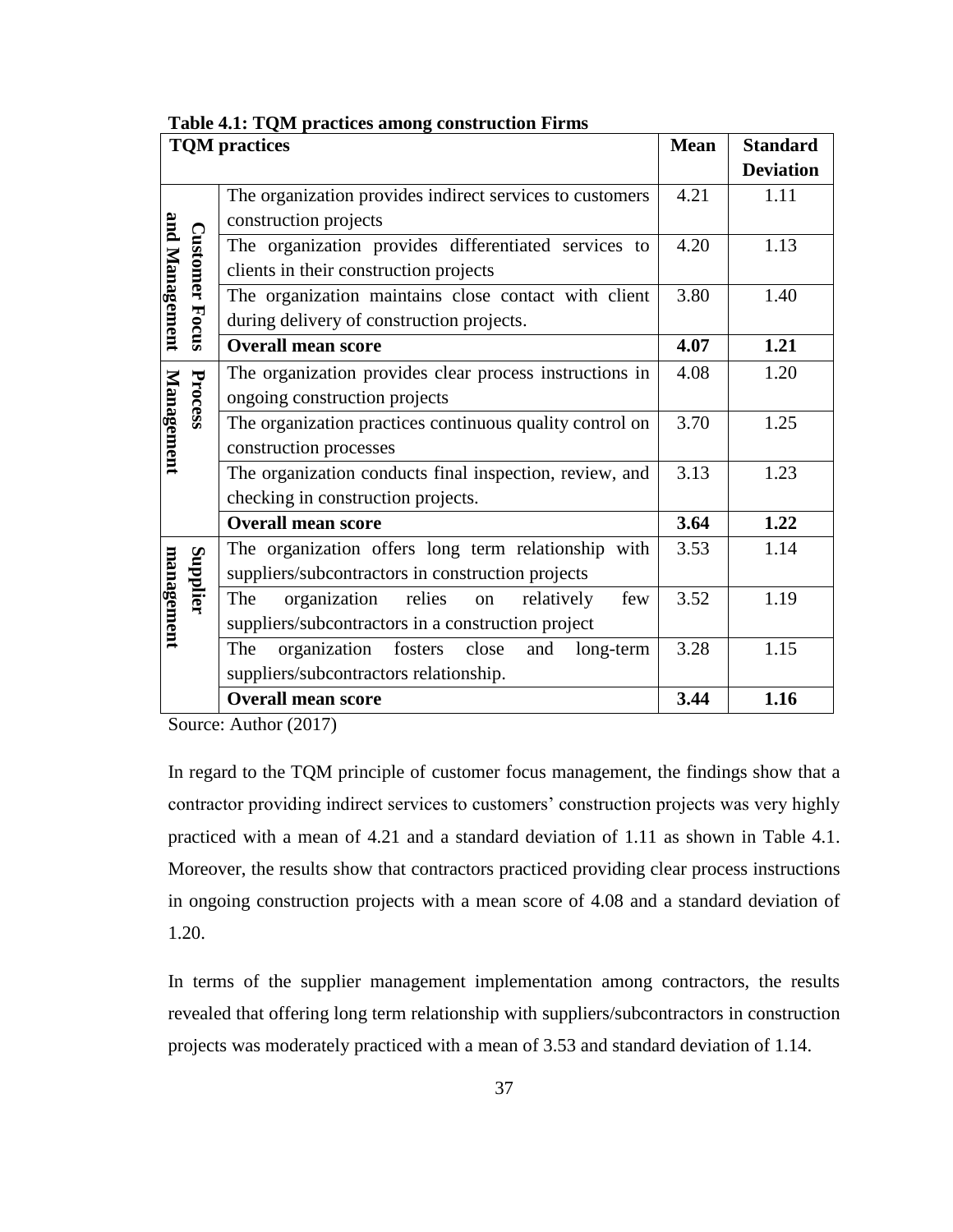# **4.5 Contractor-client relationships in the construction industry**

The study sought to determine the contractor-client relationship influence TQM practice among contractors. The findings show that team work had a moderate extent on TQM practice with a mean of 3.61 and standard deviation of 1.42 as shown in Table 4.3. This finding suggests that the most important dimension of the contractor –client relationship is teamwork during the construction process which is indicated by cooperation and collaboration between the client and the contractor.

|              | <b>Contractor-client relationship</b>                   | <b>Mean</b> | <b>Standard</b> |
|--------------|---------------------------------------------------------|-------------|-----------------|
|              |                                                         |             | deviation       |
| a            | There is a 'teamwork' philosophy in controlling ongoing | 3.61        | 1.42            |
|              | construction projects                                   |             |                 |
| B            | The organization focuses on customer requirements in    | 3.36        | 1.43            |
|              | undertaking construction projects                       |             |                 |
| $\mathbf{c}$ | There is effective communication between client and     | 3.29        | 1.40            |
|              | contractor in construction projects.                    |             |                 |
|              | <b>Overall mean score</b>                               | 3.42        | 1.42            |

**Table 4.2: Contractor-client relationship**

Source: Author (2017)

#### **4.6 Contractor-subcontractor relationship in the construction industry**

The fourth objective of the study was to determine the influence of contractorsubcontractor relationship on TQM practice among contractors. In regard to contractorsubcontractor relationship, the findings indicated that sub-contractors followed contractors guide to quality in construction projects to a very large extent with a mean of 3.76 and a standard deviation of 1.22 as presented in Table 4.4.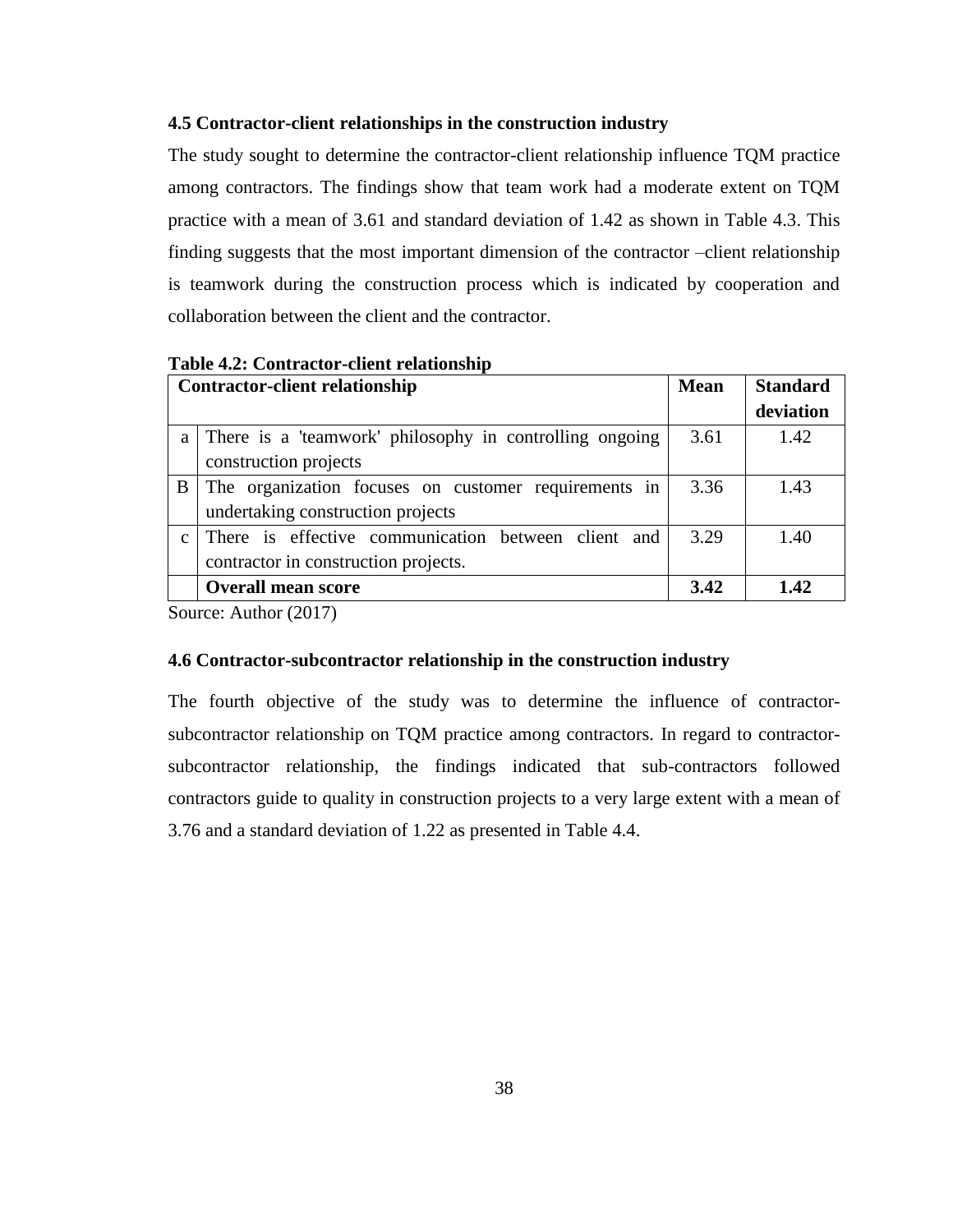|   | Contractor-subcontractor relationship                        | <b>Mean</b> | <b>Standard</b> |
|---|--------------------------------------------------------------|-------------|-----------------|
|   |                                                              |             | deviation       |
| a | Subcontractors follow contractors guide to quality of the    | 3.76        | 1.22.           |
|   | construction project                                         |             |                 |
|   | Subcontractors are selected based on quality of work in past | 2.94        | 1.36            |
|   | construction projects                                        |             |                 |
|   | Subcontractors are interested in implementation of TQM in    | 2.34        | 1.47            |
|   | ongoing construction projects.                               |             |                 |
|   | <b>Overall mean score</b>                                    | 3.01        | 1 35            |

## **Table 4.3: Contractor-subcontractor relationship**

Source: Author (2017)

## **4.7 Contractor-supplier relationship in the construction industry**

The study's fifth objective was to establish the effect of contractor-supplier relationship on TQM practice among contractors. The results further showed that there was a collaborative relation with the suppliers and contractors to a moderate extent with a mean of 3.27 and a standard deviation of 1.40 as shown in Table 4.5.

| <b>Contractor-supplier relationship</b>                 | <b>Mean</b> | <b>Standard</b> |
|---------------------------------------------------------|-------------|-----------------|
|                                                         |             | deviation       |
| a Collaborative relation with the suppliers/contractors | 3.27        | 1.40            |
| b The organization focuses on 'supply chain' system of  | 3.11        | 1.37            |
| Construction                                            |             |                 |
| c There is less reliance on competitive tendering and   | 3.00        | 1.43            |
| formal construction projects.                           |             |                 |
| <b>Overall mean score</b>                               | 3.13        | 1.40            |

**Table 4.4: Contractor-supplier relationship**

Source: Author (2017)

## **4.8 Barriers to TQM practices among construction firms**

The study sought to identify the barriers facing TQM implementation among contractors. The respondents were asked to indicate to what extent these barriers militated TQM implementation among construction firms.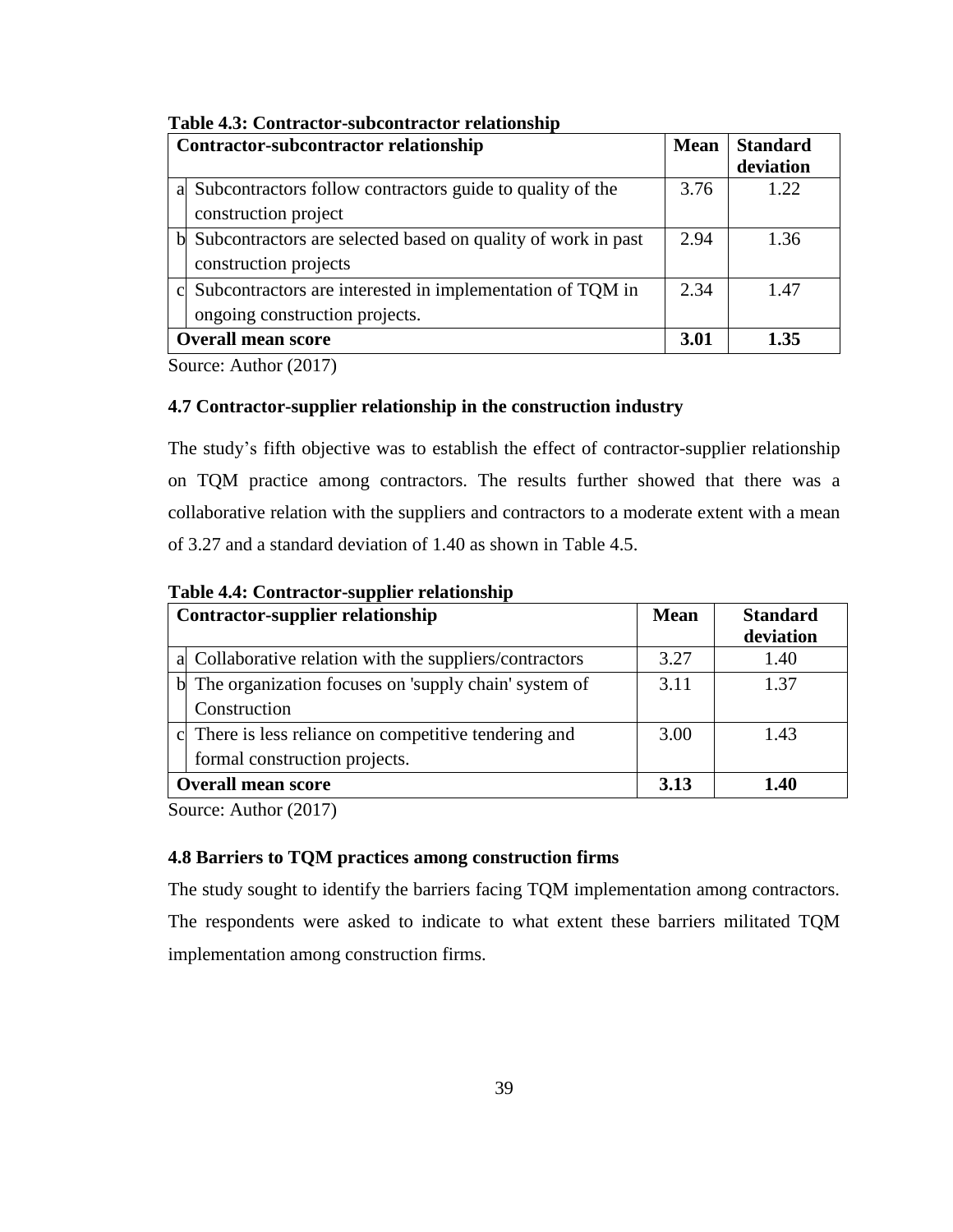| <b>Mean</b><br><b>Barriers to TQM Practices</b> |                                                                       |      | <b>Standard</b> |
|-------------------------------------------------|-----------------------------------------------------------------------|------|-----------------|
|                                                 |                                                                       |      | deviation       |
|                                                 | There is a lack of proper training and continuous skills for          | 3.18 | 1.19            |
| Employee barriers                               | TQM implementation in construction                                    |      |                 |
|                                                 | The transient nature of workforce in construction companies           | 2.91 | 1.13            |
|                                                 | hinders TQM implementation in construction                            |      |                 |
|                                                 | Employee interest in implementation of TQM practices                  | 2.63 | 1.30            |
|                                                 | affects implementation of TQM principles.                             |      |                 |
|                                                 | <b>Overall mean score</b>                                             | 2.91 | 1.20            |
|                                                 | maintaining<br>spirit<br><b>TQM</b><br>Creating<br>for<br>and<br>team | 3.34 | 1.34            |
|                                                 | implementation is a challenge in the construction sites               |      |                 |
|                                                 | Suppliers<br>interest<br><b>TQM</b><br>Sub-contractors<br>and<br>in   | 2.69 | 1.17            |
|                                                 | implementation affects TQM successful implementation in               |      |                 |
|                                                 | construction sites                                                    |      |                 |
| <b>Cultural barriers</b>                        | stakeholders with<br>conflicting<br>Multiple<br>interests<br>in       | 2.55 | 1.25            |
|                                                 | construction are a barrier to TQM implementation.                     |      |                 |
|                                                 | <b>Overall mean score</b>                                             | 2.86 | 1.25            |
|                                                 | Low bid subcontracting is a constraint to successful TQM              | 3.40 | 1.33            |
|                                                 | practice in construction sites                                        |      |                 |
|                                                 | Problems in results measurement on construction sites is a            | 2.88 | 1.12            |
|                                                 | hindrance to TQM practice                                             |      |                 |
|                                                 | Too much documentation in implementation of TQM                       | 2.43 | 1.28            |
|                                                 | principles inhibits successful TQM implementation in                  |      |                 |
| Procedural barriers                             | construction sites.                                                   |      |                 |
|                                                 | <b>Overall mean score</b>                                             | 2.90 | 1.24            |

#### **Table 4.5: Barriers to TQM Practices among construction firms**

Source: Author (2017)

The findings show that sub-contractors and suppliers interest in TQM had the most effect on TQM implementation in construction followed by employee interest in TQM and low bid contracting. Table 4.2 show that lack of proper training and continuous skills for TQM implementation in construction projects was a barrier to TQM implementation to a moderate extent with a mean score of 3.18 and standard deviation of 1.20.

In terms of the cultural barriers, the findings revealed that creating and maintaining team spirit for TQM implementation is a challenge in construction sites moderately affected TQM implementation with a mean score of 3.34 and a mean score of 1.34.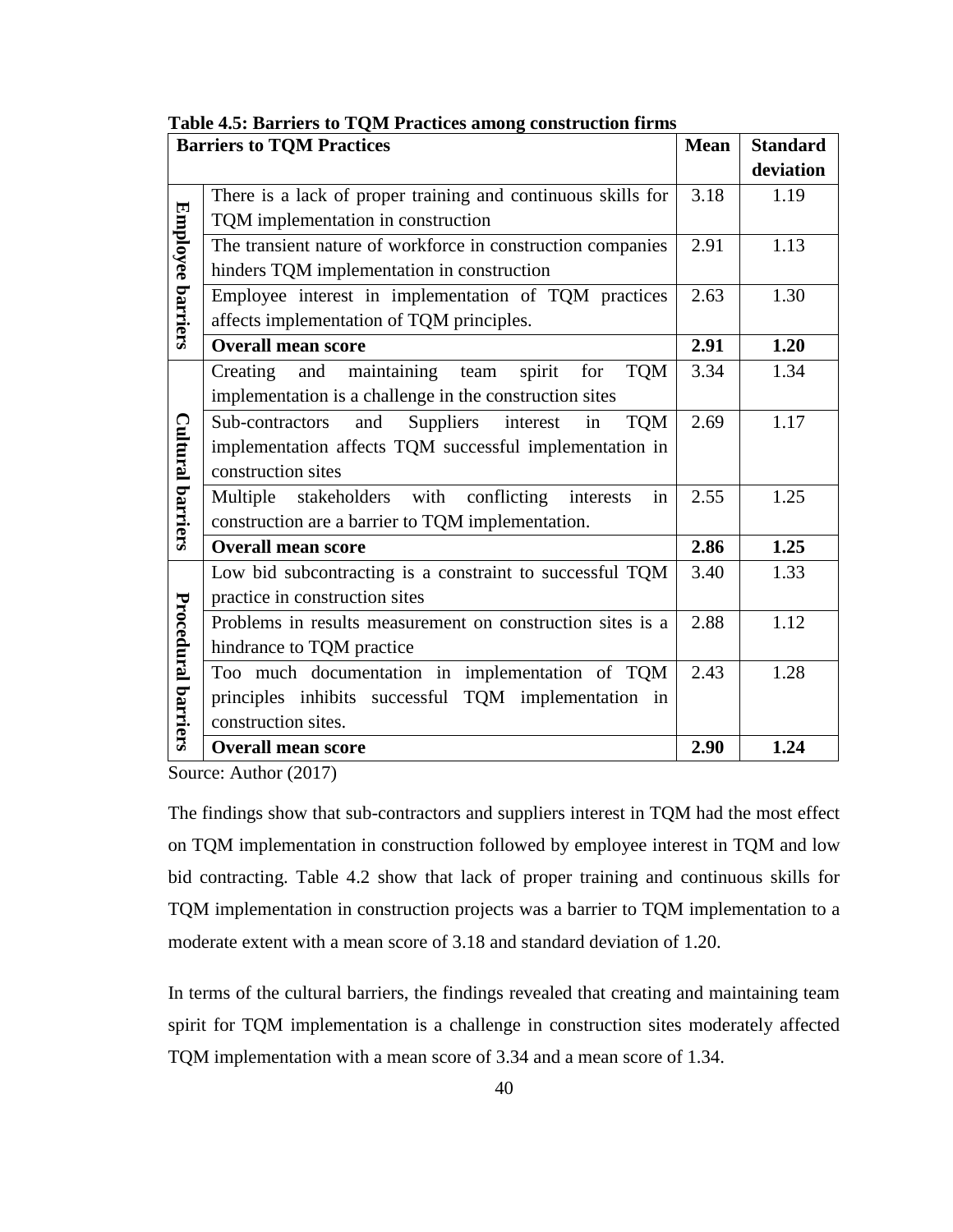Moreover, the findings indicated that low bid subcontracting to a moderate extent was a barrier to TQM implementation with a mean score of 3.40 and a standard deviation of 1.33.

#### **4.9 Correlation results**

Table 4.6 shows the correlation results between contractor client relationship, contractor subcontractor relationship and contractor supplier relationship on TQM implementation on the construction industry.

The findings show that there was a positive and significant relationship between Contractor client Relationship ( $r = 0.298$ ;  $p = 0.000$ ) and contractor subcontractor relationship ( $r = 0.0199$ ;  $p = 0.017$ ) with TQM implementation.

The results however found that there was a negative but not statistically significant relationship between contractor supplier relationship and TQM implementation in the construction industry ( $r = -0.019$ ,  $p = 0.825$ ). This finding suggests that contractor client relationships were the most important determinants in TQM practice in construction projects in Nairobi County. Contractor-subcontractor relationships were the second most significant to influence TQM practice in construction projects. The finding implies that contractor-supplier relationship influence on TQM practice was is not a significant determinant. The findings also show that there was a positive relationship between TQM practices and TQM implementation ( $r = 0.029$ ,  $p = 0.727$ ) but this was not significant.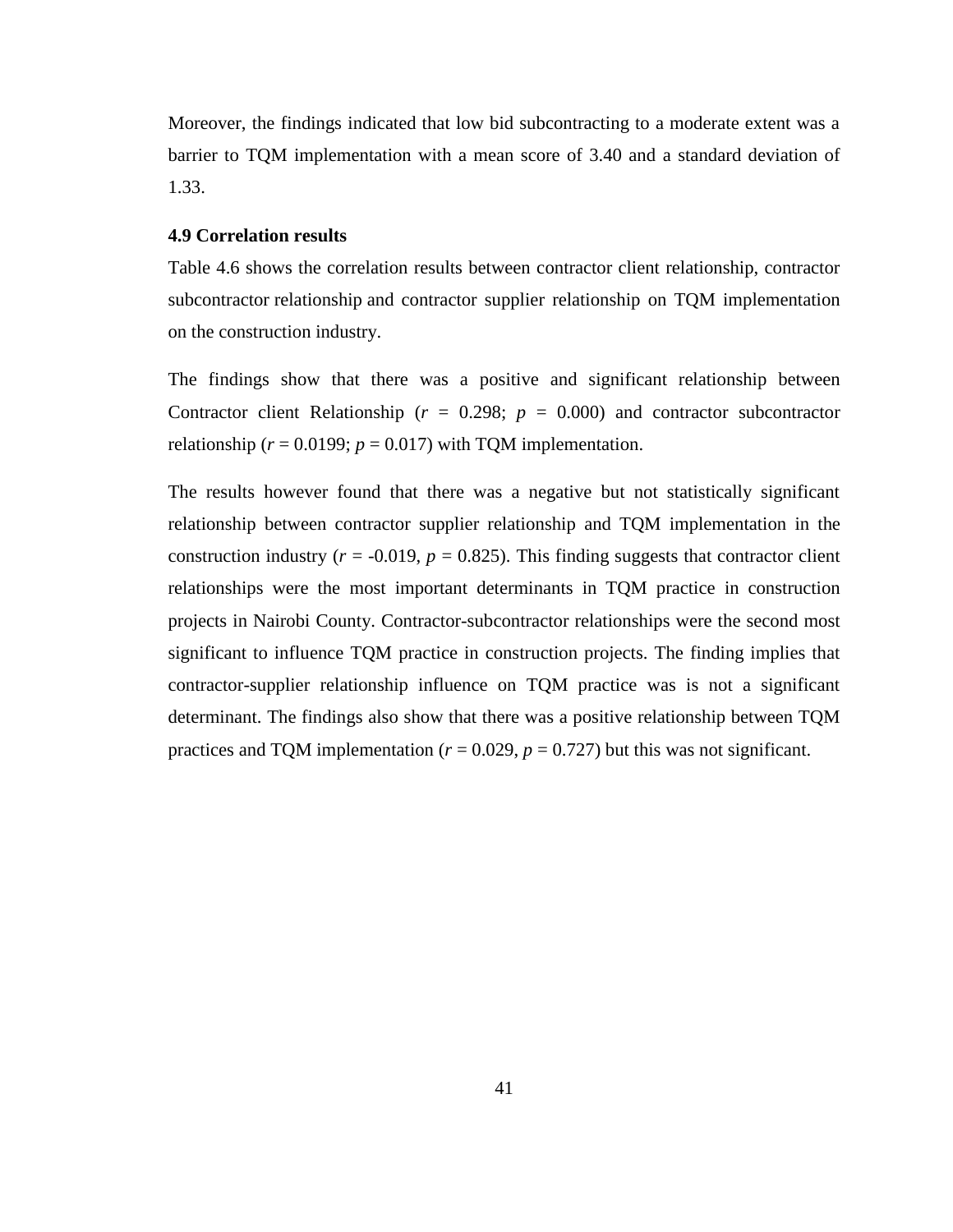| <b>Variables</b>           | <b>Contractor</b><br><b>Client</b> | <b>Contractor</b><br><b>Subcontractor</b> | <b>Contractor</b><br><b>Supplier</b> | <b>TQM</b> practices |
|----------------------------|------------------------------------|-------------------------------------------|--------------------------------------|----------------------|
|                            | Relationship                       | Relationship                              | <b>Relationship</b>                  |                      |
| <b>Contractor Client</b>   |                                    |                                           |                                      |                      |
| Relationship               |                                    |                                           |                                      |                      |
|                            |                                    |                                           |                                      |                      |
| Contractor                 | $.316$ <sup>**</sup> )             |                                           |                                      |                      |
| Subcontractor              |                                    |                                           |                                      |                      |
| Relationship               |                                    |                                           |                                      |                      |
|                            | .000                               |                                           |                                      |                      |
| <b>Contractor Supplier</b> | $-.040$                            | .154                                      |                                      |                      |
| Relationship               |                                    |                                           |                                      |                      |
|                            | .633                               | .066                                      |                                      |                      |
| <b>TQM</b>                 | $.298$ <sup>(**)</sup> )           | $.199(*)$                                 | $-0.019$                             |                      |
| Implementation             |                                    |                                           |                                      |                      |

## **Table 4.6**: **Correlation Analysis**

Source: Author (2017)

\*\* Correlation is significant at the 0.01 level (2-tailed).

\* Correlation is significant at the 0.05 level (2-tailed).

# **4.10 Regression results**

The aim of regression analysis is to determine the direction of the relationship between the dependent and independent variables. The study conducted a multiple regression analysis between the independent and dependent variables of the research.

# **4.11 Model summary**

The model summary output in regression analysis gives information on the regression line ability to explain the variation in the response variable. Table 4.7 shows a model summary of the regression analysis shows that contractor relationships explain 10.2 % of variation in TQM practice in the construction industry.

**Table 4.7: Model summary**

| <b>Model</b> |         | <b>R</b> square | <b>Adjusted R</b> | <b>Std. Error of the</b> |
|--------------|---------|-----------------|-------------------|--------------------------|
|              |         |                 | square            | estimate                 |
|              | .319(a) | .102            | .082              | 6.66381                  |

Source: Author (2017)

a Predictors: (Constant), Contractor supplier relationship, Contractor client relationship Contractor subcontractor relationship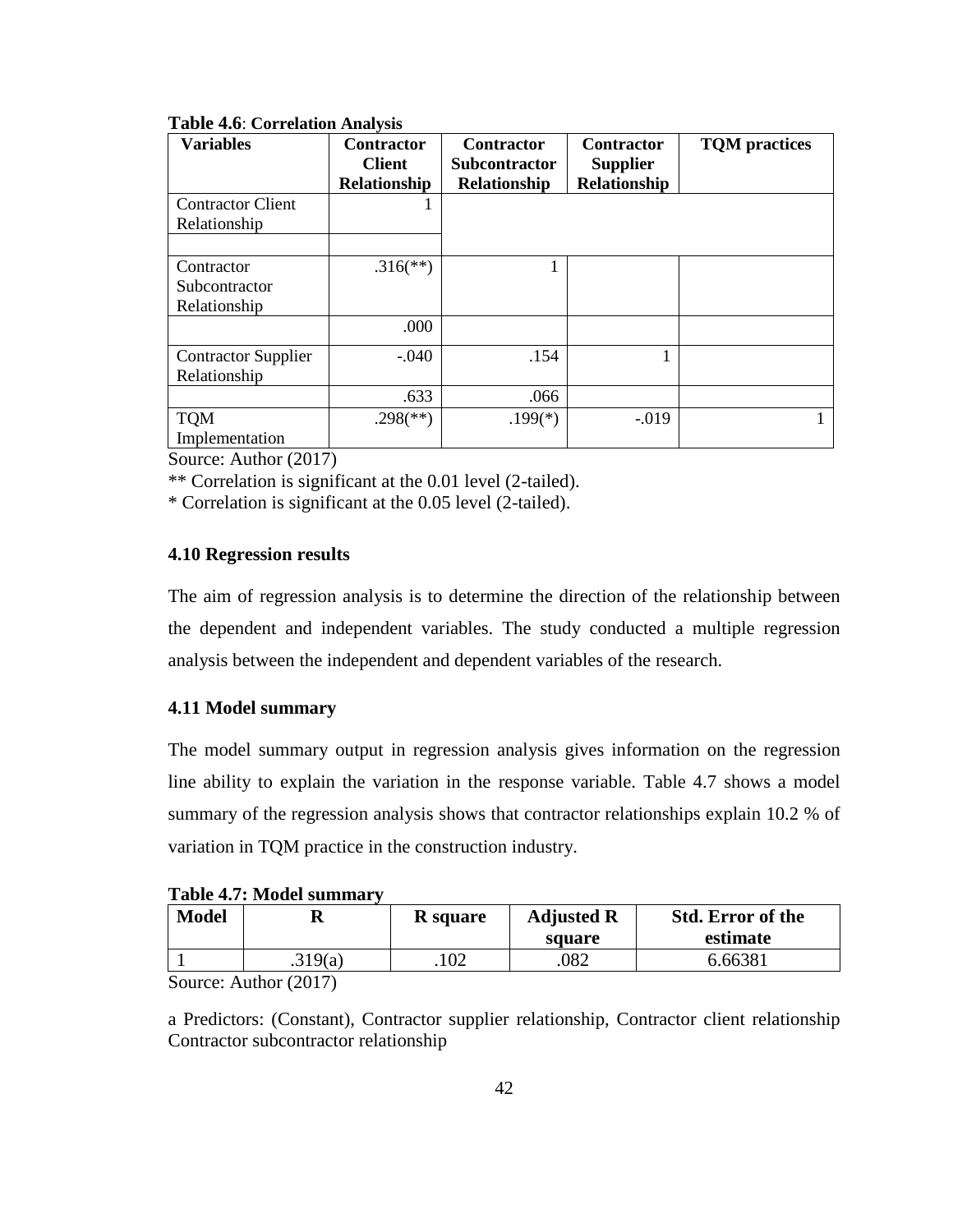#### **4.12 ANOVA**

Table 4.8 shows the ANOVA results of the regression analysis which shows that the F statistic was 5.245 and the significance level is 0.002 which is less than 0.05 which implies that the study model is statistically significant in explaining the influence of contractor relationship on TQM practice in the construction industry in Nairobi County.

| <b>Model</b> |            | Sum of   | df  | <b>Mean</b> |       | Sig.   |
|--------------|------------|----------|-----|-------------|-------|--------|
|              |            | squares  |     | square      |       |        |
|              | Regression | 698.757  |     | 232.919     | 5.245 | 002(a) |
|              | Residual   | 6172.487 | 139 | 44.406      |       |        |
|              | Total      | 6871.245 | 142 |             |       |        |

| Table 4.8: ANOVA $^{(b)}$ |  |  |  |
|---------------------------|--|--|--|
|---------------------------|--|--|--|

Source: Author (2017)

a Predictors: (Constant), Contractor supplier relationship, Contractor client relationship, Contractor subcontractor relationship b Dependent Variable: TQM practice

#### **4.13 Regression coefficients**

The regression coefficients indicate the unit change of the independent variables on the dependent variable. Table 4.9 presented the regression coefficients of contractor-client relationship, contractor-subcontractor relationship and contractor-supplier relationship on TQM practice among contractors in Nairobi County. The proposed regression model for the study therefore becomes:

## **Y = 25.391 + 0.525+ 0.357 + -0.060**

| <b>Variables</b>                                                      | <b>Unstandardized</b><br>coefficients |       |              |         | <b>Standardized</b><br>coefficients | T | Sig. |
|-----------------------------------------------------------------------|---------------------------------------|-------|--------------|---------|-------------------------------------|---|------|
|                                                                       | B                                     | Std.  | <b>B</b> eta | B       | Std.                                |   |      |
|                                                                       |                                       | Error |              |         | Error                               |   |      |
| (Constant)                                                            | 25.391                                | 2.857 |              | 8.887   | .000                                |   |      |
| Contractor client relationship                                        | .525                                  | .173  | .258         | 3.037   | .003                                |   |      |
| Contractor subcontractor                                              | .357                                  | .253  | .122         | 1.412   | .160                                |   |      |
| relationship                                                          |                                       |       |              |         |                                     |   |      |
| Contractor supplier relationship                                      | $-.060$                               | .182  | $-.027$      | $-.330$ | .742                                |   |      |
| $\mathcal{C}_{\text{average}}$ $\Lambda$ $\text{while}$ $\mathcal{C}$ |                                       |       |              |         |                                     |   |      |

#### **Table 4.9: coefficients (a)**

Source: Author (2017)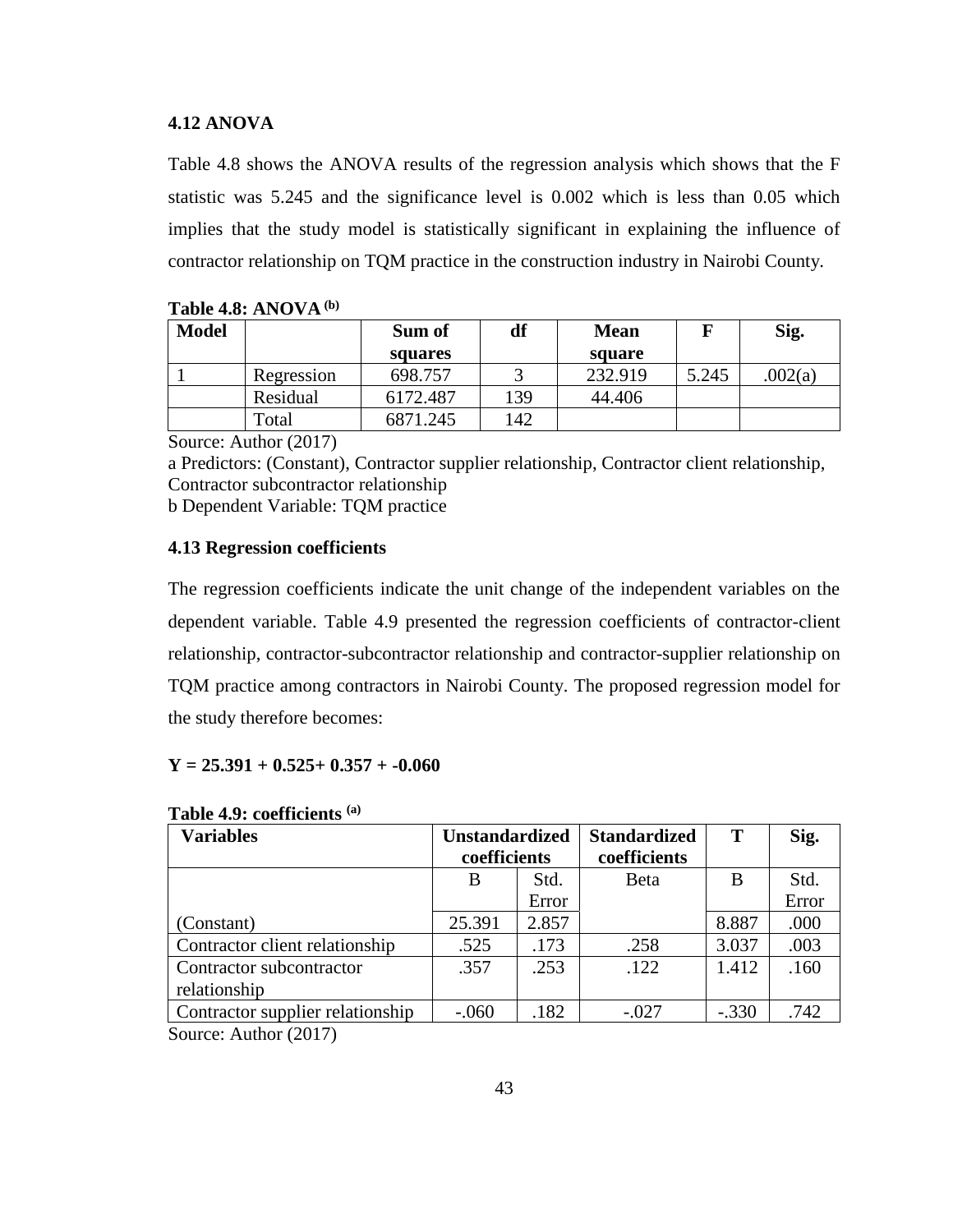The results indicated that a unit increase in contractor client relationship leads to a 0.525 unit increase in TQM practice and is statistically significant ( $p = 0.003$ ). A unit increase in contractor subcontractor relationship influenced a 0.357 unit increase in TQM practice and this is not statistically significant ( $p = 0.160$ ). The study however found that contractor-supplier relationship had an inverse effect on TQM practice and this was insignificant ( $p = 0.742$ ).

#### **4.14 Summary of the Regression Results**

The regression analysis gives three tables of results, the model summary, ANOVA results and the coefficient results. The model summary showed that the study model, that is, the contractor-client relationship, contractor-subcontractor relationship and the contractorsupplier relationship explained 10.2 % of the change in TQM practices in the construction industry. This means that there is need for further studies to identify the 89.8 % factors that influence TQM practice in the construction industry. The ANOVA table shows the significance of the model in predicting change in the dependent variable. The ANOVA summary showed that the independent variables were significant  $(p < 0.05)$  in explaining change in TQM practice in the construction industry. The coefficient results indicated that contractor-client relationship (has the most effect on TQM practice in the construction industry in Nairobi County.

# **4.15 Conceptual framework revisited**

The initial conceptual indicated that contractor-client, contractor-subcontractor and contractor-supplier relationship had an effect on TQM practice in construction industry. However, the study findings revealed that contractor-client relationship had a positive and significant effect on TQM practice. The revisited conceptual framework thus becomes: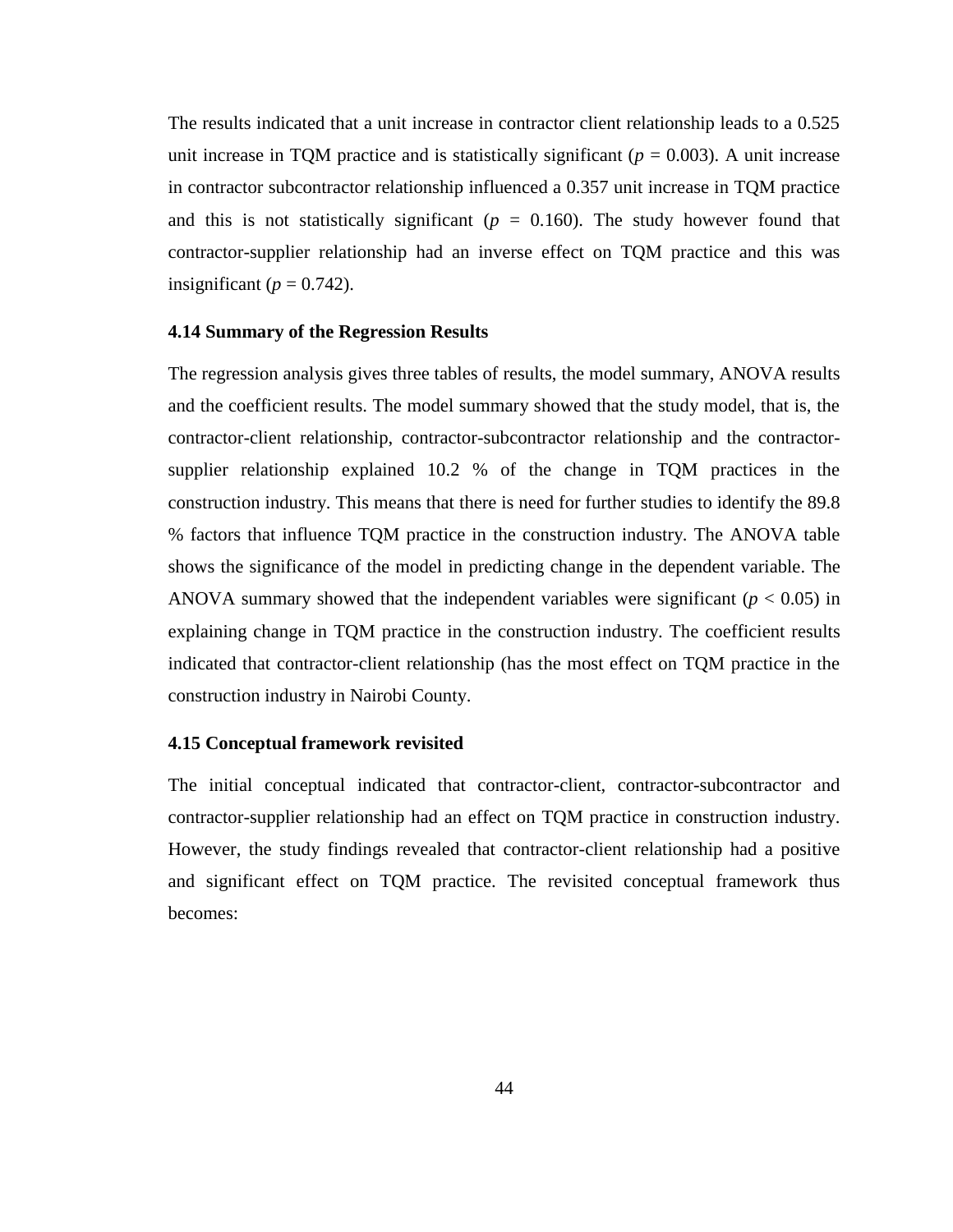# **Figure 4.5 Conceptual framework revisited**

# **Independent Variables Dependent Variable**



# **TQM practice in Construction Industry**

- Customer focus & Management
- Process Management
- Supplier Management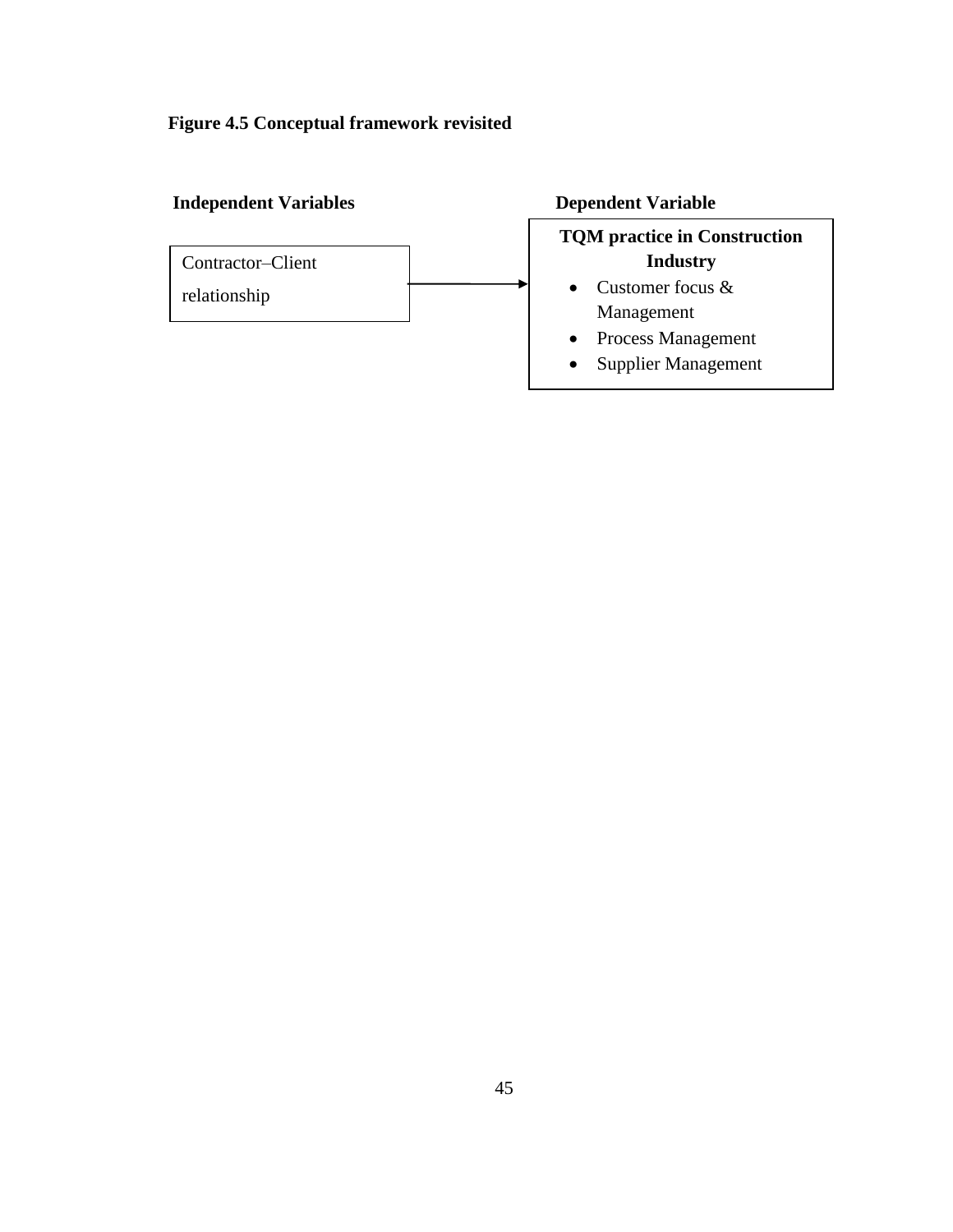#### **CHAPTER FIVE**

# **DISCUSSIONS, CONCLUSIONS AND RECOMMENDATIONS**

#### **5.1 Introduction**

This chapter of the study presents a discussion of the study findings which is presented in subsections of the study objectives. The chapter also presents the conclusions, recommendations for policy and practice and areas for further research.

## **5.2 Discussion of findings**

This section presents a discussion of the study findings. The section is presented in subsections of the five specific objectives of the study.

## **5.2.1 TQM practices in the Construction Industry**

The study sought to establish TQM practices among contractors in the construction industry. The study measured the implementation of customer focus and management, process management and supplier management. The study results showed that in regard to customer focus and management contractors provided indirect services to customers' construction projects. This finding corroborates Chiles and Choi (2000) argument that customer focus and management is the main principle of TQM.

In regard to process management, the findings showed that contractors practiced providing clear process instructions in ongoing construction projects. According to Low and and Low (2010) the clear instruction in constructions are characterized in the form of a clear method statement and well-structured, inspection-and-test plans and work flow of the construction project. The study findings revealed that long-term relationship with suppliers/subcontractors in construction projects was the most implemented supplier management principle.

This finding supports past studies that have shown the importance of contractors using the same suppliers over a long time improves the quality and costs of services and goods for construction and enhances TQM implementation in construction projects.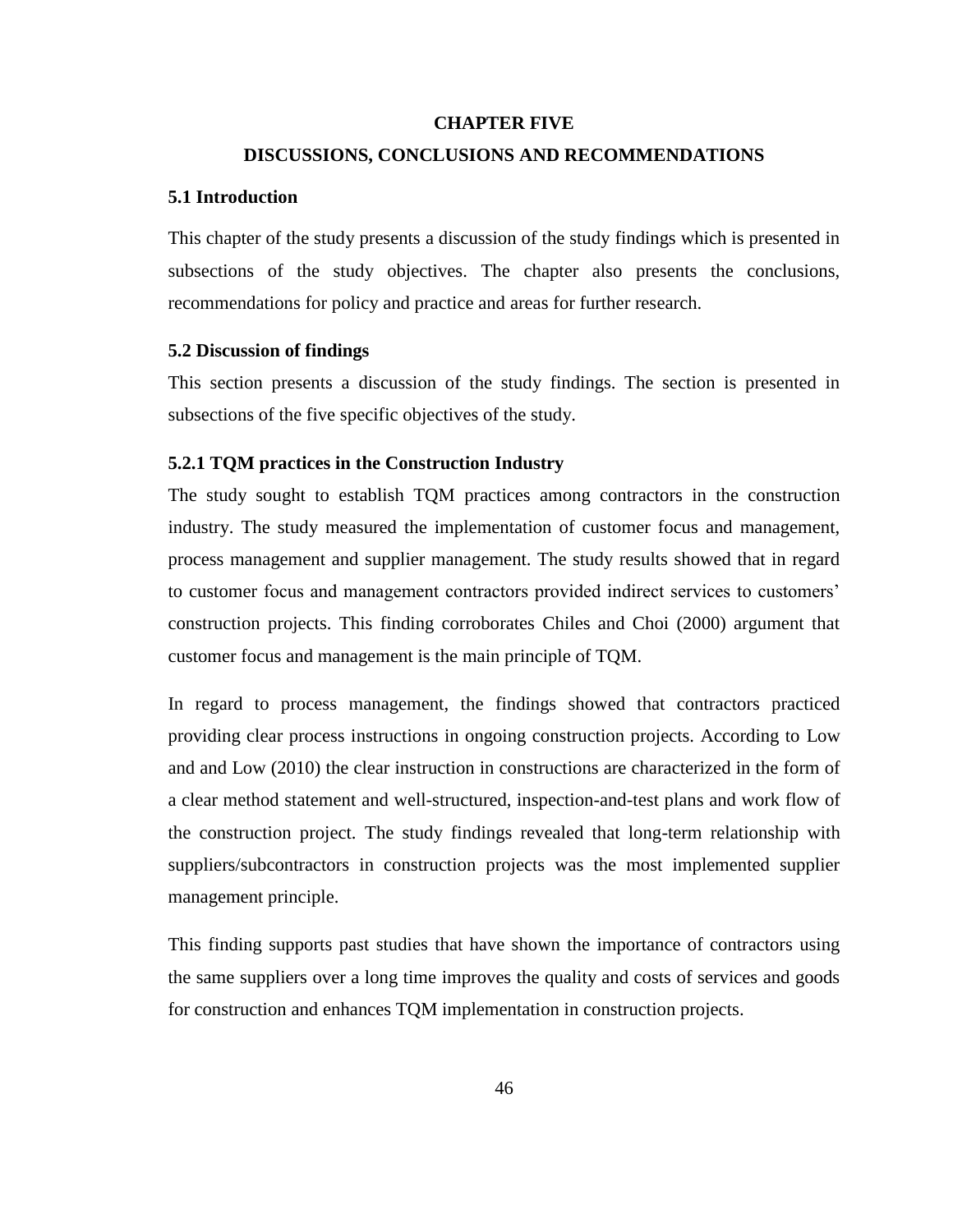According to Mirawati et al. (2015) the benefit for saving costs is with subcontractors' emphasis on the significance of supplier management.

The three most practiced TQM principles adopted in the global construction industry were measured. These were Customer Focus and Management, process and supplier management. The descriptive analysis showed that customer focus was the most practiced TQM principle. The study therefore concludes that customer focus and management is highly practiced TQM principle among contractors in Nairobi County.

# **5.2.2 The influence of contractor-client relationship on TQM practices**

The descriptive statistics showed that among the statements indicative of contractor-client relationship was implementing a teamwork philosophy in controlling ongoing projects signifying the importance of collaboration and cooperation between the contractor and the client. The correlation results indicated that there was positive and significant relationships between contractor-client relationship ( $r = 0.298$ ;  $p = 0.000$ ) and TQM practice. The regression analysis showed that there was a positive and significant influence of contractor-client relations relationships ( $\beta$  = 0.525; *p* = 0.003) on TQM practice in the construction industry in Nairobi County.

This finding is supports past scholars who proved that TQM has been effectively used by contractors and clients in the construction sector and this often begin with customer commitment. Barber, Graves, Hall, Sheath and Tomkins (2000) concluded that the service quality that the customers receive by adopting TQM is the customers' involvement and contact with the services' supplier. Sebastian (2011) argued that TQM is dependent on the organisations and the stakeholders to adopt a long-term strategy of collaboration and this makes the customer satisfaction is key. This finding support the definition of quality, performances, complying with clients demands in appearance, meeting clients' expectations and reliability of the project with a given cost range (Jha & Iyer, 2006). The study therefore concludes that customer focus and management is highly practiced TQM principle among contractors in Nairobi County.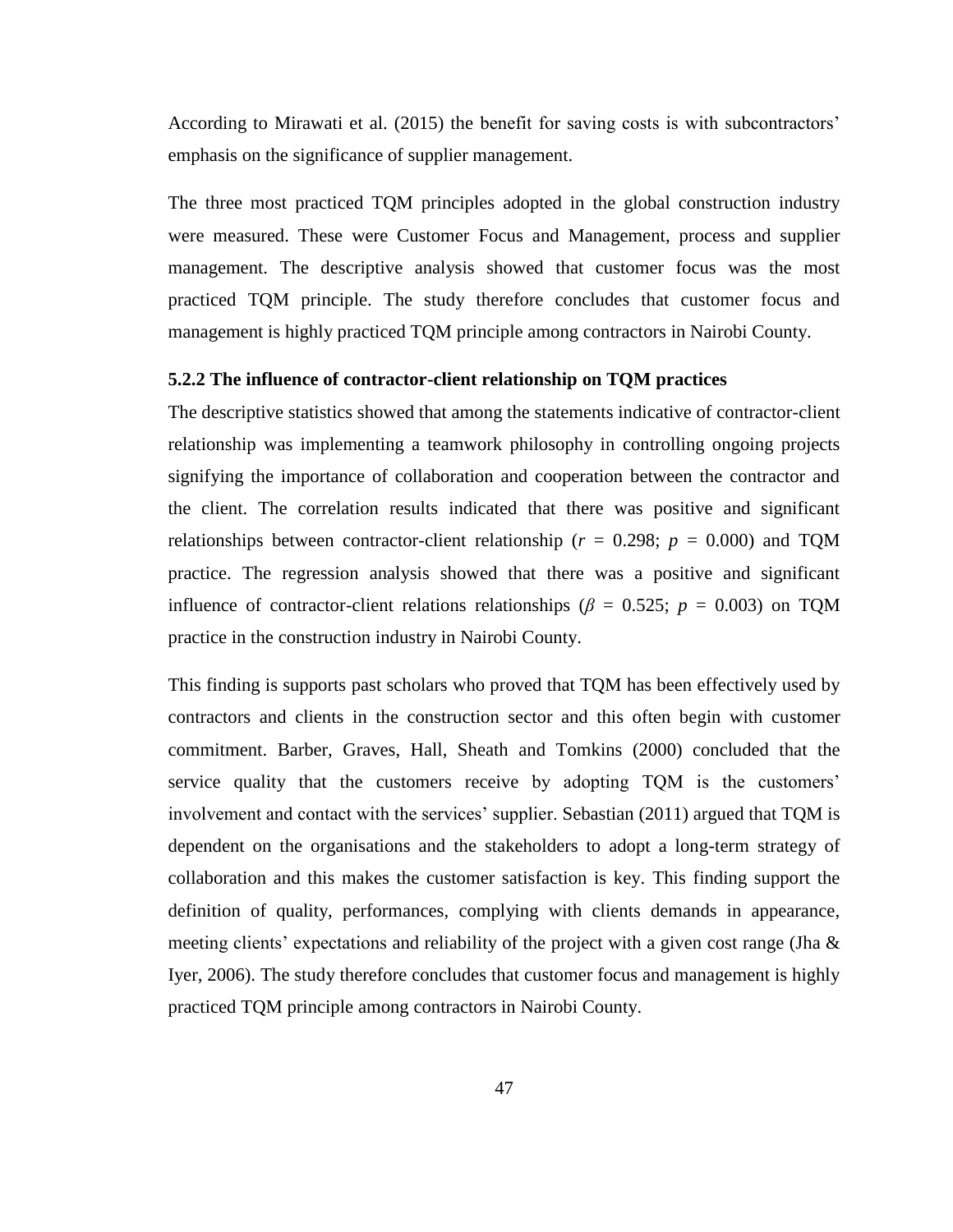The third objective of the study was to determine the effect of contractor-client relationship on TQM practices. The findings show that teamwork was an important dimension of contractor-client relationship. Inferential statistics further proved that contractor-client relationship has a positive and significant effect on TQM practices. The study therefore concludes that contractor-client relationship has the largest effect on TQM implementation in construction industry of Nairobi County.

#### **5.2.3 The influence of contractor-subcontractor relationship on TQM practices**

With regard to the contractor-subcontractor relationship, the descriptive results showed that subcontractors follow contractors guide to quality of the construction project to a moderate extent. The correlation results indicated that there was a positive and significant relationship between contractor-subcontractor relationship ( $r = 0.199$ ;  $p = 0.017$ ) and a positive and significant influence of contractor-subcontractor on TQM implementation in construction industry. The regression analysis indicated that an increase in contractorsubcontractor relationship led to a 0.357 increase in TQM practice among contractors and this was insignificant.

This finding goes against past studies that have found a positive and significant influence of contractor-supplier on TQM implementation. Mirawati et al. (2015) reported that there was consensus among researchers that contractor-supplier relationships directly affect TQM practices in construction projects. Haupt and Whitman (2003) alluded that lack of interest in TQM among suppliers has been found to have a significant effect on TQM practices among contractors in the construction process. Harrington et al. (2012) propose that TQM being regarded was an internal process by the organisation and thus does not include suppliers in the processes and this creates a problem in TQM implementation.

This finding corroborates earlier findings of Haupt and Whiteman (2003) which revealed that lack of interest in TQM among subcontractors were a major hindrance to TQM practice in the construction process. An earlier study of Pheng and Ke-Wei (1996) suggested that main contractors should in most times assist the contractors to introduce TQM to their staff and how to identify issues and how to solve them.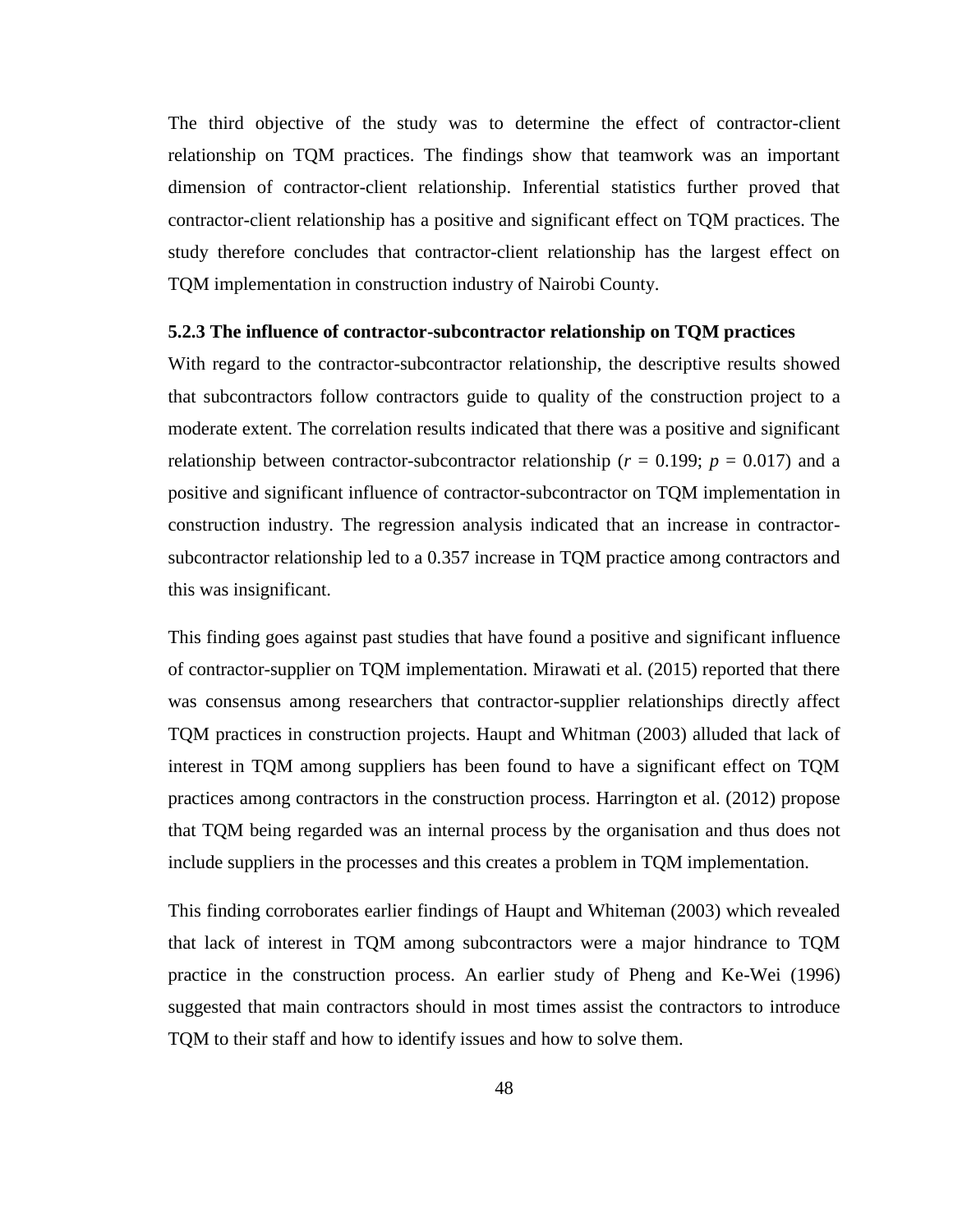The study therefore concludes that contractor-subcontractor relationship has no significant effect on TQM practice.

#### **5.2.4 The influence of contractor-supplier relationship on TQM practices**

The study found that respondents moderately ranked collaborative relation with the suppliers/contractors as an important construct for the contractor – supplier relationship. The correlation results revealed that there was and negative and non-significant relationship between contractor – supplier relationship ( $r = -0.019$ ;  $p = 0.825$ ) and TQM implementation in the construction industry. The regression analysis also showed that contractor-supplier relationship had a negative influence and non-significant effect on TQM implementation on construction industry.

These findings contradict previous studies that have found an effect of contractorsupplier relationship on TQM practices in the construction industry. Ojo (2015) found that suppliers providing low quality material lead to low quality workmanship in construction projects thus affecting quality management. The significant of supplier participation in construction projects for improvement of quality is evident in a several studies. Arditi and Gunaydin (1997) affirmed that involving the supplier in the quality management process increases alignment to the objectives of the construction projects.

The study therefore concludes that contractor-supplier relationship has no effect on TQM practice in the construction industry in Nairobi County.

The fifth objective of the study was to examine the effect of contractor-supplier relationship on TQM practice in the construction industry in Nairobi County. The descriptive findings revealed that collaborative relation with the suppliers-contractors contributed to TQM practice. The inferential statistics revealed an inverse and insignificant effect of contractor-supplier relationship on TQM practice. The study therefore concludes that contractor-supplier relationship has no effect on TQM practice in the construction industry in Nairobi County.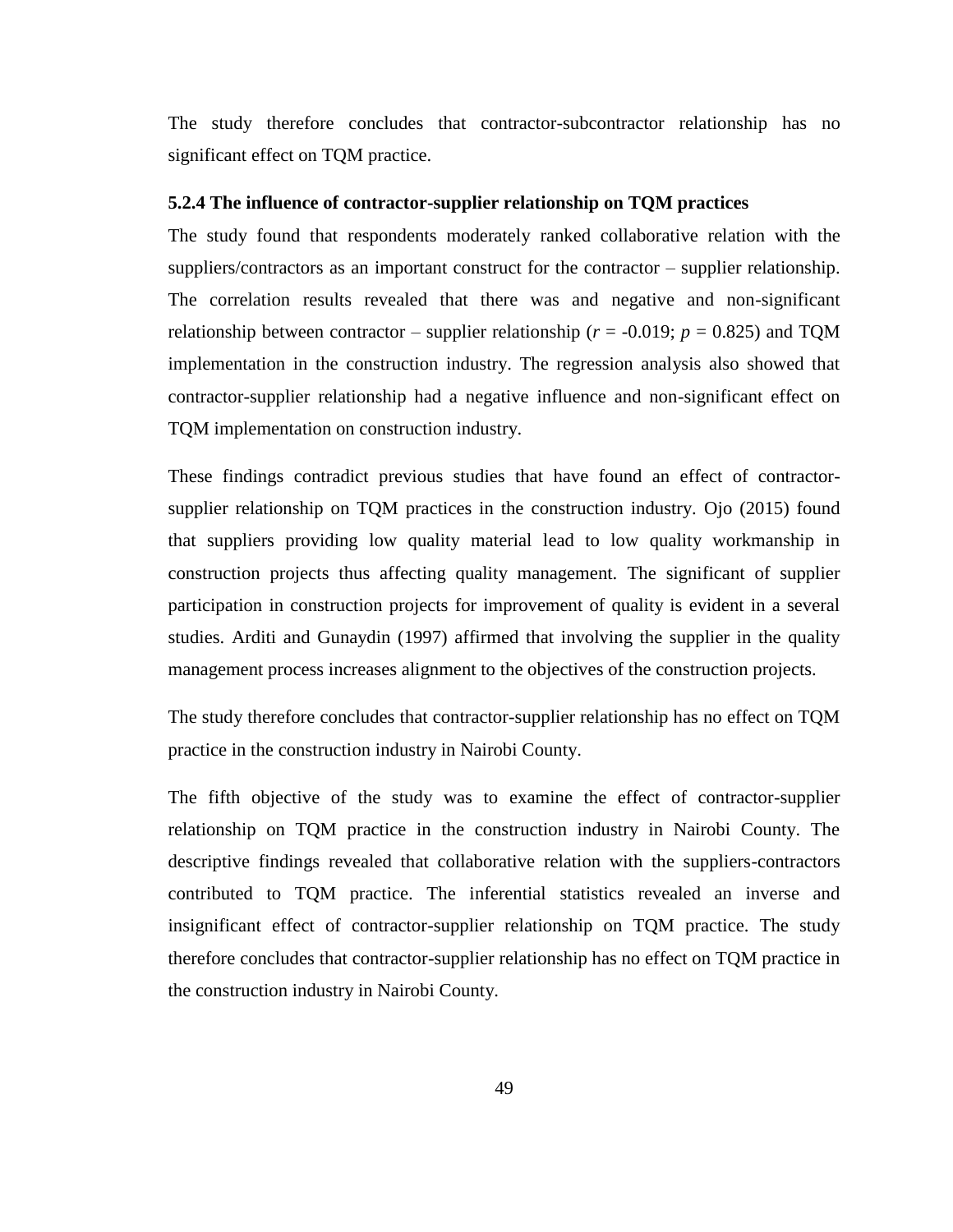#### **5.2.5 Barriers to TQM practices among contractors**

The TQM barriers extracted from the literature review that were analyzed in the study were employee related barriers, cultural barriers and procedural barriers. In regard to the employee barriers, contractors identified lack of proper training and continuous skills as a barrier to TQM implementation in construction industry. This finding corroborates Haupt and Whiteman (2003) research which revealed that lack of proper training and continuous skills in TQM contributed to employees' perception of TQM as irrelevant in the construction industry. Similarly, Wanderi et al. (2015) study in Rwanda found that employee training a significant determinant in TQM practice in the construction industry.

In regard to cultural barriers, the findings indicated that creating and maintaining team spirit for TQM implementation is a challenge in the construction sites was a barrier to TQM implementation to a moderate extent. Flynn et al. (1994) emphasized that TQM thrives in teamwork environment. This finding supports Saeed and Hasan (2012) study which concluded that encouraging teamwork was one of the foundations of achieving TQM in the construction industry. Erande and Pimplikar (2016) study also supported the importance of teamwork in TQM implementation. This means that lack of teamwork in the construction employees will be a hindrance to TQM implementation.

The study measured the influence of procedural barriers and found that low bid subcontracting was a barrier to TQM on construction sites to a moderate extent. This finding supports Hoonakker (2010) study among contractors concluded that the low bid culture of awarding tenders was one of most important barrier of TQM practice in the construction industry. Tey and Ooi (2014) also found that low bid mindset was a barrier to TQM implementation in the Malaysian construction industry. Low bid subcontracting is a procedural issue in the construction industry where clients and contractors seek to work with the firm with the lowest bid among several potential contractors.

The customers in the construction industry rather than pay emphasis on the value pay more attention to the cost. Construction clients often focus on firms that can do the work at a lesser cost (Harrington et al., 2012).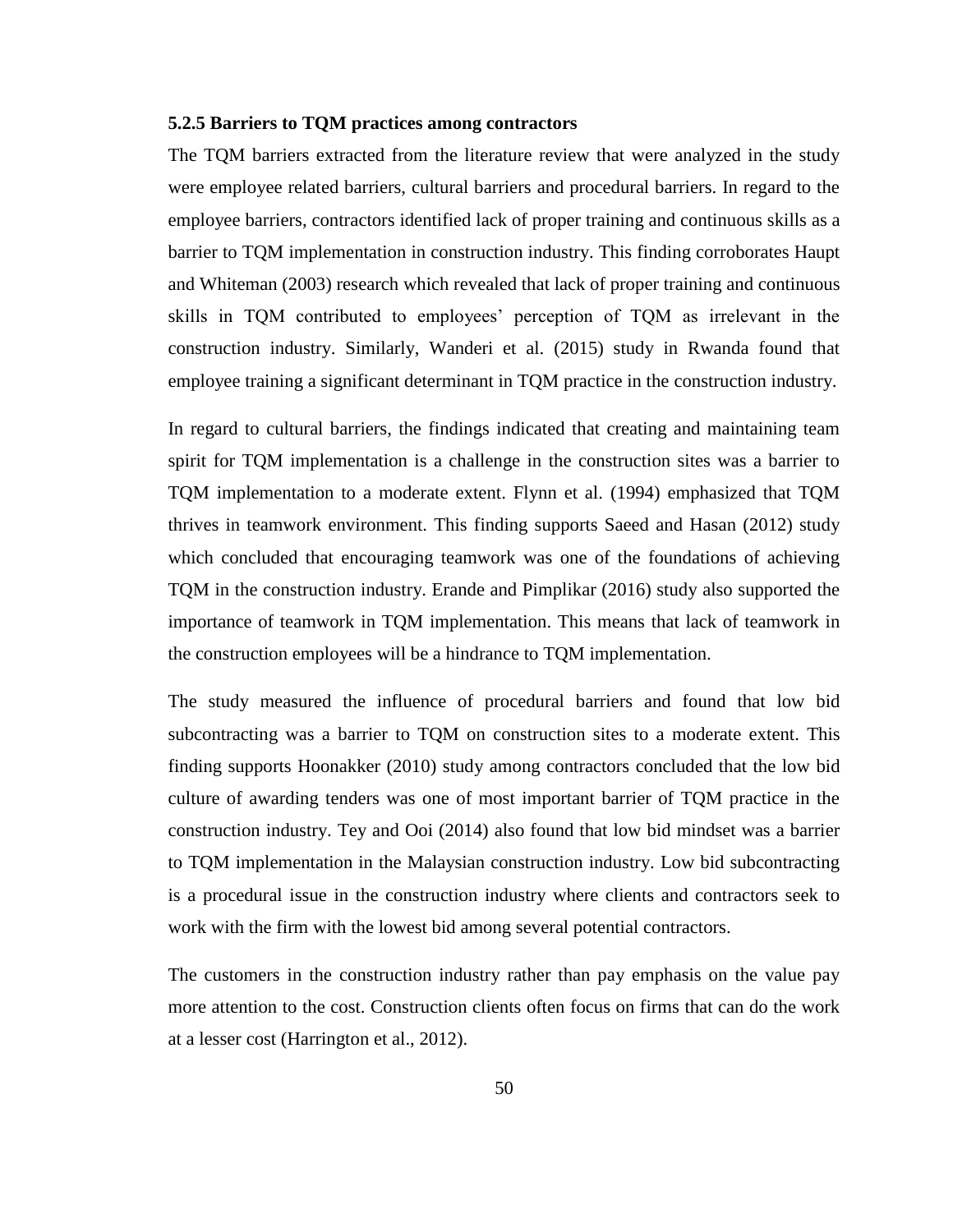The study therefore concludes that procedural barriers are a hindrance to TQM practice in the construction industry in Nairobi County. The findings revealed that procedural barriers militated TQM practice among contractors in Nairobi County. The study therefore concludes that procedural barriers are a hindrance to TQM practice in the construction industry in Nairobi County.

## **5.3 Recommendations**

The study makes the following recommendations:

- 1. That customer focus and management should be the focus of contractors in practicing total quality management in their work. Through collaborating and cooperating with the client during the construction process means that contractors can be able to meet the client quality requirements thus achieving total quality management.
- 2. That contractors should adopt positive attitudes towards total quality management processes and procedures in their operations. In this approach, contractors can be able to follow the total quality management steps and integrate them in their work.
- 3. That contractors should pay more emphasis on the needs of the client. The study recommends that contractors should deliver construction projects to the defined parameters of the client and this was they will be able to manage and achieve quality management in their activities.
- 4. The study recommends that contractors should promote a culture of quality management into their operations. Contractors should select sub-contractors based on their quality management experience in past projects and should give quality guidelines and instructions to subcontractors when handing jobs to them.
- 5. That contractors should limit the use of low bid contracting to tender for subcontractors. This study recommends that low cost should not only be the criteria for selecting subcontractors for construction projects.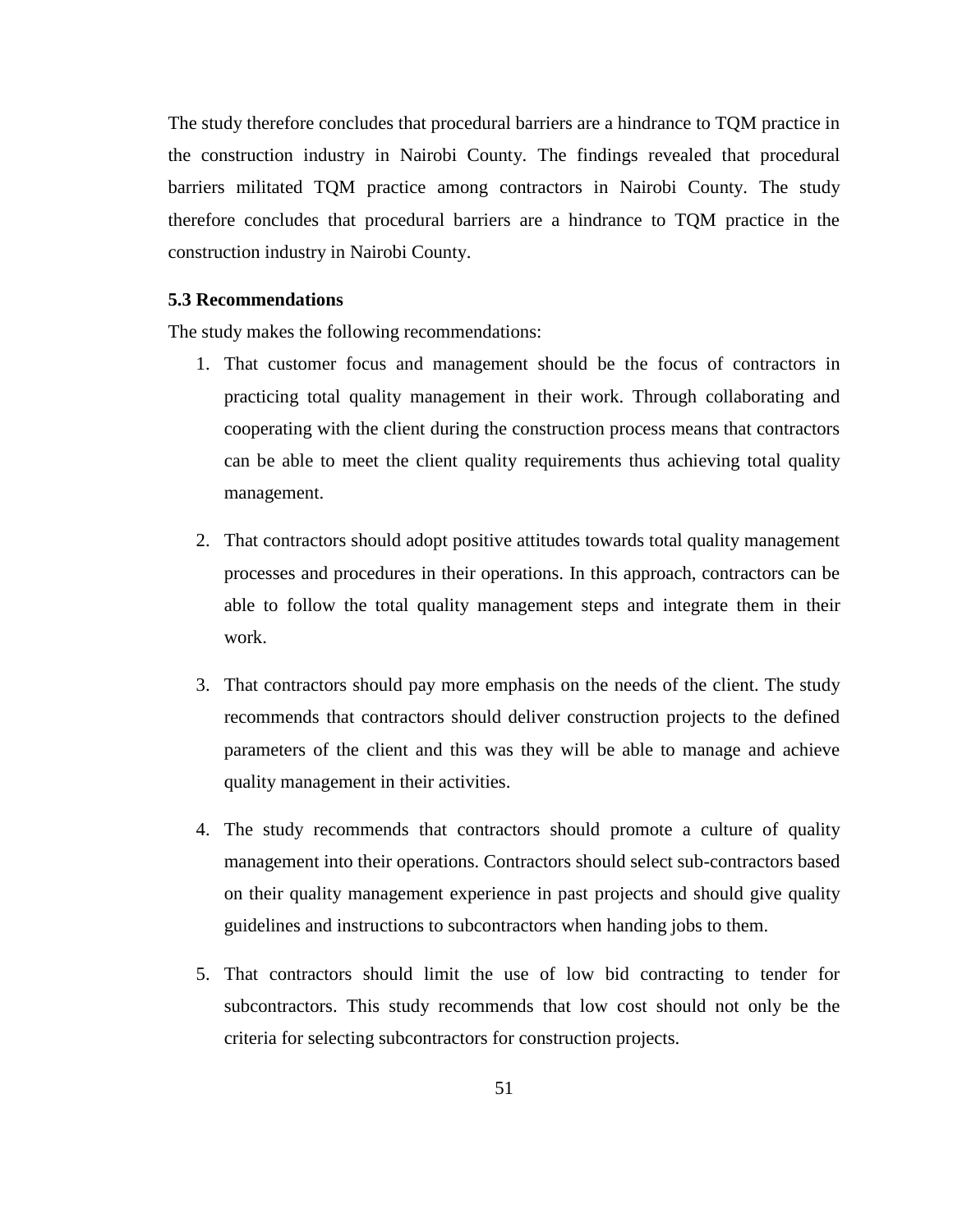6. This means that contractors should use other criteria such as history of subcontractors, quality of past projects and also reference and experience of subcontractors.

## **5.3 Suggestions for further Study**

The study sought to investigate the effect of contractor relationship on total quality management implementation in the Kenyan construction industry. The study was limited to investigating the contractor relationship effect on TQM implementation. The study suggests for further research on other factors influencing TQM implementation in the Kenyan construction industry.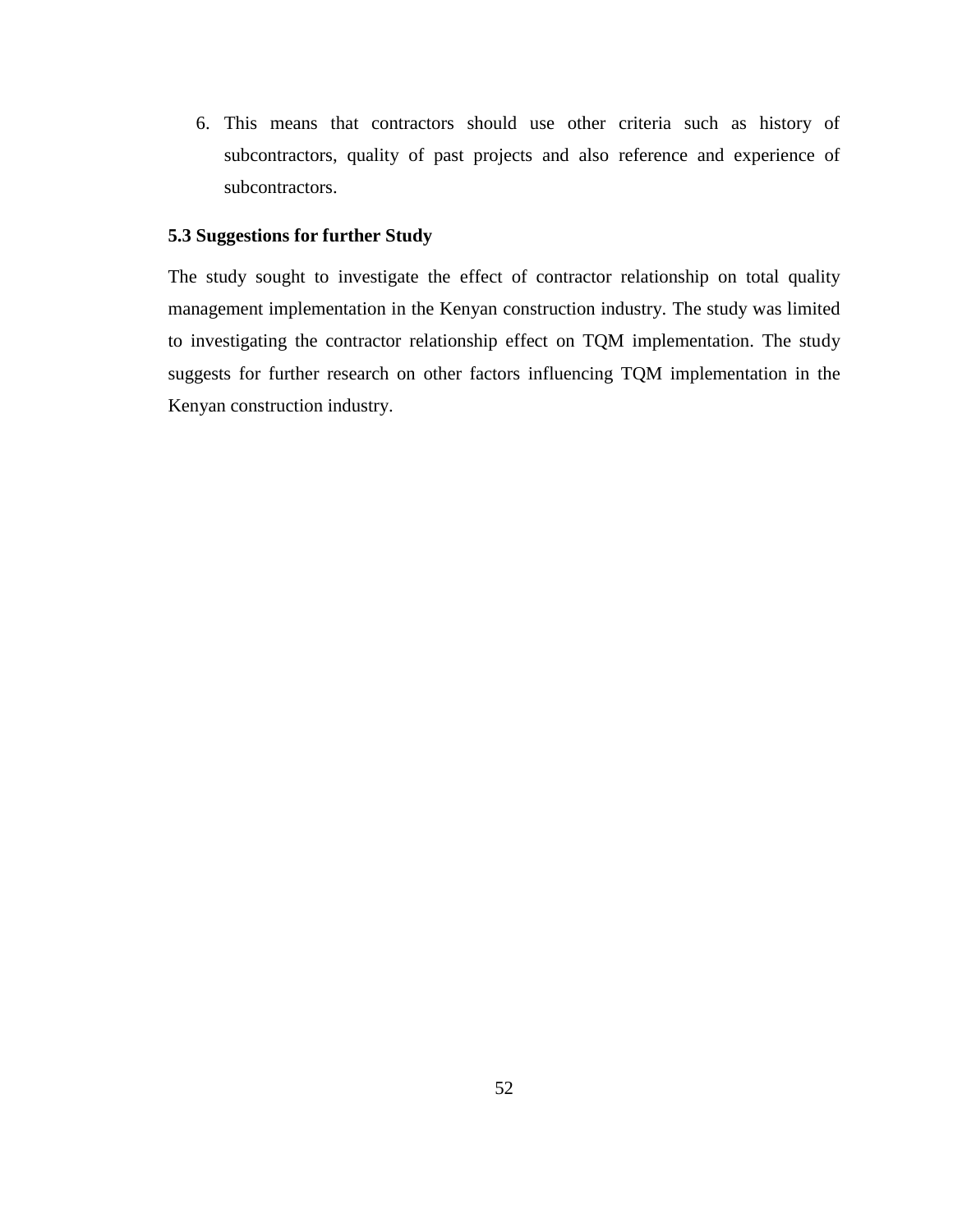#### **REFERENCES**

- Adeyemi, T. O. (2002). *Introductory Statistics for Educational Research.* Ado-Ekiti: Green Line Publishers
- Adeyemi, T. O. (2009). Inferential Statistics for Social and Behavioural Research, *Research Journal of Mathematics and Statistics, 1* (2), 47-54
- Ahire, S. L., Golhar, D. Y. & Waller, M. A. (1996). Development and validation of TQM implementation constructs. *Decision Science, 27* (1), 23-56.
- Ahmed, S. M. (2010). *Measurement of Construction Processes for Continuous Improvement. Department of Construction Management.* Florida International University, Miami.
- Alam, M., Sumy, S. A. & Parh. Y. A. (2015). Selection of the Samples with Probability Proportional to Size. *Science Journal of Applied Mathematics and Statistics, 3* (5), 230-233.
- Alhasanat, M. B., & Altayeb, M. M. (2014). Implementing total quality management (TQM) in the Palestinian construction industry. *International Journal of Quality & Reliability Management*, *3* (8), 878-887.
- Al-Nasser, A., Yusoff, R. Z. & Islam, R. (2013). The Moderator Effect of the Relationship Between Soft Total Quality Management Practices and Performance in Municipalities, *Australian Journal of Basic and Applied Sciences, 7* (8), 720- 729
- Alotaibi, F., Yusoff, R. Z. & Islam, R. (2013). Total Quality Management Practices, Quality Culture and Competitiveness of Saudi Arabia Contractors, *Journal of Applied Sciences Research, 9* (4), 2489-2497
- Al-Sabek, F. M. (2015). Critical Factors Affecting the Implementation of Total Quality Management in the Construction Industry in U.A.E, *Global Journal of Human-Social Science: H Interdisciplinary, 15* (5), 23-28
- Anderson, J. C., Rungtusanathan, M. & Schroeder, R. G. (1994). A theory of quality management underlying the Deming management method. *Academy Management Review, 19* (3), 472-509.
- Arditi, D. & Gunaydin, M. H. (1997). Total quality management in the construction process. *International Journal of Project Management, 15* (4), 235-243
- Arshida M. M. & Agil S. O. (2012). *Critical Success Factors for Total Quality Management Implementation within the Libyan Iron and Steel Company.*  Research Project. Tun Abdul Razak University.
- Ashford, S. J. & Cummings, L. L. (1983). Feedback as an individual resource: Personal strategies of creating information. *Organization Behaviour Human Performance, 32* (3), 370-398.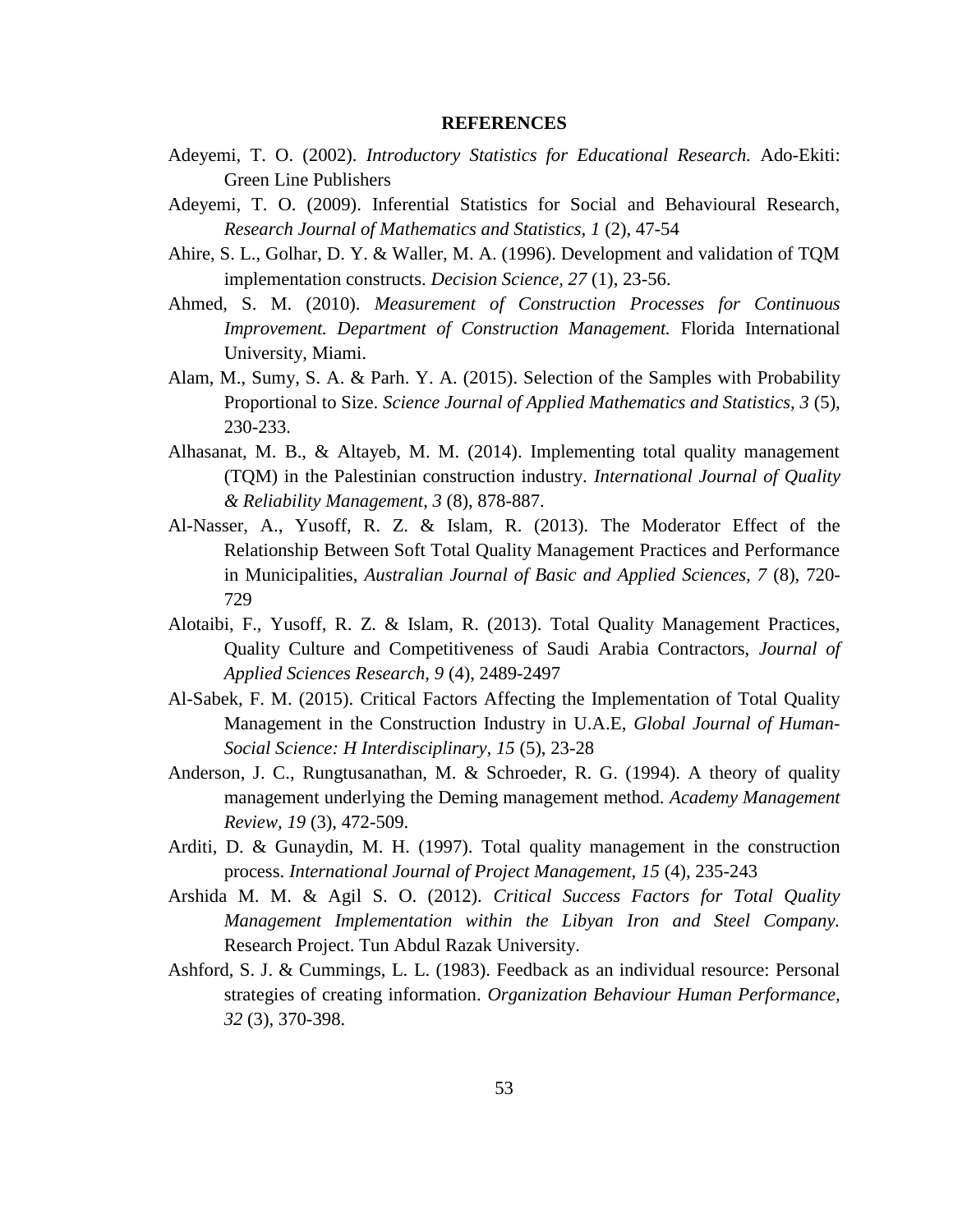- Ashokkumar, D. (2014). Study of Quality Management in Construction Industry, *International Journal of Innovative Research in Science, Engineering and Technology, 3* (1), 36-43
- Au, J. C. W., & Yu, W. W. M. (1999). Quality management for an infrastructure construction project in Hong Kong. *Logistics Information Management, 12* (4), 309-314.
- Barber, P., Graves, A., Hall, M., Sheath, D. & Tomkins, C. (2000). Quality failure costs in civil engineering projects, *International Journal of Quality and Reliability Management, 17* (4/5), 479-92
- Barrett, P. (2000). Systems and relationships for construction quality. *International Journal of Quality & Reliability Management*, *17* (4/5) 377-392
- Black, S. E. & Porter, L. J. (1996). Identification of the Critical Factors of TQM, *Decision Sciences,* 27 (1), 1-21
- Brue, G. (2002). *Six Sigma for Managers.* New York, NY: McGraw-Hill
- Chiles, T. H. & Choi, T. Y. (2000). Theorizing TQM: An Austrian and evolutionary economics interpretation, *Journal of Management Studies, 37* (2), 185-212
- Chin-Keng, T. & Hamzah, A-R. (2011). Study of Quality Management in Construction Projects, *Chinese Business Review, 10* (7), 542-552
- Clarke, L. & Herrmann, G. (2004). Cost vs. production: disparities in social housing construction in Britain and Germany, *Construction Management and Economics, 22* (5), 521–532
- Claver, E., Tari, J. J. & Molina, F. (2002). Areas of improvement in certified firms advancing towards TQM, *International Journal of Quality Reliability Management, 19* (8/9), 1014-1036
- Cohen, L., Manion, L. & Morrison, K. (2008). *Research methods in education* (6<sup>th</sup> Ed.). New York, NY: Routledge Taylor & Francis Group.
- Crosby, P. (1989). *Let's talk quality: 96 questions that you always wanted to ask Phil Crosby.* New York, N.Y: McGraw-Hill
- Dean, J. W. Jr., & Bowen, D. E. (1994). Management theory and total quality: Improving research and practice through theory development. *Academic Management Review, 19* (3), 392-418.
- Deming, W. E. (1986). *Out of the crisis. Cambridge.* MA: MIT Centre for Advanced Engineering Study.
- Dindi, M. A. (2004). *Quality Management: A challenge for the Kenyan construction industry.* Unpublished M. A Thesis. University of Nairobi.
- Enshassi, A., Mohamed, S. & Abushaban, S. (2009). Factors Affecting the Performance of Construction Projects In the Gaza Strip, *Journal of Civil Engineering and Management, 15* (3), 269–280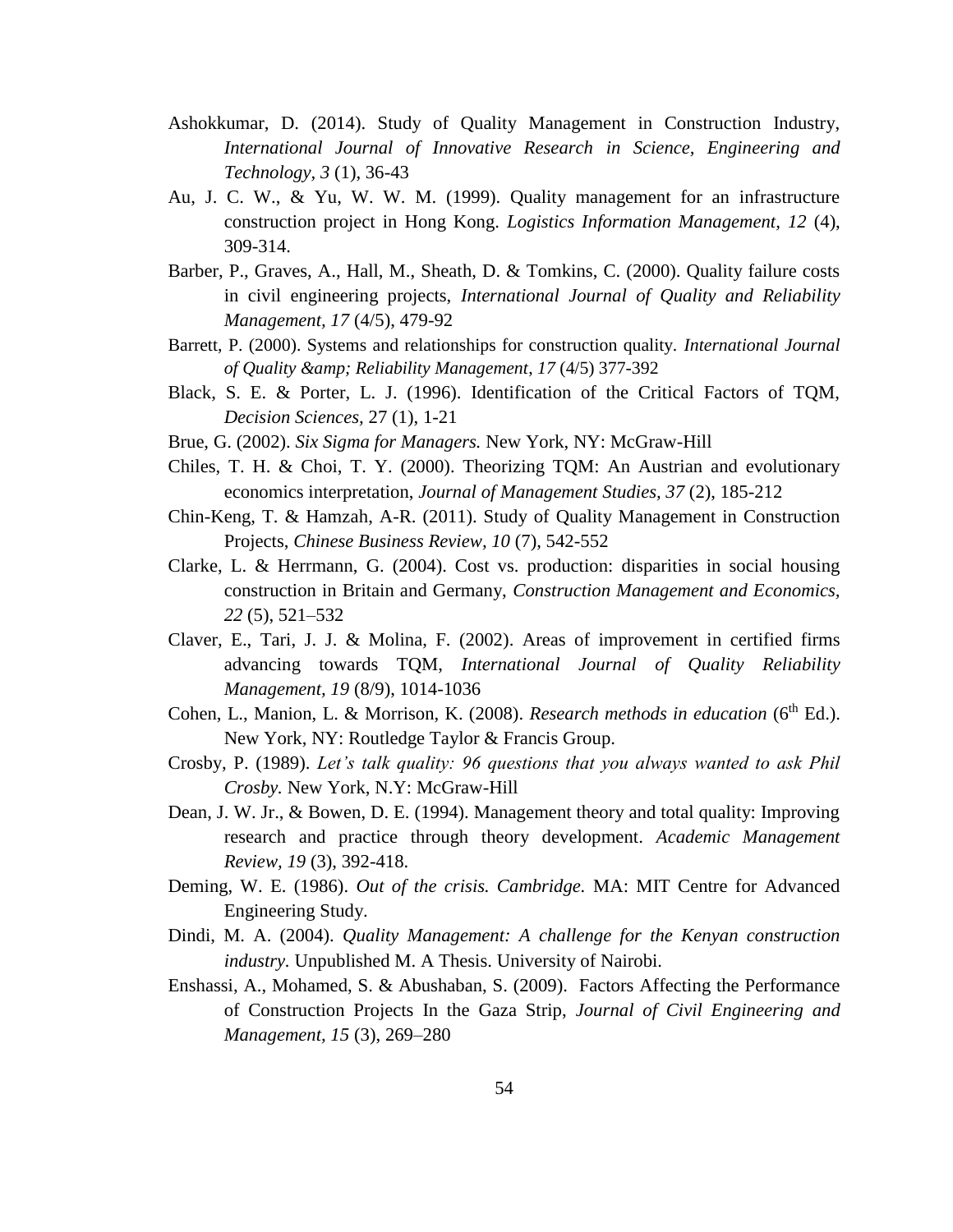- Erande, S. S. & Pimplikar, S. S. (2016). Total Quality Management in Indian construction industry, *International Research Journal of Engineering and Technology, 3* (6), 685-691
- Farooqui, R. U. & Ahmed, S. M. (2009). *A stepping stone to total quality management for construction companies.* Paper presented at the Seventh LACCEI Latin American and Caribbean Conference for Engineering and Technology, San Cristobal, Venezuela.
- Flynn, B. B., Schroeder, R. G. & Sakakibara, S. (1994). A framework for quality management research and an associated measurement instrument, *Journal of Operation Management, 11* (4), 339-366.
- Frerichs, R. R. (2008). Rapid Surveys. [Online]. Available: [http://www.ph.ucla.edu/epi/rapidsurveys/RScourse/RSbook\\_ch3.pdf](http://www.ph.ucla.edu/epi/rapidsurveys/RScourse/RSbook_ch3.pdf)
- Githenya, M. S & Ngugi, K. (2014). Assessment of the Determinants of Implementation of Housing Projects in Kenya. *European Journal of Business Management, 1* (11), 230-253.
- Gupta, S. (2002). *Research Methodology And Statistical Techniques.* New Delhi: Deep & Deep Publications.
- Hadi, F. A. A. & Adavi, P. (2016). The Barriers in Implementing TQM on Construction Projects in Iraq, *Global Journal of Engineering Science and Research Management, 3* (4), 95-98
- Harrington, H. J., Voehl, F. & Wiggin, H. (2012). Applying TQM to the construction industry, *The TQM Journal, 24* (4), 352 - 362
- Hassan, M., Mukhtar, A., Qureshi, S. U. &Sharif, S. (2012).Impact of TQM Practices on Firm's Performance of Pakistan's Manufacturing Organizations, *international Journal of Academic Research in Business and Social Sciences, 2* (10), 232-259
- Haupt, T. C. & Whiteman, D. E. (2003). Inhibiting factors of implementing total quality management on construction sites, *The TQM Magazine, 16* (3), 166-73.
- Homburg, C. & Rudolph, B. (2000). Customer Satisfaction in Industrial Markets: dimensional and multiple role issues. *Journal of Business Research, 52,* 15-33.
- Hoonakker, P., Carayona, P. & Loushinec, T. (2010). Barriers and benefits of quality management in the construction industry: An empirical study, *Total Quality Management, 21* (9), 954-969
- Howarth, T., & Watson, P. (2012). *Construction Quality Management: Principles and Practice.* London, UK: Routledge.
- Huda, S. M. K. (2008). *Assessment of Deming's Philosophy with Respect to its Link to the Current Scenario in Pakistani Construction Industry.* Paper presented at the First International Conference on Construction in Developing Countries (ICCIDC–I) "Advancing and Integrating Construction Education, Research & Practice", Karachi, Pakistan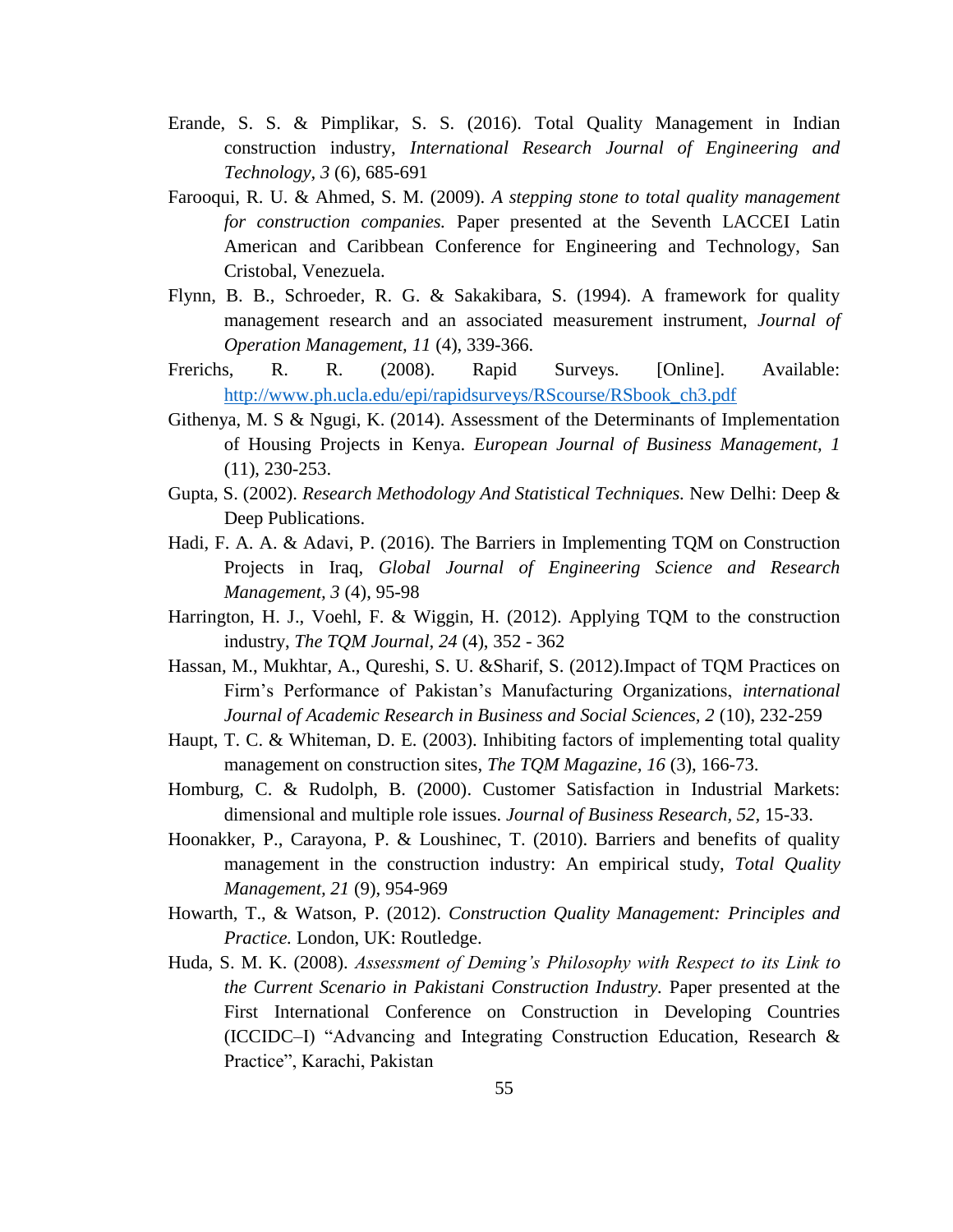- Jaafreh, A. B. (2013). The Effect of Quality Management Practices on Organizational Performance in Jordan: An Empirical Study, *International Journal of Financial Research, 4* (1), 93-109
- Jennings, M. B. & Loan, L. (2001). Misconceptions among nurses about evidence-based practice, *Journal of Nursing Scholarship, 33,* 121-127
- Jha, K. N. & Iyer, K. C. (1996). Critical Factors Affecting Quality Performance in Construction Projects, *Total Quality Management, 17* (9), 1156-1170
- Joaquin, D. & Aspinwall, E. (2010). A framework for building quality into construction projects- Part II," *Total Quality Management, 21,* 725-736
- Jung, J. Y., Wang, Y. J. & Wu, S. (2009). Competitive Strategy, TQM Practice, and Continuous Improvement of International Project Management A Contingency Study. *International Journal of Quality & Reliability Management, 26* (2), 164- 183.
- Juran, J. M. (1992). *Quality by design: The new steps for planning quality into goods and services.* New York, NY: The Free Press.
- Karaman, E., & Kale, S. (2012). Benchmarking the Knowledge Management Practices of Construction Firms. *Journal of Civil Engineering and Management*, *18,* 335-344.
- Kazdin, A. (2003). *Research Design in Critical Psychology.* Boston, MA: Allyn & Bacon.
- Kazemi, H. (2016). *A critical investigation into the implementation of TQM within construction SMEs.* [Online]. Available: <http://www.mbaforum.ir/download/mba/pm/6th/326.pdf> accessed 13 July, 2016
- Ke, Y.J., Ling, F.Y.Y., Wang, S.Q., Zou, P.X.W., Kumaraswamy, M. M. & Ning, Y. (2013) *Interpersonal Relationships among Contracting Parties and Their Effects on Outcomes of Public Construction Projects in China.* Proceedings of 2013 Architectural Engineering Institute Conference, Pennsylvania State University, State College, PA, USA, April 3-5, 2013.
- Kenya Institute of Management (2009). *Total Quality Management: Theory, Concepts and Practice.* Nairobi: Moran (E.A.) Publishers
- Kenya National Bureau of Statistics. (2015). *Economic Survey 2015.* Nairobi: Kenya National Bureau of Statistics
- Kheni, N. A. & Ackon, F. (2015). Impact of Total Quality Management Practices (TQMPs) on Construction Project Quality Performance in Developing Countries: Study of Construction Businesses in Ghana, *International Journal of Management Science, 2* (3), 35-51.
- Kibuchi, N. & Muchungu, P. (2012). *The contribution of human factors in the performance of construction projects in Kenya: A case study of construction project team participants in Nairobi.* University of Nairobi, Nairobi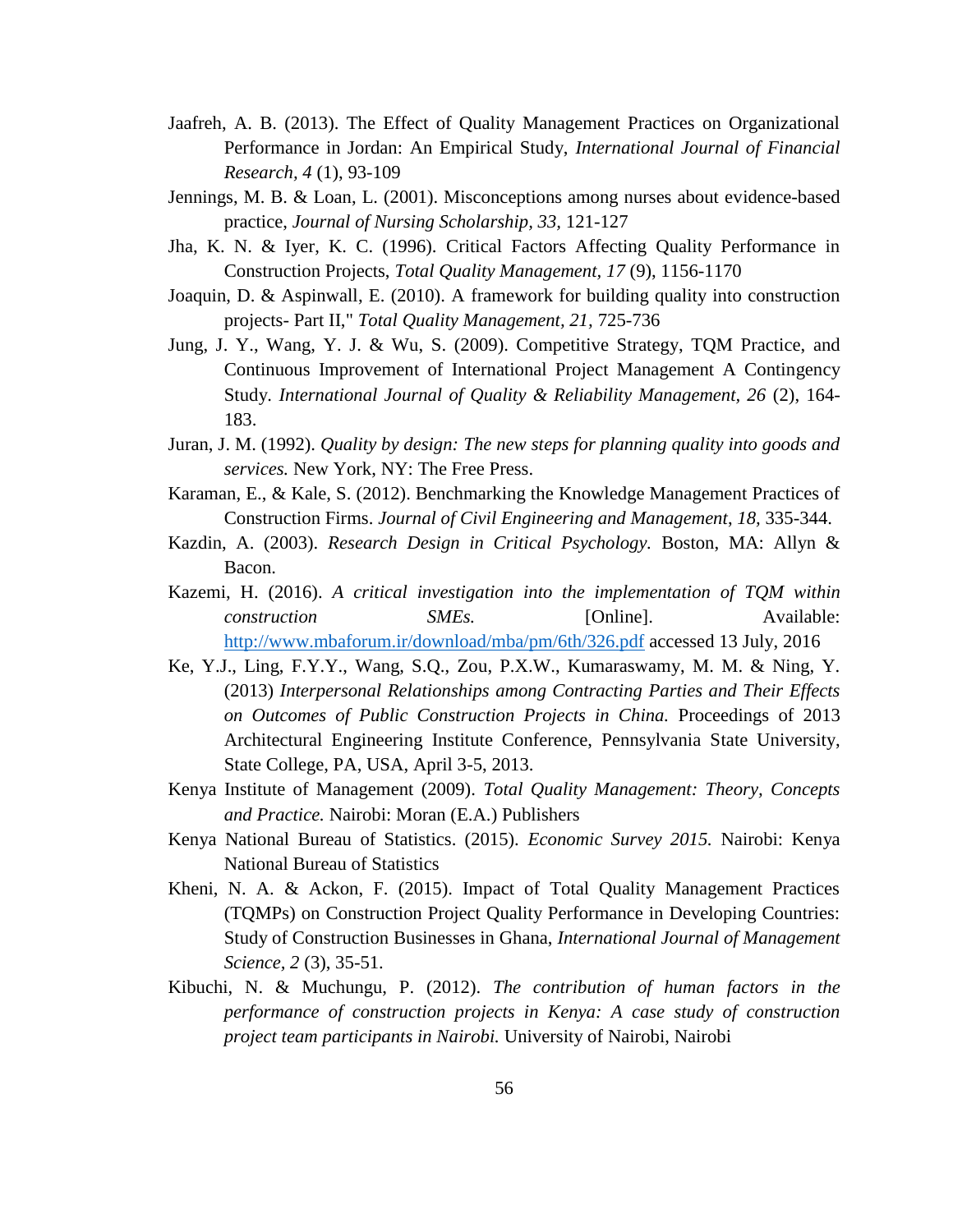- Kimberlin, C. L. & Winterstein, A. G. (2008). Validity and reliability of measurement instruments used in research, *American Journal of Health-System Pharmaceuticals , 65* (1), 2267-2284
- Koh, T. Y. & Low, S. P. (2010). An empiricist framework for TQM implementation in construction companies, *Journal of Management in Engineering, 26* (3), 133-143
- KPMG. (2016). *Construction in Africa: sector report.* [Online].Available: [https://www.kpmg.com/Africa/en/IssuesAndInsights/Articles-](https://www.kpmg.com/Africa/en/IssuesAndInsights/Articles-Publications/General-Industries-Publications/Documents/Construction%20in%20Africa.pdf)[Publications/General-Industries-](https://www.kpmg.com/Africa/en/IssuesAndInsights/Articles-Publications/General-Industries-Publications/Documents/Construction%20in%20Africa.pdf)[Publications/Documents/Construction%20in%20Africa.pdf](https://www.kpmg.com/Africa/en/IssuesAndInsights/Articles-Publications/General-Industries-Publications/Documents/Construction%20in%20Africa.pdf) accessed 12 May, 2016
- Krause, D. R. (1997). Supplier development: current practices and outcomes, *International Journal of Purchasing and Materials Management, 33* (2), 12–19
- Kululanga, G. K., Price, A. D. F., & McCaffer, R. (2002). Empirical investigation of construction contractors' organizational learning, *Journal of Construction Engineering Management, 128* (5), 385-391
- Kumar, R. (2010). *Research Methodology: A Step-by-Step Guide for Beginners.* London, UK: SAGE.
- Kuo, Y.-L., & Kuo, T.-H. (2010). The effect of corporate culture and total quality management on construction project performance in Taiwan. *Total Quality Management & Business Excellence*, *21,* 617-632.
- Kwak, Y. H. & Anbari, F. T. (2006). Benefits, obstacles, and future of Six Sigma approach, *Technovation, 2*6 (5/6) 708-715.
- Kwasira, L. A., Wambugu, D. G. & Wanyoike, D. M. (2016). Influence Of Quality Management Practices On Successful Completion Of Building Construction Projects In Nakuru Town, Kenya, *International Journal of Innovation and Scientific Research, 27* (1), 16-22
- Lai, K. H., Weerakoon, T. S. & Cheng, T. C. E. (2002). The state of quality management implementation: A cross-sectional study of quality-oriented companies in Hong Kong. *Total Quality Management, 13* (1), 29-38.
- Leonard, D. (2010). Quality management practices in the US homebuilding industry. *The TQM Journal*, *22* (1), 101-110.
- Linderman, K., Schroeder, R. G., Zaheer, S. & Choo, A. S. (2003). Six Sigma: a goaltheoretic perspective, *Journal of Operations Management, 21,* 193-203.
- Low, S. P. & Tan, S. L. G. (2002). Relationship marketing: A survey of QS firms in Singapore. *Construction Management Economy, 20* (8), 707-721.
- Low, S. P. & Teo, J. A. (2004). Implementing total quality management in construction firms. *J. Manage. Eng.,* 20 (1): 8-15.
- Low, S. P., & Koh, Y. T. (2010). Empiricist Framework for TQM Implementation in Construction Companies. *Journal of Management in Engineering, 26,* 133-143.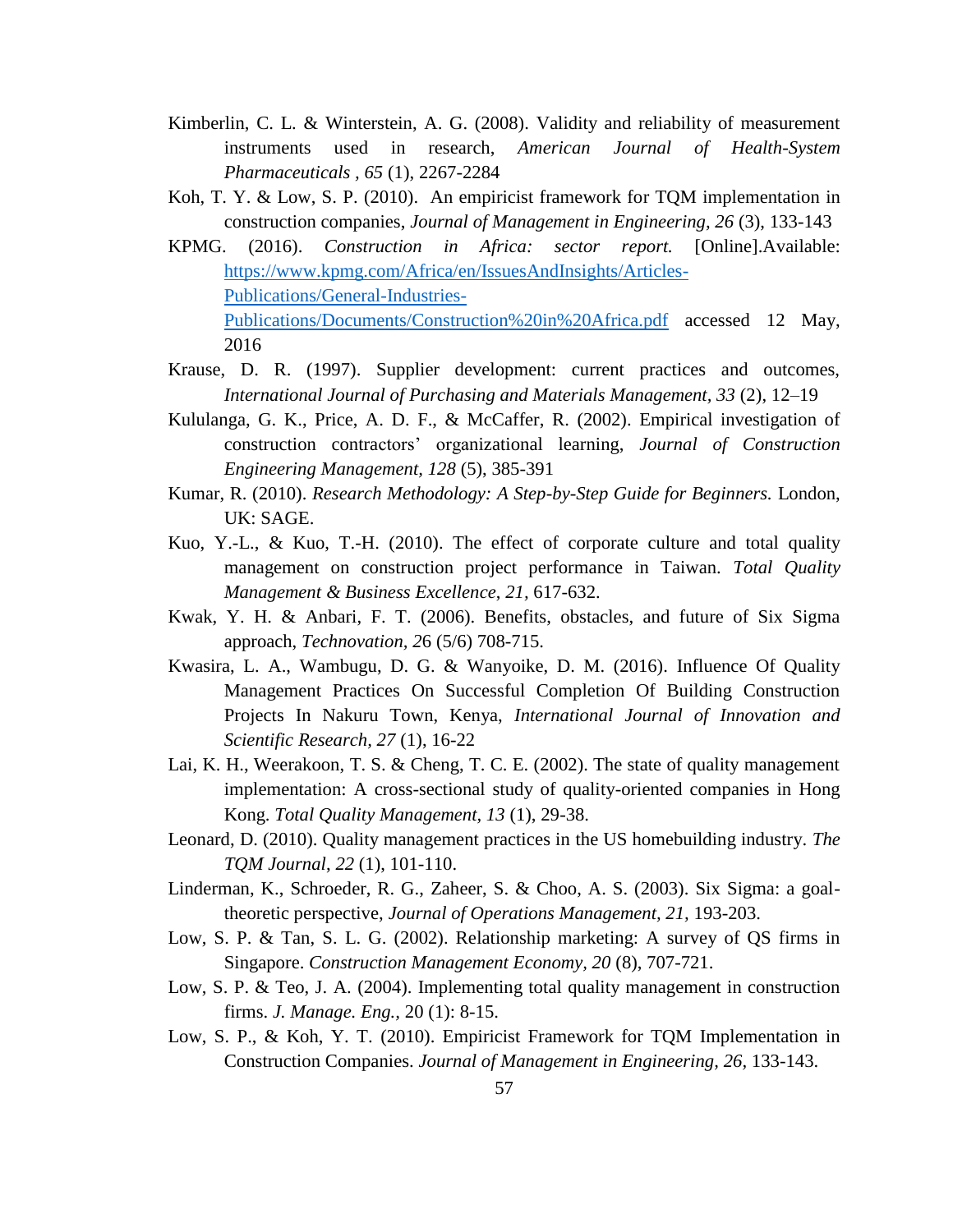- Lu, E. & Sohal, A. (1993). Success factors, weaknesses and myths concerning TQM implementation in Australia. *Total Quality Management, 4* (3), 245-256.
- Majumdar, J. P. (2016). Causes of reluctance of Indian manufacturing SMEs to implement Total quality management, *International Journal of Applied Research, 2* (2), 126-134
- Mason, T. (1996). Getting your suppliers on the team, *Logistics Focus, 4* (1), 10–22
- McIntyre, C. & Kirschenman, M. (2000). Survey of TQM in construction industry in upper Midwest. *Journal of Management in Engineering, 16* (5), 67–70.
- Mirawati, N. A., Othman, S. N. & Risyawati, M. I. (2015). Supplier-Contractor Partnering Impact on Construction Performance: A Study on Malaysian Construction Industry, *Journal of Economics, Business and Management, 3* (1), 29-33
- Moko, S. K. & Olima, W. H. A. (2014). Determinants of House Construction Cost In Kenya: A Case of Nairobi County, *International Journal of Business and Commerce, 4* (1), 19-36
- Mugenda, O. M & Mugenda, A. G (2008*). Research Methods: Quantitative & Qualitative Approaches.* Nairobi: Acts Press
- Muiruri, A. N. & Were, S. (2016). Drivers of Effective Project Quality Management in the Construction Industry in Nairobi County, Kenya: A Case of EPCO Builders Limited, *International Journal of Innovative Development & Policy Studies, 4* (4), 1-19
- Muma, B. M., Nyaoga, R. B., Matwere, R. B. & Nyambega, E. (2014). Green Supply Chain Management and Environmental Performance among Tea Processing Firms in Kericho County, Kenya. *International Journal of Economics, Finance and Management Sciences, 3* (1), 100-115
- National Construction Authority. (2016). Contractor Classification. Retrieved 9 December 2016, from<http://www.nca.go.ke/>
- Nobbs, H. (1993). *Future Role of Construction Specialists.* London, UK: The Business Round Table.
- Ojo, S. O. (2015). The Effect of Contractor-Subcontractor Relationship on Construction Duration in Nigeria. *International Journal of Civil Engineering and Construction Science*, *2* (3), 16-23.
- Oruma, B. W., Mironga, J. M. & Muma, B. O. (2014). Top Management Commitment towards Implementation of Total Quality Management (TQM) in Construction Companies in Nakuru County-Kenya, *International Journal of Economics, Finance and Management Sciences, 2* (6), 332-338
- Oswald S. W. F. (2009). A Theoretical Model for Implementing Quality Management in an Automated Environment, *International Journal of Control and Automation, 2* (2), 1-8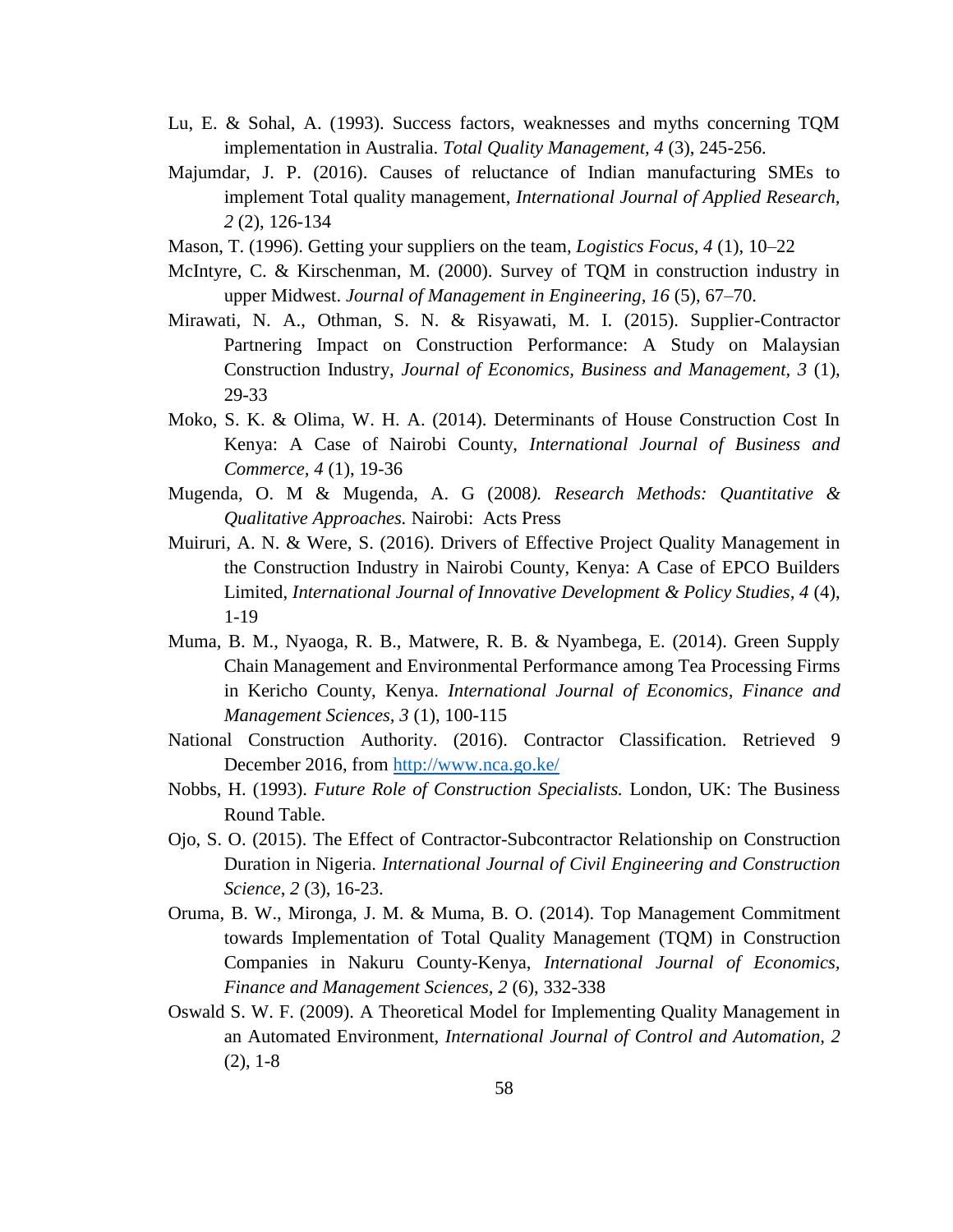- Othman, M. R. (2007), *Forging Main and Subcontractor Relationship for Successful Projects.* Retrieved 12 November, 2016 from [http://rakan1.jkr.gov.my/csfj/editor/files/Files/Projek/LessionsLearned/MAINand](http://rakan1.jkr.gov.my/csfj/editor/files/Files/Projek/LessionsLearned/MAINandSUB_2.pdf) [SUB\\_2.pdf](http://rakan1.jkr.gov.my/csfj/editor/files/Files/Projek/LessionsLearned/MAINandSUB_2.pdf)
- Pheng, L. S. & Ke-Wei, P. (1996). A framework for implementing TQM in construction, *The TQM Magazine, 8* (5), 39 - 46
- Polat, G., Damci, A. & tatr, Y. (2011). *Barriers and Benefits of Total Quality Management in the Construction Industry: Evidence from Turkish Contractors.* 7<sup>th</sup> Research/Expert Conference with International Participations "QUALITY 2011", Neum, B&H, June 01 – 04, 2011
- Powell, T. C. (1995). Total Quality Management as Competitive Advantage: A Review and Empirical Study. *Strategic Management Journal, 16* (1), 15-37
- Sadikoglu, E. & Olcay, H. (2014). Study on the effects of total quality management practices on performance and the reasons of and the barriers to TQM practices in Turkey, *Advances in Decision Sciences,* 1-17
- Saeed, N. M. N. & Hasan, A. S. (2012). The Effect of Total Quality Management on Construction Project Performance: Case Study: Construction Firms In Yemen, *Journal of Science & Technology, 17* (2), 11-32
- Saraph, J. V., Benson, P. G., & Schroeder, R. G. (1989). An Instrument for Measuring the Critical Factors of Quality Management, *Decision Sciences, 20* (4), 810-829.
- Sebastian, R. (2011). Changing roles of the clients, architects and contractors through BIM, Engineering, Construction and Architectural Management, 18 (2), 176-187
- Sekeran, U. (2005) *Research Methods for Business: A Skill building Approach*, 4<sup>th</sup> edn,John Wiley & Sons,India
- Seng, T. L. & Ooi, T. L. (2013). Exploring the Barriers and the Level of TQM Implementation in Malaysian Construction Industry, *Research Journal of Applied Sciences, Engineering and Technology, 7*, (16): 3419-3424
- Serpell, A. (1999). Integrating quality systems in construction projects: The Chilean case. *International Journal of Project Management, 17* (5), 317-322.
- Shibani, A., Saidani, M. & Gherbal, N. (2012). An evaluation of obstacles preventing implementation of TQM in Libyan organisations. *Bus. Manage. Res. J., 1* (3), 84- 91.
- Shinde, S. P. & Pimplikar, S. S. (2015). Application of Total Quality Management Principles in Material's Suppliers Evaluation, *International Journal of Advance Research in Computer Science and Management Studies, 3* (5), 219-226
- Sriram, S. & Revathi, A. (2016). Implementation of Six Sigma Concepts in Construction Project for Ensuring Quality Improvements, *International Journal of Innovative Research in Science, Engineering and Technology, 5* (4), 4913-4921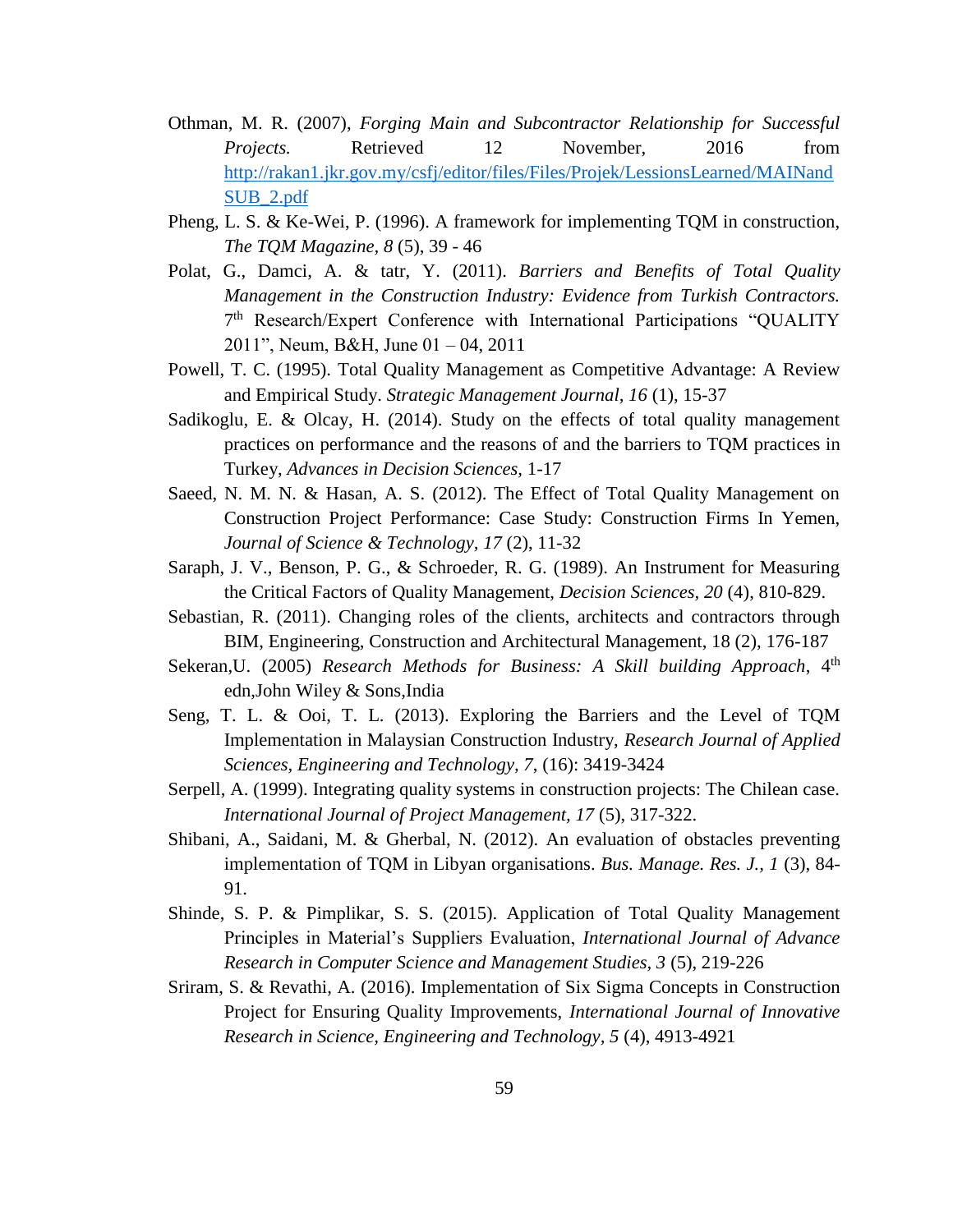- Subramaniam, A. (2014). A Study on Challenges in Implementing Total Quality Management in Construction Firms at Coimbatore, *Global Journal of Engineering Science and Researches, 1* (3), 49-51
- Suganthi, P., Sornalakshmi, R., Srinivasan, N. P., Nivethitha, M. & Priyavadhana, C. (2017). A Study on Factors Affecting Total Quality Management in Construction Projects, *International journal of civil engineering, 11,* 203-207
- Sushil, S., & Kumar, A. (2013). Modeling enablers of TQM to improve airline performance. *International Journal of Productivity and Performance Management*, 62 (3), 250- 275.
- Taner, M. T. (2013). Critical Success Factors for Six Sigma Implementation in Largescale Turkish Construction Companies, *International Review of Management and Marketing, 3* (4), 212-225
- Tavakol, M. & Dennick, R. (2011). Making sense of Cronbach's alpha, *International Journal of Medical Education, 2,* 53-55
- Tchidi, M. F., He, Z. & Li, Y. B.  $(2012)$ . Process and quality improvement using Six Sigma in construction industry, *Journal of Civil Engineering and Management, 18* (2), 158-172
- Walton, M. (1993). *The Deming Management Method.* New York, NY: Putnam
- Wanderi, E. N., Mberia, H. & Oduor, J. (2015). Evaluation of Factors Influencing Total Quality Management Implementation In Rwandan Construction Companies: Case Of Fair Construction Company, *European journal of business and social sciences, 4* (3), 14-28
- Yamane, T. (1967). *Statistics: An Introductory Analysis.* (2<sup>nd</sup> Ed.). New York, NY: Harper and Row.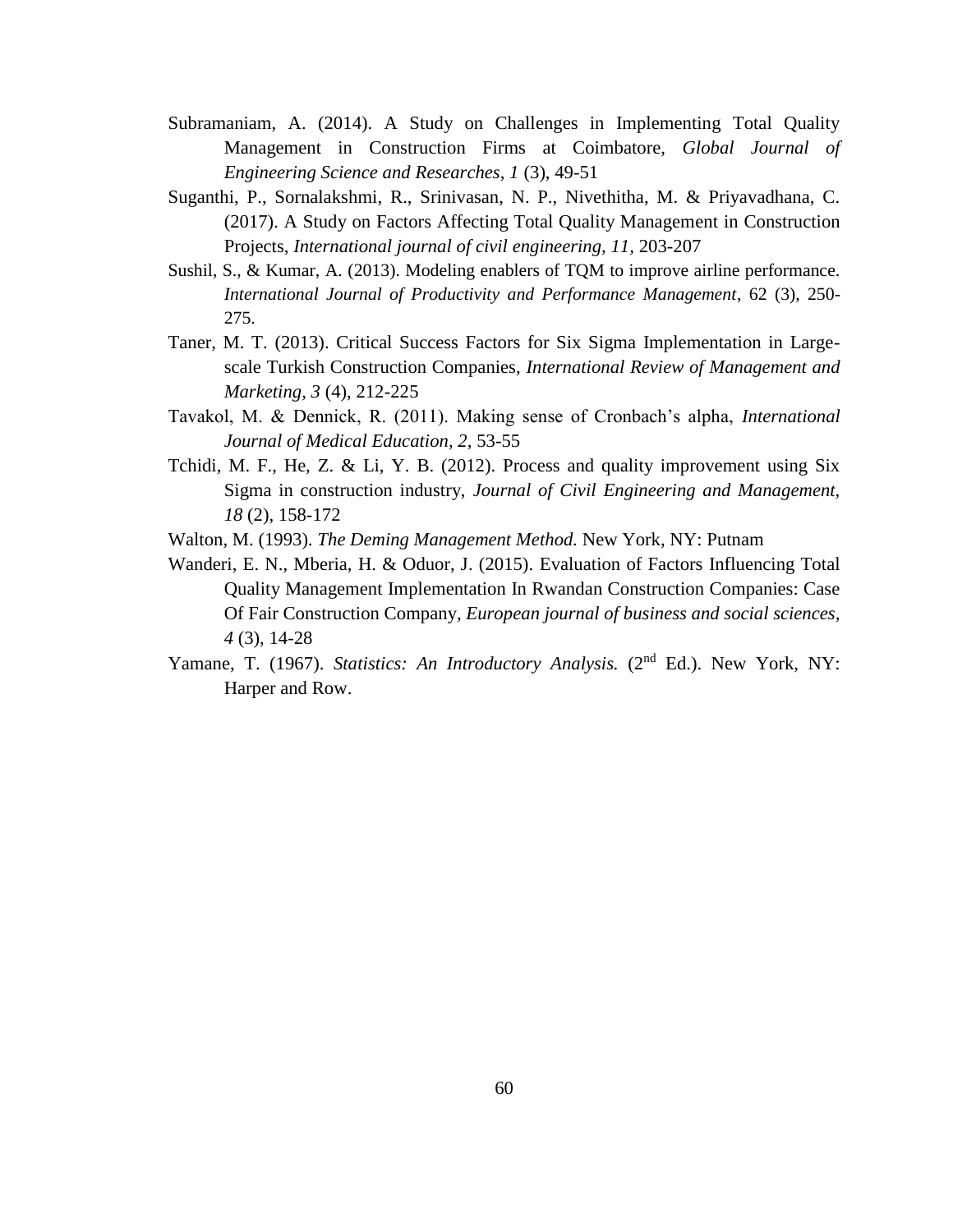# **APPENDICES APPENDIX I: INTRODUCTORY LETTER**

Njenga Robert Chege, Strathmore University, P. O. Box 59857-00200, Nairobi.

To whom it may concern,

# **RE: QUESTIONNAIRE FOR MANAGEMENT RESEARCH PROJECT**

I am a masters' student at Strathmore University currently pursuing a master of commerce degree in the school of Management and Commerce. I am presently undertaking a Management Research Project titled *INFLUENCE OF CONTRACTOR RELATIONSHIPS ON TOTAL QUALITY MANAGEMENT PRACTICES IN THE KENYAN CONSTRUCTION INDUSTRY.* Attached is a questionnaire I would like you to fill. The questionnaire will take approximately 20-25 minutes to complete. Please fill in the information required in the space provided. All information shall be treated in confidentiality and will be used for purposes of this research study only. In case of any communication and information please feel free to contact the researcher through the contact information provided below.

Your participation and assistance is highly appreciated.

Yours faithfully,

Njenga Robert Chege E-mail: [robertchege@gmail.com](mailto:robertchege@gmail.com) Mobile number: +254 721112811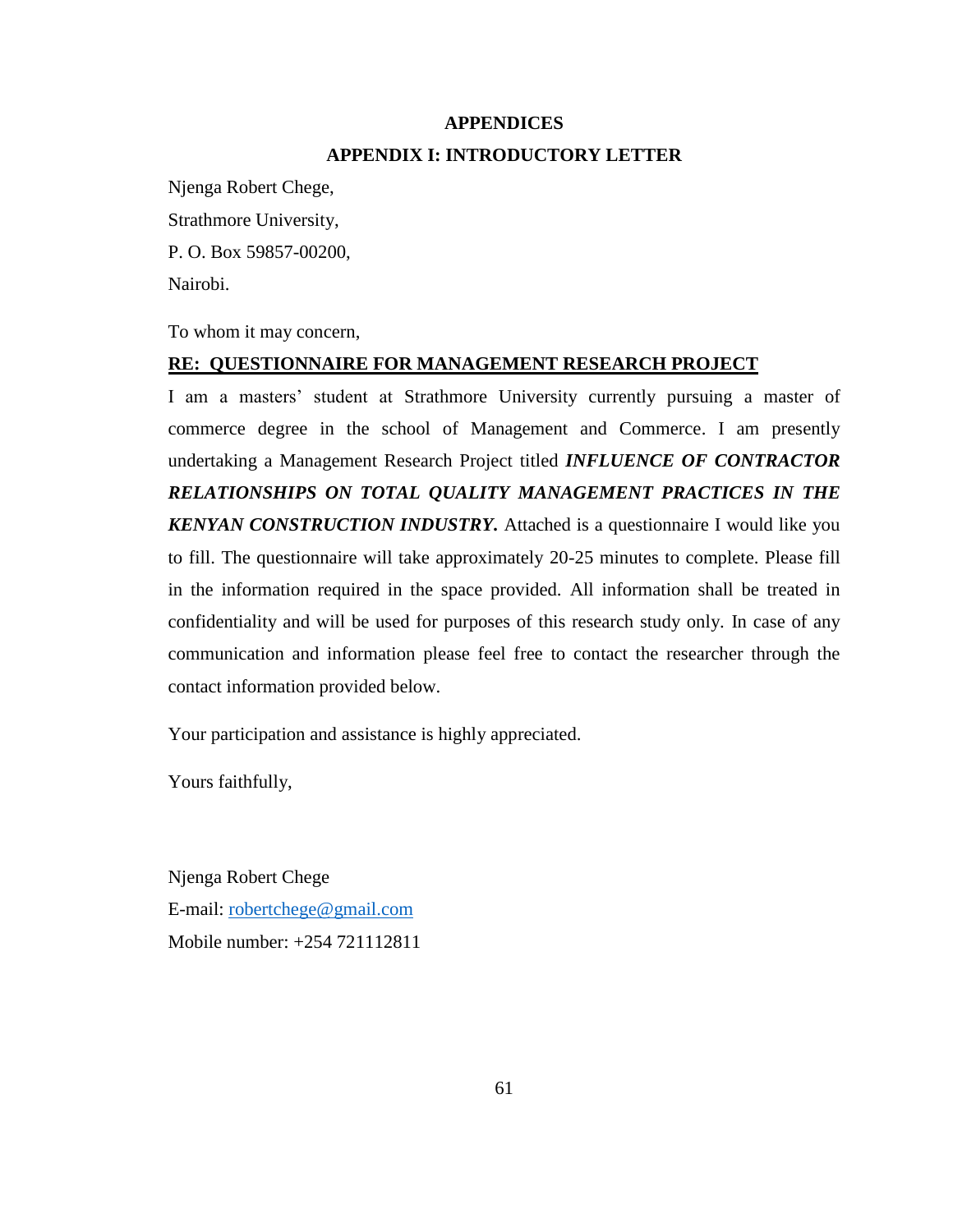#### **APPENDIX II: QUESTIONNAIRE FOR CONTRACTORS**

#### **Introduction**

This questionnaire seeks information on the influence of contractor relationships Total Quality Management in the construction industry in Kenya. Kindly read and understand the questions before answering. Highest levels of accuracy and honesty will be highly appreciated. Please do not include your name of that of your company for the sake of confidentiality. All the information that you give will be used for academic purposes and nothing else what so ever.

#### **SECTION A: FIRM INFORMATION**

- 1. Duration the organization has existed
	- a. Less than 5 years [ ]
	- b. 5-10 years [ ]
	- c. 10-15 years [ ]
	- d. More than 15 years [ ]

### 2. Size of firm in terms of permanent employees?

- a. Less than 20 employees [ ]
- b. 21-50 employees [ ]
- c. More than 51 employees [ ]

### 3. What is the owner ship structure of your organization

- a. Locally Owned [ ]
- b. Foreign Owned [ ]
- c. Local/Foreign Owned [ ]

### 4. How many sub-contractors do you deal with?

- a. Less than 5 sub-contractors [ ]
- b.  $5-10$  sub-contractors  $\begin{bmatrix} \end{bmatrix}$
- c. More than 10 sub-contractors [ ]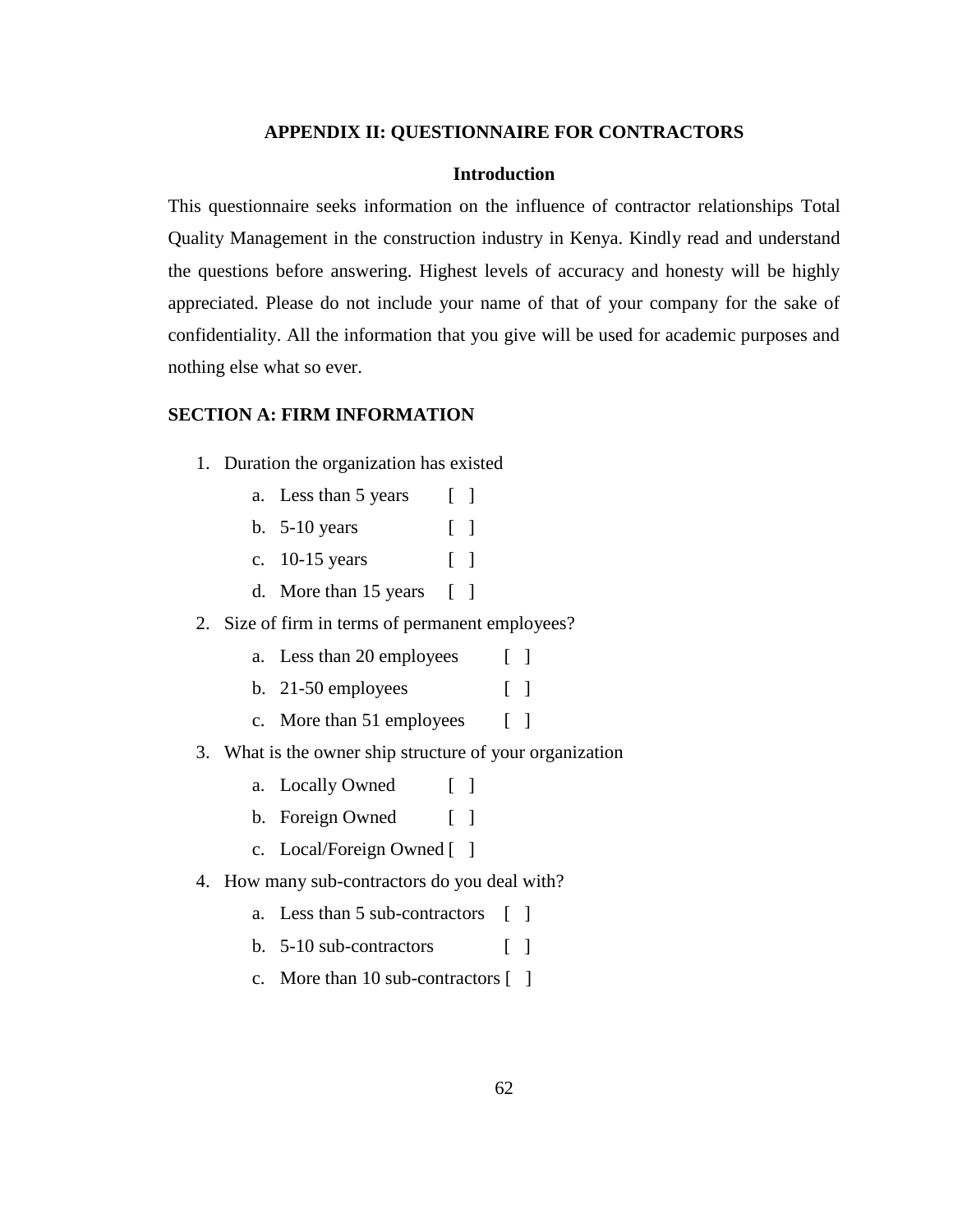### **SECTION B: TQM practices in the construction industry**

5. State the extent to which you agree or disagree with the following statements on extent of TQM practices in your firm *(1-Very lowly practiced, 2-Lowly practiced, 3-Moderately practiced, 4-Highly practiced, 5-Very Highly Practiced)*

| TQM practices in construction industry |                                                                         |  |  | 3 |  | 5 |  |
|----------------------------------------|-------------------------------------------------------------------------|--|--|---|--|---|--|
| 1. Customer focus and management       |                                                                         |  |  |   |  |   |  |
|                                        | The organisation provides differentiated services to clients in their   |  |  |   |  |   |  |
| A                                      | construction projects                                                   |  |  |   |  |   |  |
| B                                      | The organisation maintains close contact with client during delivery    |  |  |   |  |   |  |
|                                        | of construction projects                                                |  |  |   |  |   |  |
| $\mathsf{C}$                           | The organisation provides indirect services to customers construction   |  |  |   |  |   |  |
|                                        | projects                                                                |  |  |   |  |   |  |
| 2. Process management                  |                                                                         |  |  |   |  |   |  |
| a                                      | The organisation practices continuous quality control on construction   |  |  |   |  |   |  |
|                                        | processes                                                               |  |  |   |  |   |  |
| $\mathbf b$                            | The organisation provides clear process instructions in ongoing         |  |  |   |  |   |  |
|                                        | construction projects                                                   |  |  |   |  |   |  |
| $\mathbf{C}$                           | The organisation conducts final inspection, review, and checking in     |  |  |   |  |   |  |
|                                        | construction projects                                                   |  |  |   |  |   |  |
|                                        | 3. Supplier management                                                  |  |  |   |  |   |  |
| a                                      | The organisation fosters close and long-term suppliers/subcontractors   |  |  |   |  |   |  |
|                                        | relationship                                                            |  |  |   |  |   |  |
| b                                      | The organisation relies on relatively few suppliers/subcontractors in a |  |  |   |  |   |  |
|                                        | construction project                                                    |  |  |   |  |   |  |
| $\mathbf{C}$                           | organisation<br>offers long<br>term relationship<br>with<br>The         |  |  |   |  |   |  |
|                                        | suppliers/subcontractors in construction projects                       |  |  |   |  |   |  |

### 6. What other TQM practices have you adopted in your firm?

……………………………………………………………………………………………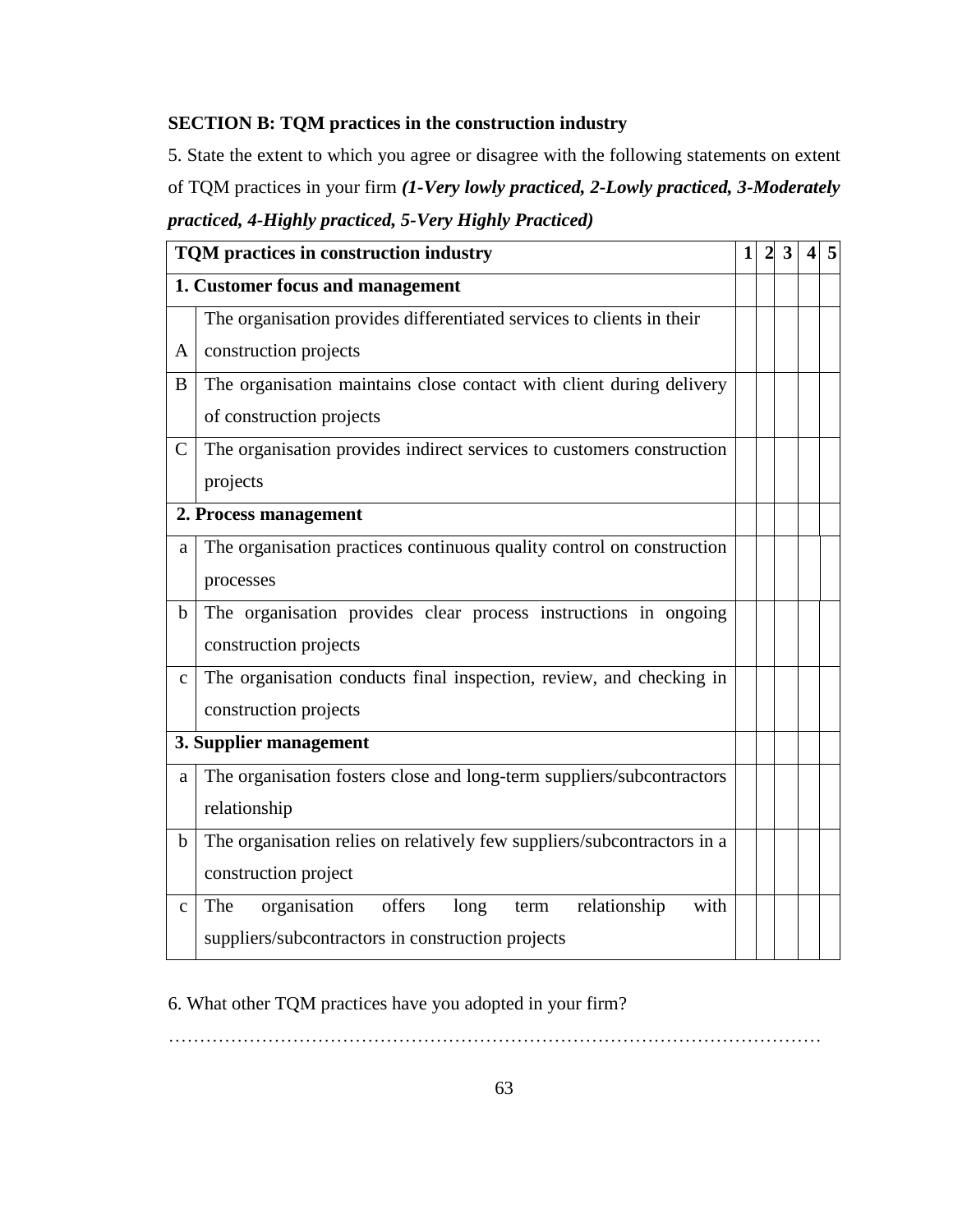## **SECTION C: Influence of contractor relationships on TQM practices in construction industry in Kenya**

7. Please state to what extent do the following factors of contractor relationships influence TQM practices in your firm? *(1- To a very small Extent, 2- To a small extent,* 

*3- To a moderate extent, 4- To a large extent and 5-To a very large extent)*

| <b>Contractor relationships</b>         |                                                                   |   |              |   |   |   |  |
|-----------------------------------------|-------------------------------------------------------------------|---|--------------|---|---|---|--|
| <b>Contractor-client relationship</b>   |                                                                   | 1 | $\mathbf{2}$ | 3 | 4 | 5 |  |
| a                                       | The organisation focuses on customer requirements in              |   |              |   |   |   |  |
|                                         | undertaking construction projects                                 |   |              |   |   |   |  |
| b                                       | There is effective communication between client and contractor in |   |              |   |   |   |  |
|                                         | construction projects                                             |   |              |   |   |   |  |
| $\mathbf{C}$                            | There is a 'teamwork' philosophy in controlling ongoing           |   |              |   |   |   |  |
|                                         | construction projects                                             |   |              |   |   |   |  |
|                                         | <b>Contractor -subcontractor relationship</b>                     |   |              |   |   |   |  |
| a                                       | Subcontractors follow contractors guide to quality of the         |   |              |   |   |   |  |
|                                         | construction project                                              |   |              |   |   |   |  |
| b                                       | Subcontractors are interested in implementation of TQM in         |   |              |   |   |   |  |
|                                         | ongoing construction projects                                     |   |              |   |   |   |  |
| $\mathbf{C}$                            | Subcontractors are selected based on quality of work in past      |   |              |   |   |   |  |
|                                         | construction projects                                             |   |              |   |   |   |  |
| <b>Contractor-supplier relationship</b> |                                                                   |   |              |   |   |   |  |
| a                                       | Collaborative relation with the suppliers/contractors             |   |              |   |   |   |  |
| b                                       | There is less reliance on competitive tendering $&$ formal        |   |              |   |   |   |  |
|                                         | construction projects                                             |   |              |   |   |   |  |
| $\mathbf{C}$                            | The organisations focuses on 'supply chain' system of             |   |              |   |   |   |  |
|                                         | construction                                                      |   |              |   |   |   |  |

8. What other contractor relationships influence TQM in your construction firm?

………………………………………………………………………………………………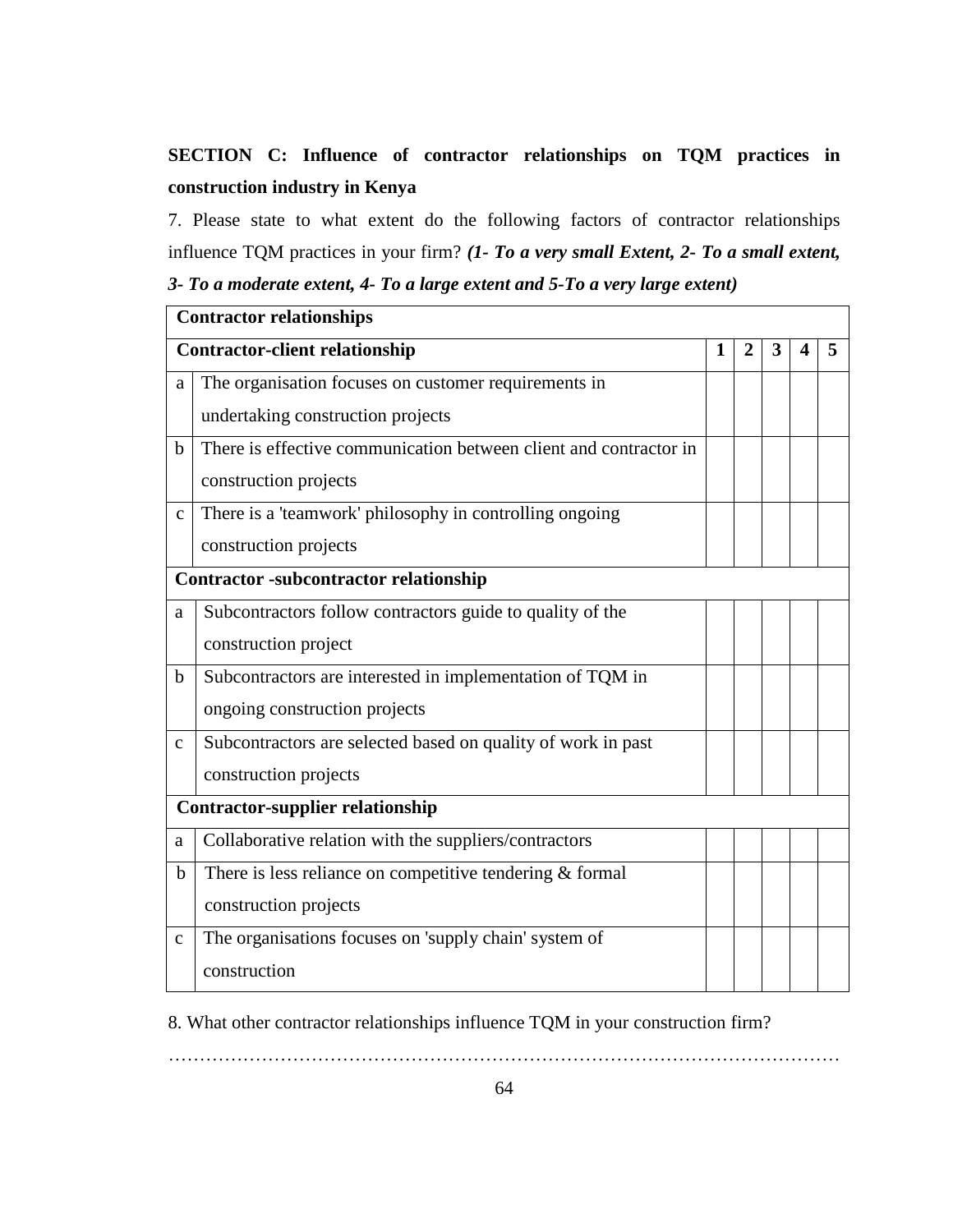### **SECTION D: Barriers to the implementation of TQM in the construction industry**

9. Please state to what extent these factors are barriers implementation of TQM in your firm *(1- To a very small extent, 2- To a small extent, 3- To a moderate extent, 4- To a large extent and 5-To a very large extent)*

| Barriers to TQM implementation in construction industry |                                                                      |  | 2 | 3 | $\boldsymbol{4}$ | 5 |
|---------------------------------------------------------|----------------------------------------------------------------------|--|---|---|------------------|---|
| <b>Employee barriers</b>                                |                                                                      |  |   |   |                  |   |
| a                                                       | There is a lack of proper training and continuous skills for TQM     |  |   |   |                  |   |
|                                                         | implementation in construction                                       |  |   |   |                  |   |
| $\mathbf b$                                             | The transient nature of workforce in construction companies          |  |   |   |                  |   |
|                                                         | hinders TQM implementation in construction                           |  |   |   |                  |   |
| $\mathbf c$                                             | Employee interest in implementation of TQM practices affects         |  |   |   |                  |   |
|                                                         | implementation of TQM principles                                     |  |   |   |                  |   |
|                                                         | <b>Cultural Barriers</b>                                             |  |   |   |                  |   |
| a                                                       | Multiple stakeholders with conflicting interests in construction are |  |   |   |                  |   |
|                                                         | a barrier to TQM implementation                                      |  |   |   |                  |   |
| b                                                       | Sub-contractors and Suppliers interest in TQM implementation         |  |   |   |                  |   |
|                                                         | affects TQM successful implementation in construction sites          |  |   |   |                  |   |
| $\mathbf{C}$                                            | Creating and maintaining team spirit for TQM implementation is a     |  |   |   |                  |   |
|                                                         | challenge in the construction sites                                  |  |   |   |                  |   |
|                                                         | <b>Procedural barriers</b>                                           |  |   |   |                  |   |
| d                                                       | Too much documentation in implementation of TQM principles           |  |   |   |                  |   |
|                                                         | inhibits successful TQM implementation in construction sites         |  |   |   |                  |   |
| e                                                       | Difficulty in measuring results on construction sites is problematic |  |   |   |                  |   |
|                                                         | for TQM implementation on those sites                                |  |   |   |                  |   |
|                                                         | f   Lack of leadership in TQM Implementation is a challenge in the   |  |   |   |                  |   |
|                                                         | construction industry                                                |  |   |   |                  |   |
| j                                                       | Low bid subcontracting is a challenge to<br>the successful           |  |   |   |                  |   |
|                                                         | implementation of TQM on construction sites                          |  |   |   |                  |   |